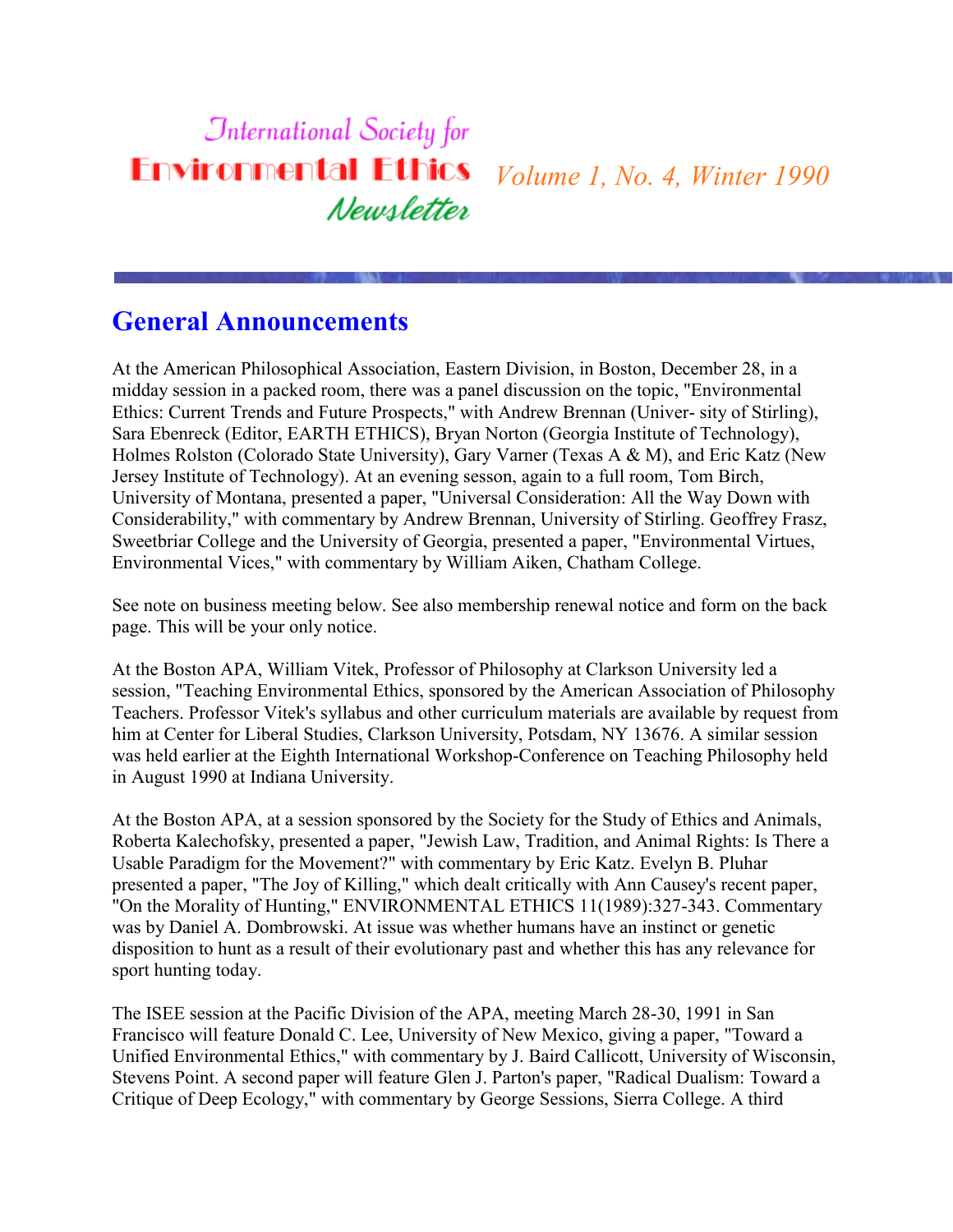presentation, "Environmental Ethics in the Soviet Union," will be either by an invited Soviet philosopher or by Ernest Partridge (if a Soviet philosopher is unavailable). Partridge has returned from a trip to the Soviet Union in the fall, including a conference on Lake Baikal. He is coediting a book of Soviet-American essays in environmental philosophy with Tony Struchkov. Further details from Professor Ernest Partridge, Department of Philosophy, California State University, Fullerton, CA 92634-4080. Phones 714/441-2353 (home) and 714/773-3611 (main philosophy office).

J. Baird Callicott will address the Pacific Division APA in regular session presenting an invited address on environmental ethics, March 30, 1991. There will be commentators, including Ernest Partridge, as well as audience discussion in the two-hour session.

The Society for the Study of Ethics and Animals will have a session at the Pacific APA, either Friday, March 29 or Saturday, March 30, to be announced. The session will feature: Maxine Sheets-Johnstone, University of Oregon, "Taking Evolution Seriously," with commentary by Michael Bishop, Iowa State University; Roger Paden, George Mason University, "Autonomy and the Idea of Nature," with commentary by Peter Miller, University of Winnipeg; Katherine Grier, University of Utah, "Welcoming Animals into the Domestic Circle: The Changing Ethics of Animal Treatment, 1820-1860," with commentary by Mark W. Barber, St. Mary's College of Minnesota.

At the APA Central Meeting in Chicago, on Friday, April 26, in the evening, there will be a panel discussion on "The Integrity of Creation: Perspectives on Integrity." The panelists will be: William Desmond, Philosophy, Loyola College, Baltimore, Maryland; J. Baird Callicott, Philosophy, University of Wisconsin, Stevens Point; Peter Miller, Philosophy, University of Winnipeg. Laura Westra, Philosophy, University of Windsor will be a commentator and Jack Weir, Philosophy, Morehead State University, Kentucky will chair. This meeting will be held jointly with the Society for the Study of Ethics and Animals.

There will be a day-long ISEE session at the American Association for the Advancement of Science annual meeting, February 14-19, 1991, in Washington, DC. The theme is "Defining Ecosystem Health: Science, Economics, or Ethics?" divided into morning and afternoon presentations on February 15. The participants are Eugene Hargrove, Philosophy, University of North Texas, Moderator; J. Baird Callicott, Philosophy, University of Wisconsin, Stevens Point; Talbot Page, Economics, Brown University; Henry Regier, Biology, Ecology, Director of the Institute for Environmental Studies, University of Toronto; David Rapport, Economics, University of Ottawa; Mark Sagoff, Philosophy, Institute for Philosophy and Public Policy, University of Maryland; David Ehrenfeld, Resources and Environmental Conservation, Rutgers University; Robert Ulanowicz, Chesapeake Biological Laboratory; Larry Harris, Zoology, University of Florida; Susan Bratton, National Park Service, Athens, Georgia; and Robert Costanza, Chesapeake Biological Laboratory. The session has been organized by Bryan G. Norton, Social Sciences Division, Georgia Institute of Technology, Atlanta, GA 30332. Phones 404/894-3195, division office; 404/894-8752, his office.

The 5th Australian Ecopolitics Conference will be held at the University of New South Wales in Sydney, April 4-7, 1991. Contact The Secretary, Ecopolitics V, Centre for Liberal and General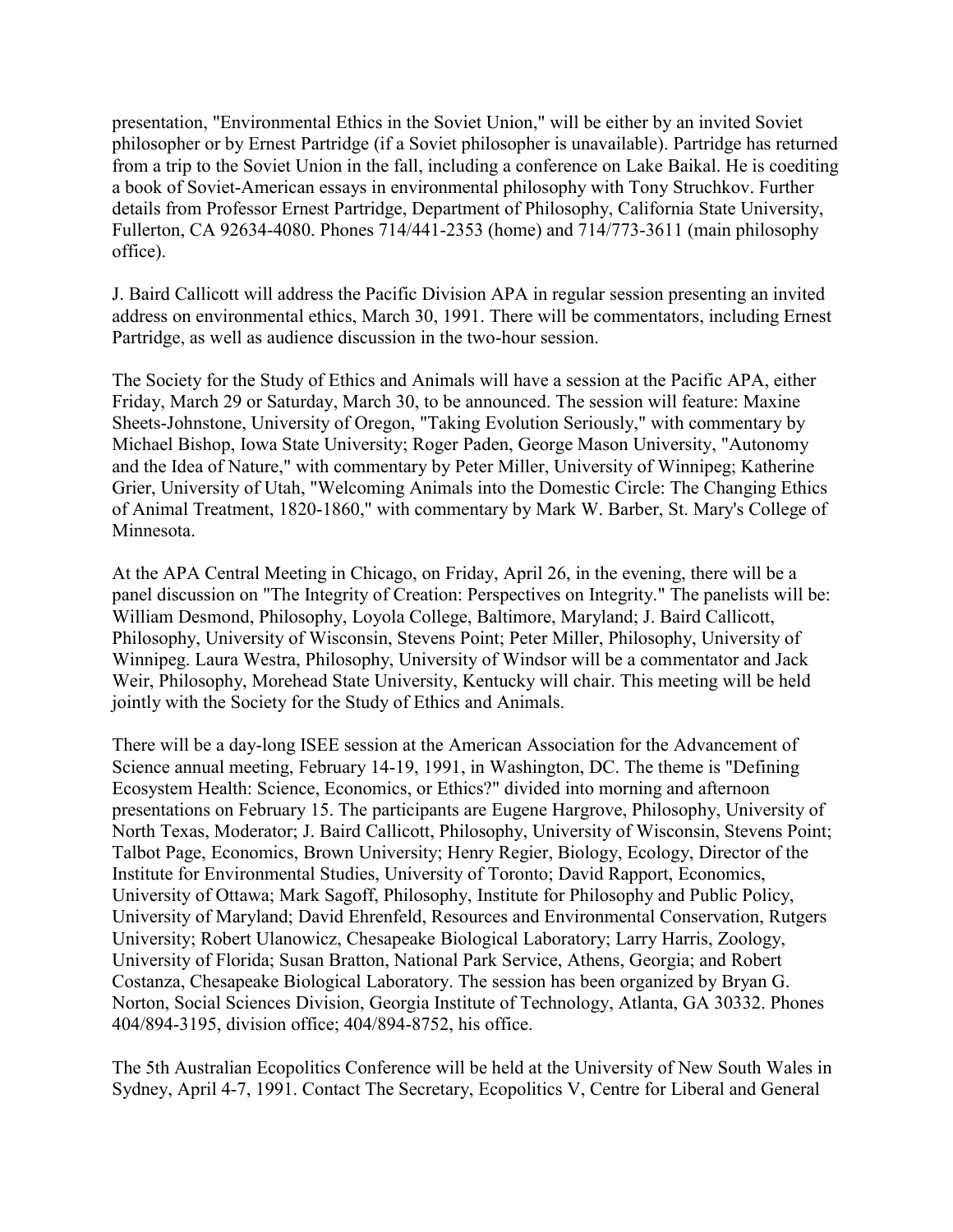Studies, University of New South Wales, P. O. Box 1, Kensington, N.S.W., 2033, Australia.

There will be an ISEE session at the Canadian Philosophical Association meeting in May at Queens University, Kingston, Ontario, on May 29. Tom Regan, Philosophy, North Carolina State University, will give an address, "Intrinsic Values in Nature?", with commentary by Peter Miller, Laura Westra, and Eric Katz.

In a second session, also on May 29, ISEE will join with the Canadian Society for Aesthetics on the theme of aesthetic values in nature. Allen Carlson, Philosophy, University of Edmonton, Alberta, will moderate the session. Tom Heyd, Faculty of General Studies, University of Calgary, is a participant in this session. Contact Peter Miller, Department of Philosophy, University of Winnipeg, Winnipeg, Manitoba R3B 2E9, Canada. Phones 204/786-9395 (office), 204/786-9340 (philosophy office), 204/452-9017 (home).

Andrew Brennan is organizing an ISEE session at the Joint Session of the Mind and Aristotelian Societies the second week of July in England. Contact him if interested. Address below.

The topic of the 1991 Mountain-Plains Philosophy Conference will be "Nature and Value." The conference will be held at Colorado State University, Fort Collins, October 10-12, 1991. The invited speaker will be Margaret Wilson, Princeton University. Paper submissions are invited. Submit papers to Deborah Soles, Philosophy Department, Wichita State University, Wichita, KS 67208. Phone 316/689-3125.

Professor Andrew Brennan is the contact person in the United Kingdom. Department of Philosophy, University of Stirling, Stirling FK9 4LA, Scotland. Telephone (0786) 73171. Dues can be sent to Brennan, with checks made to the Society in amount ú6.50.

Robert Elliot is the contact person for Australia and New Zealand. Send membership forms and dues in amount \$ 15.00 Australian (\$ 7.50 for students) to him. Address: Department of Philosophy, University of New England, Armidale, N.S. W. 2351, Australia. Telephone (087) 7333. Fax (067) 73 3122.

Persons elsewhere in Europe, Asia, and South America may remit to any of the above persons, as seems convenient in any of the four currencies.

The 1991 Environmental Ethics Curricula Development Workshop will be held at the Holiday Inn in Denton, Texas July 12-14, 1991. The workshop will be conducted by Eugene C. Hargrove, editor of ENVIRONMENTAL ETHICS. Speakers include Max Oelschlaeger, author of a forthcoming book, THE IDEA OF WILDERNESS (details below) and Pete Gunter, an environmental philosopher known for his work in preserving the Big Thicket in Texas. For more information write Eugene C. Hargrove, ENVIRONMENTAL ETHICS, University of North Texas, P. O. Box 12396, Denton, TX 76203-3496. Phone 817/565- 2727.

At the World Congress of Philosophy, meeting in Nairobi, Kenya, with the theme "Man and the Environment," July 21-25, 1991, participants at an ISEE session will include Eugene Hargrove, Philosophy, University of North Texas; Michael Fox, Philosophy, Queens University, Canada;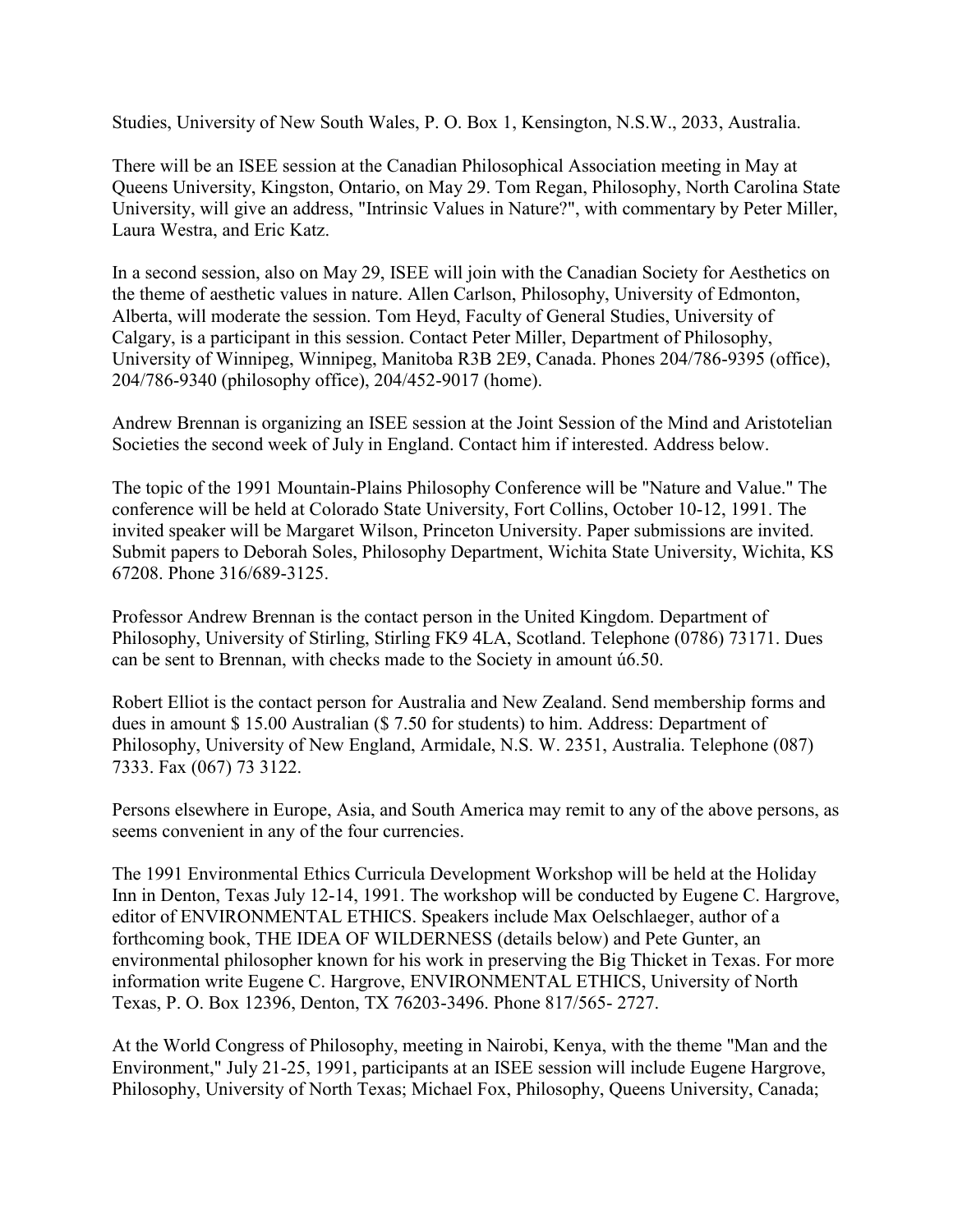Karen Warren, Philosophy, Macalaster College, Minnesota; Michael Zimmerman, Philosophy, Tulane University; Frederick FerrÇ, University of Georgia; Tom Slaughter, Bentley College, Waltham, Massachusetts. Robin Attfield, Cardiff College, University of Wales, will present a major conference address, "Development and Environmentalism," as well as present a paper addressing some of the issues in Eugene Hargrove's book, FOUNDATIONS OF ENVIRONMENTAL ETHICS. Professor Evandro Agazzi, Fribourg University and President of the Federation International Des Societies de Philosophie, will participate informally. Persons interested in attending are urged to contact International Travel Specialists at 202/547-5220 about group rates. Another conference on the horizon is Moscow 1993.

Deadline for contributed papers for the 1991 ISEE meeting (late December 1991) in conjunction with Eastern APA will be March 31, 1991. Send proposals and papers to Eric Katz, Department of Humanities, New Jersey Institute of Technology, University Heights, Newark, NJ 07102. Phone 201/596-3266. The early deadline is required to meet APA Program requirements. Papers in all areas of environmental ethics are welcome and encouraged. Suggested reading time is 20- 25 minutes.

Deadline for contributed papers for the 1992 Central APA, in April, is September 15. Send papers and proposals to Laura Westra, address below.

Deadline for contributed papers for the 1992 Pacific APA, in March, is also September 15. Send papers and proposals to Ernest Partridge, address above.

In addition to the general ISEE session at Eastern Division APA, ISEE has also received an invitation to participate in a joint session with the Society for the Philosophic Study of Genocide and Holocaust and the Radical Philosophy Association on the theme, "Holocaust, Genocide, Ecocide."

The Philosophy Department and Environmental Studies Program at California State University, Fullerton, announce a symposium, "Environmental Ethics Today, and into the 21st Century." The symposium, which will feature distinguished visiting environmental philosophers and scientists, will take place March 7-9, 1991, at the CSUF campus. This will be the 21st of a continuing series of symposia sponsored by the CSU-Fullerton Philosophy Department. Contact Ernest Partridge, Department of Philosophy, California State University, Fullerton, CA 92634. Phones 714/773-3611 (office) and 714/441-2353 (home).

Request for course descriptions in environmental studies. ENVIRONMENTAL HISTORY REVIEW will publish in January 1992 a special issue on courses in environmental studies and asking for course descriptions. They will choose 30 as representative of the diversity within the field. Send your course and program materials by March 15 to Professor Bruce Piasecki, Urban-Environmental Studies Center, Sage Laboratory, Suite 2502 A, Rensselaer, Troy, NY 12180. Phone 518/286-6565. Fax 518/276- 6783. An earlier such volume was published by ENVIRONMENTAL REVIEW in 1984.

Carleton University, Ottawa, Canada is currently advertising a tenure-track position at the Assistant Professor level to commence July 1, 1991. They hope to appoint a specialist in ethics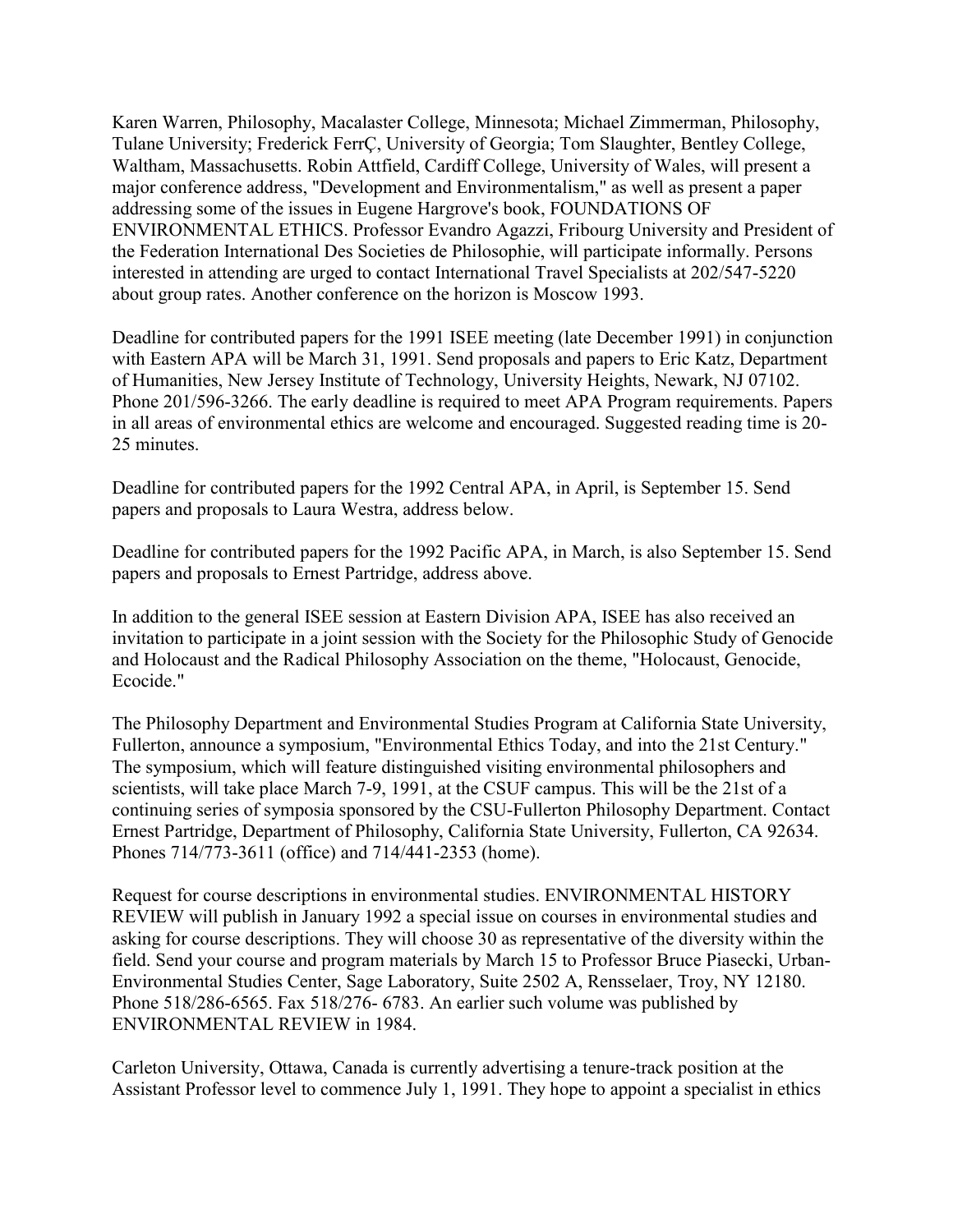who is qualified to teach courses in environmental ethics and able to contribute to the development of programs in environmental studies. Ph.D. or equivalent, teaching experience and publications preferred. Main responsibilities will include teaching and supervision in ethics at the graduate and undergraduate levels. Applicants should be qualified to teach courses in environmental ethics, with a strong research commitment in this field and an interested in participating in the development of programs in environmental studies. Applications, including a curriculum vitae and three letters of reference should be sent at once to Andrew Jeffrey, Chair, Department of Philosophy, Carleton University, Ottawa, Ontario K1S 5B6. Phone 613/788-2110. In accordance with Canadian immigration requirements, priority will be given to Canadian citizens and permanent residents. Women, aboriginal peoples, visible minorities, and disabled persons are encouraged to apply.

The University of Georgia is currently advertising a joint position between the Faculty of Environmental Ethics and a department appropriate to the candidate's background. Tenure track, fall quarter 1991. Teach courses in the field, oversee growing undergraduate and graduation programs, pursue research in the subject, and thesis supervision. The Environmental Ethics Faculty is interdisciplinary, involving 42 faculty. The position will be recruited from persons in disciplines included but not limited to anthropology, biological sciences, history, philosophy, political science, religion, resource and environmental management, and sociology. Applications should include CV, four references, and a statement of interest and experience, sent by February 1 to Search Committee, Environmental Ethics Certificate Program, 122 Peabody Hall, University of Georgia, Athens, GA 30602.

Some forthcoming special lectures at the University of Georgia-- February 26, Wes Jackson, "The Marriage of Ecology and Economics" March 12, Paul Santmire, "Themes for a Theology of Nature" March 19, Arne Vesilind, "Engineering and Environmental Ethics."

The former JOURNAL OF FOREST HISTORY has now been renamed FOREST AND CONSERVATION HISTORY. Alice E. Ingerson is editor and the journal is published by Duke University Press.

The Italian-based journal, PROBLEMI DI BIOETHICA, is adding an environmental focus to their journal, as well as expecting henceforth to publish articles in English as well as Italian. Laura Westra (address below) has joined their editorial board, and they invite suitable articles submitted.

Patricia Werhane, editor of the BUSINESS ETHICS QUARTERLY, expresses an interest in a special issue sponsored by the Society for Business Ethics and ISEE on business and the environment.

A conference, "Environmental Ethics and Military Affairs" was held at the West Point Military Academy sponsored by the Department of Philosophy and the Hastings Institute on November 6. About two dozen West Point faculty and staff were involved; others included a philosopher from Moscow and a Czech biophysicist. Contact Strachan Donnelley at the Hastings Center, 255 Elm Road, Briarcliff Manor, NY 10510. Phone 914/762-8500.

The Hastings Center has cooperated with Hoffman-LaRoche Pharmaceuticals in a project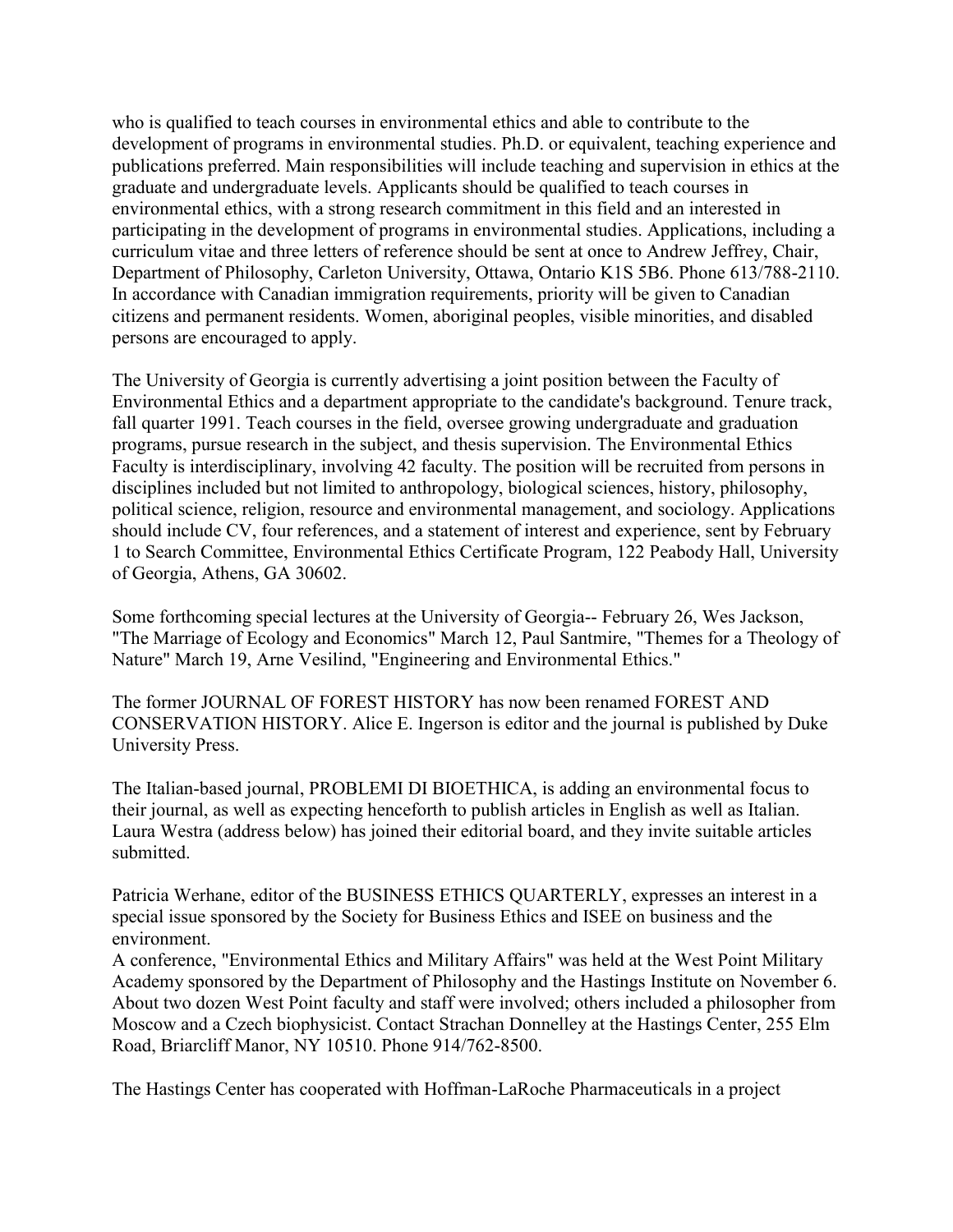developing materials for teachers to introduce bioethics into high school science. The four areas covered in the curriculum materials are: (1) Genetics, (2) AIDS, (3) Use of Animals in Science, and (4) Environmental Ethics. The project has been ongoing for a year and a half. Contact Strachan Donnelley at the Hastings Center, address above..

Tom Regan (North Carolina State University) and R. G. Frey (Bowling Green State University) will debate animal rights on April 4 at the University of Illinois, Urbana-Champaign. Originally Regan was invited as a distinguished lecturer in a series funded by the Miller Committee there, the theme for 1991 being "Changing Cultural Values and the Role of the University," on the dates April 4-7. But there was protest both to the Department of Philosophy and to the Miller Committee. Letters from the Departments of Psychology, Physiology and Biophysics, and Cell and Structural Biology, as well as from the College of Agriculture, among others, protested Regan's appearance on campus.

The Department of Psychology was especially hostile. Emanuel Donchin, Head, wrote: "The Department of Psychology is currently reeling as it attempts to cope with a severe financial burden imposed by the all too real threat that we will be the subject of a terrorist attack by `animal activists' which follows quite routinely the visits on campus by the prominent ideologues of the `Animal Rights' movement, among which is Professor Tom Regan. ... The MillerComm endorsement accords speakers an honor, and a cachet, which is never a right and must always be earned by one's devotion to scholarship, by one's attainment of scholarly excellence, and by one's adhering to the highest standards of discourse and argument. None of this can be said of Prof. Regan" (Letter, April 19, 1990). "Tom Regan is clearly one who believes that he has the right, and perhaps the duty, to act on his 'Truth' in a manner that is disrespectful of the rights others... As the likely target of the coercive attempts by the Animal Rights Movement to prevent our continued use of animals in research, I find this view morally repugnant" (Letter, May 11).

John E. Zehr, Head of the Department of Physiology and Biophysics, wrote: "Even a cursory examination of the published work of professor Regan leads to the conclusion that, without an adequate scientific background, he speaks from a point of view which has bought into the dogma of the fringes of the animal rights movement. A discussion by Professor Regan will not be open and objective, but will be a sophisticated rationalization of an emotionally and biased point of view" (Letter, April 19). W. R. Gomes, Dean of the College of Agriculture, wrote that "animal rights issues have moved from the Philosophy Department to the Police Department." "We have severe reservations about his [Regan's] motives and his methods" (Letter, April 23). Alan Fredrick Horwitz, Head of the Department of Cell and Structural Biology, wrote, "It is not in the best interests of our department or the biomedical community to support this speaker."

In result, Frey was added to balance Regan's appearance and the event moved technically to precede the lecture series, although held earlier on the opening day. The Miller Committee has partially funded the event, although the protests have continued. For information about the event, contact Jeff McMahan, Department of Philosophy, University of Illinois at Urbana-Champaign, 105 Gregory Hall, 810 South Wright Street, Urbana, IL 61801. Phone 217/333-2889.

The 1990 National Wildlife Conservation Directory is now online for computer access. This is one of the most extensive conservation directories, and has been for many years (and still is)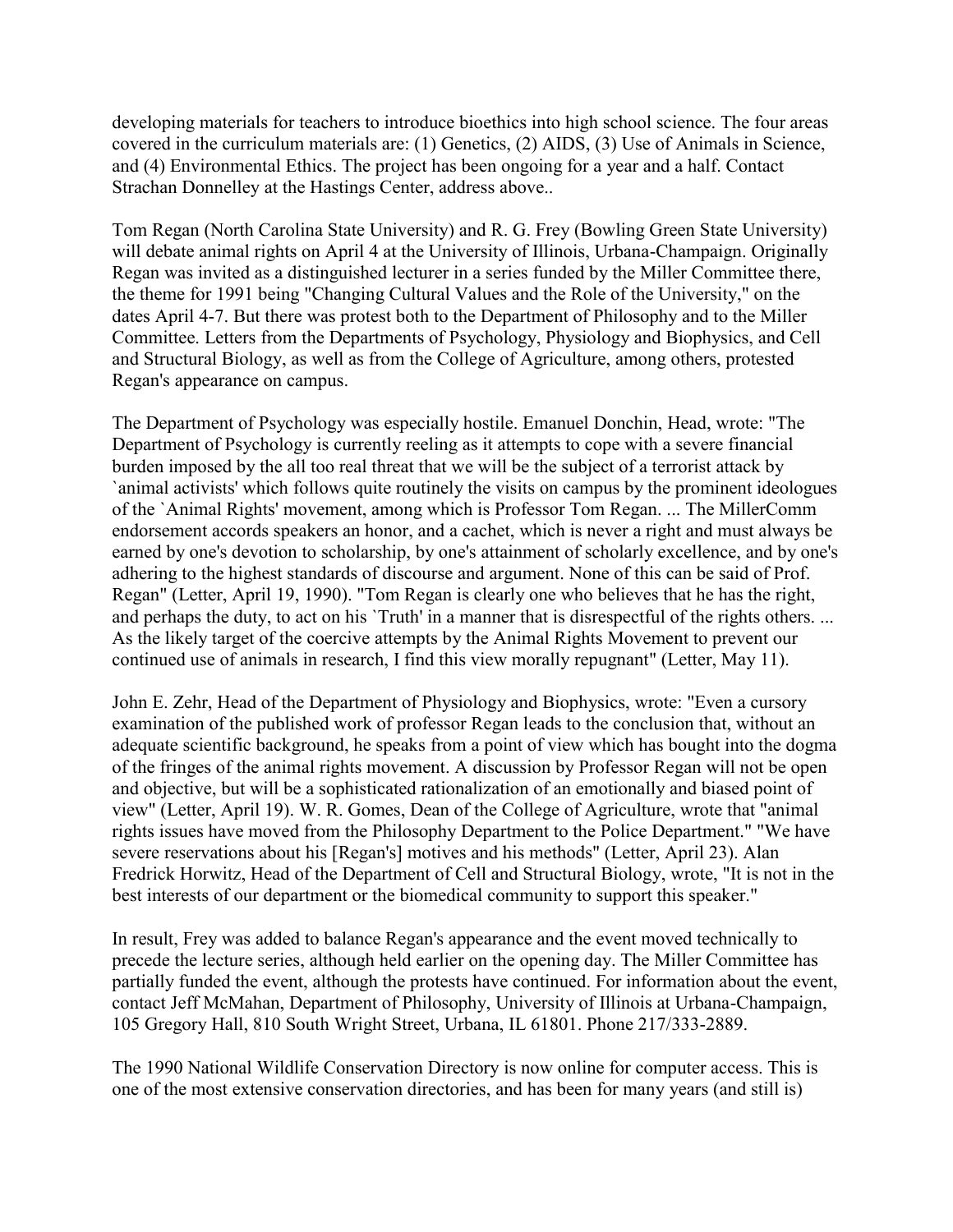available in annual printed edition. There are numerous reference sections and indices such as U. S. and Canadian national, state, and provincial wildlife and fishery administrators, major colleges and universities that offer professional training in conservation and environmental protection, National Forests, Parks, Seashores, Wildlife Refuges, and Bureau of Land Management Districts, conservation offices of foreign governments, and sources of audio-visual materials, periodical, and directories. The conservation directory is online through EcoNet and is found in the conference "nwf.consdirect".

For details on EcoNet, see NEWSLETTER 1, 2, Summer 1990, p. 5. This is a major source of computerized environmental information.

World Wildlife Fund has appointed a full-time Ethics and Conservation Officer to its staff. Allison Phillips, a theology graduate and specialist in environmental education, will head the program, which includes publication of THE NEW ROAD, radio programming, and maintaining a network of contacts numbering in the thousands around the world. She is located in Gland, Switzerland.

The Sierra Institute, University of California, Santa Cruz, offers an interdisciplinary natural history field program of extended studies and university extension. In addition to more scientifically oriented field classes, there is a unit entitled, "California Wilderness: Nature Philosophy and Religion." Backpack from April 4 to May 30 in four of California's premier and diverse wild areas--Death Valley, Big Sur, the Yolla Bolly Mountains, and the Sierra Nevada. Spring in these remarkable places will be the setting for lively explorations of nature's influential role in literature, philosophy, and religion. Three interrelated courses are involved: American Nature Philosophers (Emerson, Thoreau, Muir, Leopold, Deep Ecology, Ecofeminism), Perspectives on Nature (gatherer-hunters, agricultural societies, industrial civilization, postindustrial environmental perspectives, bioregionalism, green politics, transpersonal ecology) and a practicum: Introduction to Wilderness Education. The instructor is Walker Abel. Contact: Sierra Institute, Box AA, University of California Extension, 740 Front Street, # 155, Santa Cruz, CA 95060. Phone 408/427-6618.

David Rothenberg, the translator of Arne Naess's recent book on ecology and lifestyle, is teaching a graduate class, ESP 547, Ecophilosophy, at the Graduate School in Environmental Studies, Antioch/New England Graduate School, Keene, NH, and offers to share with interested persons a syllabus and draft anthology that collects 22 readings suitable for graduate study in ecophilosophy. Contact David Rothenberg: 151 Harvard Street, # 2F, Cambridge, MA 02138. Phone 617/497-7825.

The University of San Francisco, School of Education announces the development of the Adult Learners International program with special interest areas in sustainable development and environmental education. Offered within the Educational Administration Program for Organization and Leadership, course work can lead to a certificate, a Master of Arts Degree, or an Ed.D. in either of the special interest areas. The first course in the program series, EDOL 795, The Environment and Sustainable Development, begins in late January. Formal enrollment into the degree program is not required, but course enrollment is limited.

H. B. Peter expresses an interest in an ISEE meeting to be held on the continent of Europe,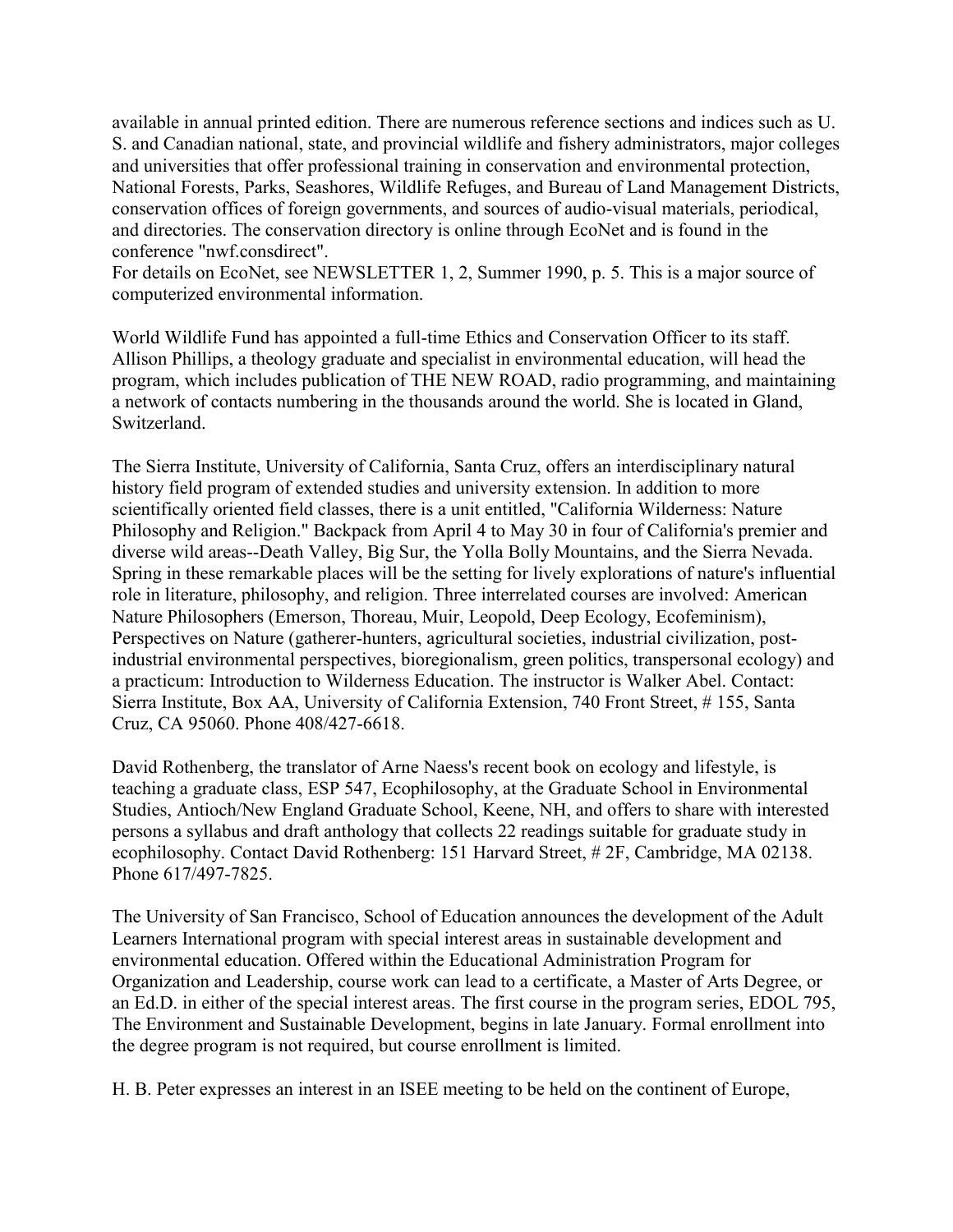perhaps at the Institute for Social Ethics, of which he is in charge, in Bern Switzerland. The Institute for Social Ethics (ISE) was founded in 1971 is is funded by the Swiss Federation of Protestant Churches; the main office is in Berne, a French office is in Lausanne. Peter is also professor of social ethics at the Evangelical Theological Faculty, University of Berne. Address: Dr. H. B. Peter, Institut för Socialethik, 3007 Bern Sulgenauweg 26, Switzerland. Phone (031) 46 25 14. Fax (031) 46 54 18.

Global Warming software package. Connie Guglielmo in the September 11, 1990 MACWEEK reviews two software packages for the Mac, one of which is "Global Warming," a hypercard stack developed by a group of volunteers at Apple and presented to Soviet President Mikhail Gorbachev during his July visit to San Francisco. The stack provides information on the scientific concepts and controversies surrounding global warming. The price is about \$ 10.00. Also available through EcoNet.

Holmes Rolston made a fact-finding and consulting trip to South Africa on ethics in wildlife conservation in October 1990, as the guest of Southern African Forum.

The University of Pittsburgh offers a three week summer program for undergraduates with college credit in Yellowstone National Park. The course is Biological Sciences 74: UHC Ecology Field Course. One week emphasizes paleontology, geomorphology, and geology, a second ecology, and the third environmental ethics and values in the park. The program runs July 23 through August 21. Contact Harry O. Corwin, Department of Biological Sciences, University of Pittsburgh, Pittsburgh, PA 15260. Phone 412/624- 4256.

Worldviews, a nonprofit organization based in Antwerp, Belgium, is launching an ambitious international scientific research program, "Contrasting Cultural Roots and the Global Environment." The program expects by comparative studies of the cultural bases of existing organized environmental movements to facilitate cross- cultural, global environmental and survival strategies. The program starts in 1991 and will continue from 3-4 years. Participation by interested persons is encouraged. A project summary and proposal is available on request. Professor Leo Apostel is president of Worldviews. Contact: Dr. Willy Weyns, Project Manager, Wildestraat 14, B-9961 Assenede, Belgium. Phone 03/238 23 53.

Environmental Ethics Reprints. Environmental Philosophy, Inc., publisher of the journal ENVIRONMENTAL ETHICS, and a companion organization to ISEE, has launched a series of reprints for important books in the field of environmental ethics that have gone out of print. The first of these is Charles Birch and John B. Cobb, Jr., THE LIBERATION OF LIFE: FROM THE CELL TO THE COMMUNITY, and was released in August 1990. This book was originally published in 1981 by Cambridge University Press. Contact: Environmental Ethics Books, 1926 Chestnut Street, P. O. Box 13496, Denton, TX 76203-3496. Phone 817/565-2727.

The April 1992 issue of THE MONIST will be devoted to the topic of the intrinsic value or inherent worth of non-human natural entities and nature as a whole. The guest editor is J. Baird Callicott. Contributions are solicited and may be submitted either to J. Baird Callicott, Department of Philosophy, University of Wisconsin-Stevens Point, Stevens Point, WI 54481 or to John Hospers, 8229 Lookout Mountain Ave., Los Angeles, CA 90046. Deadline: March 15,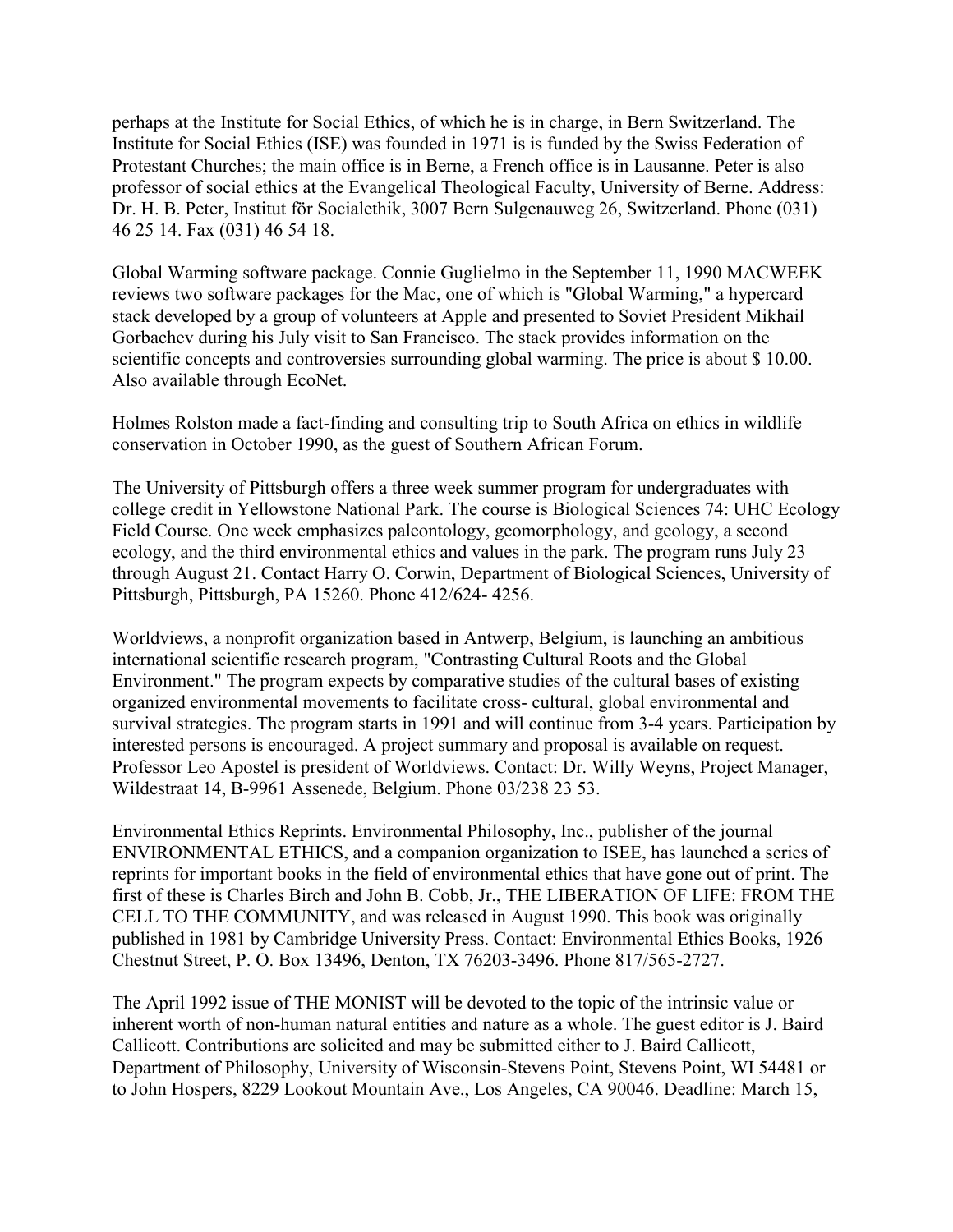1991.

The University of New Mexico Institute for Public Policy conducted a 1990 survey of citizen opinions on environmental issues. A sample finding: Some people believe that mankind has dominion over nature,

and should use it as a resource to serve human ends; others

argue that humans are merely a small part of nature, and

should severely limit human actions to those that do

absolutely no harm to the environment or other creatures.

What is your opinion on a five point scale?

- 1. 24.7% Absolutely no harm
- 2. 24.3%
- 3. 30.3%
- 4. 9.8%
- 5. 10.9% Dominion

For a copy, contact Dr. Hank C. Jenkins-Smith, Director, UNM Institute for Public Policy, Department of Political Science, University of New Mexico, Albuquerque, NM 87131. Phone 505/277- 1099.

Following the midday session at the Boston APA in December, there was also a business meeting of ISEE for the purpose of formally adopting a constitution and electing officers. A constitution, prepared by the Governing Board was adopted unanimously. Copies are available on request from the Secretary. In sum, the Constitution provides for individual, student, and organizational members, stated annual meetings, a president, vice-president, secretary, and treasurer with rotating terms of three years, a process for their nomination and election, and a Governing Board consisting of the officers and others chosen particularly to insure international representation. The organizing officers (Holmes Rolston, President; Eric Katz, Vice-President; Laura Westra, Secretary, and Peter Miller, Treasurer) were elected to continue until a nominating committee brings further recommendation at the next annual stated meeting.

A treasurer's report was also received. In summary, in \$US about \$2,000 was received in membership fees, about \$ 1,100 spent to print and mail the Newsletter, with significant contributions of services and materials by several academic institutions involved. There is in addition about \$ 200 Canadian, about ú214 in a British account and a small amount in Australian dollars.

Membership in ISEE now stands at about 350 members in 25 different nations.

Members are invited and encouraged, in consultation with the officers and governing board, to arrange programs and presentations at appropriate learned societies and other suitable forums.

Members and others are encouraged to submit appropriate items for the newsletter to Holmes Rolston, Department of Philosophy, Colorado State University, Fort Collins, CO 80523, who is editing the newsletter. Phone 303/491-5328 (office) or 491-6315 (philosophy office) or 484-5883 (home). Fax: 303-491-0528, 24 hours. Items may also be submitted to other members of the Governing Board. Include the name of an appropriate contact person, where relevant and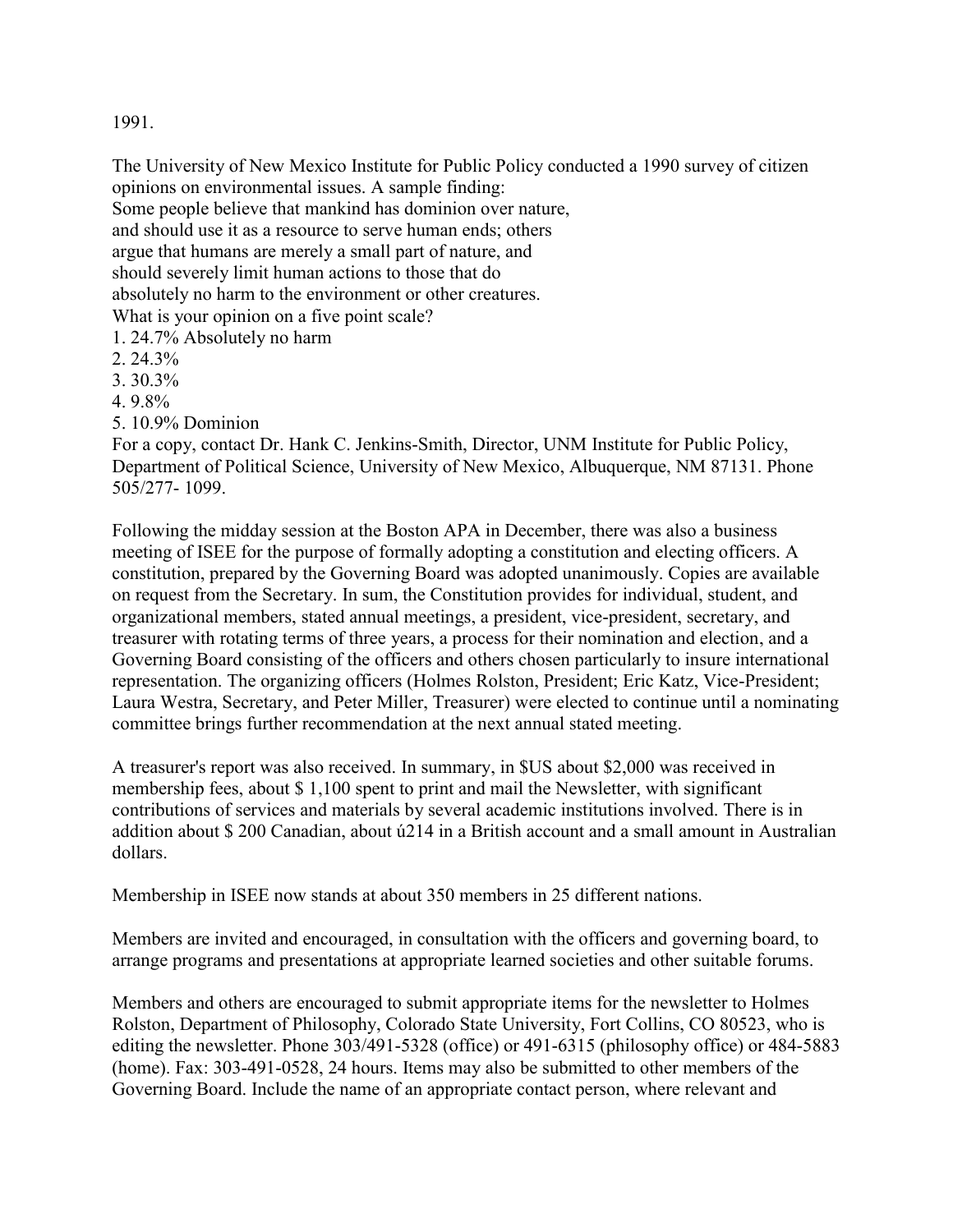possible. International items are especially welcomed.

# **Recent Books, Articles, and Other Materials**

Articles in ENVIRONMENTAL ETHICS are not reported here, on the assumption that readers of ISEE are also readers of ENVIRONMENTAL ETHICS. Other journals that readers will wish to consult regularly are BETWEEN THE SPECIES, JOURNAL OF AGRICULTURAL ETHICS, EARTH ETHICS, AGRICULTURE AND HUMAN VALUES, and THE TRUMPETER.

--TRUMPETER, Fall 1990, is a special issue on "Wild Animals and Human Life." Twelve short articles.

--HYPATIA, January 1991, is a special issue on ecofeminism, edited by Karen Warren.

--WITNESS, Winter 1989, is a special issie on new nature writings.

--Stephanie Mills, ed., IN PRAISE OF NATURE, Covelo, CA: Island Press, 1990. 258 pages. \$ 14.95 paper, \$ 22.95 cloth. A smorgasbord of nature writing: John Muir, Aldo Leopold, Barry Lopez, Wendell Berry, John McPhee, Edward Abbey, Rachel Carson, and others. There is an annotated bibliography of more than 100 books comparable to Davis's ECOPHILOSOPHY (Newsletter, Spring, 1990, p. 7) with these major differences: it is more broadly conceived both topically and temporally and the notations and reviews are written by many authors, among them Baird Callicott.

--Robin Attfield and Katharine Dell, eds., VALUES, CONFLICT AND THE ENVIRONMENT, published by the Ian Ramsey Centre, Oxford, and the Centre for Applied Ethics, Cardiff. 110 pages. 1989. This report of the Environmental Ethics Working Party, Ian Ramsey Center, St. Cross College, Oxford is a timely and stimulating contribution to current discussions about the future of the environment and human interaction with it. In the main report (Part One) a method of comprehensive weighting is introduced, defended, and then applied to public procedures and social practice. In Part Two, there is a criticism of comprehensive weighting and a response. Part Three contains four essays that depict value systems that form the broader sources of values in environmental issues: the Judeo-Christian tradition, and the traditions of secular humanism, Marxism, and environmentalism. The report is available at ú10.00, domestic postage included, ú12.00 overseas, from The Principal's Secretary, Westminster College, Oxford OX2 9AT, U. K. Please make checks payable to Westminster College.

--Don Ihde, TECHNOLOGY AND THE LIFEWORLD: FROM GARDEN TO EARTH. Bloomington: Indiana University Press, 1990. The closing chapter is "The Earth Inherited: Stewardship Recommendations for the Inherited Earth." "My first recommendation must be a worldwide conservation ethic" (p. 197). Idhe is a dean and philosopher at the State University of New York, Stony Brook.

--D. W. Schindler, et al., "Effects of Climatic Warming on Lakes of the Central Boreal Forest," SCIENCE, 16 November 1990. A preview of the effects of increased greenhouse warming on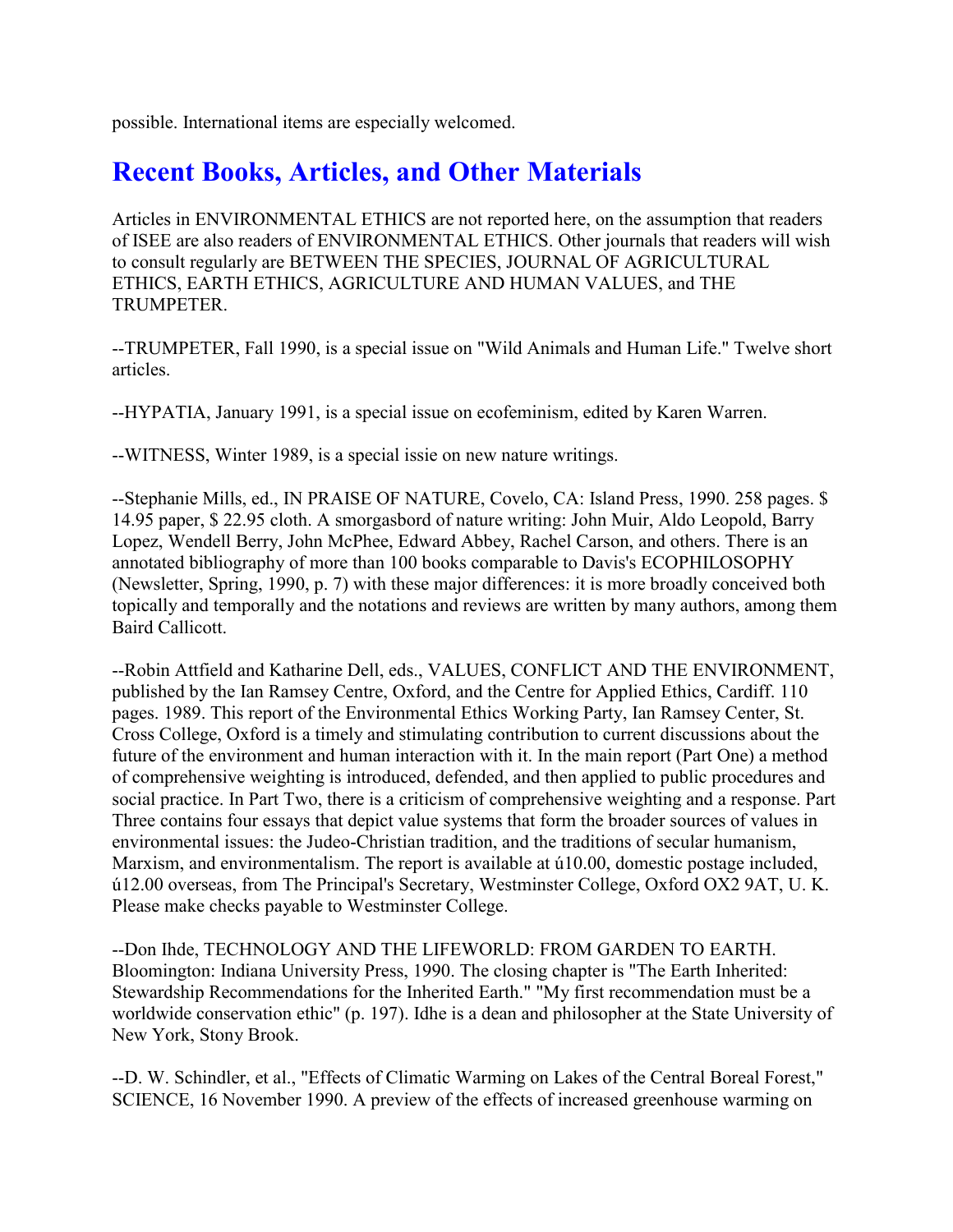boreal lakes. "The disappearance or warming and increased chemical concentrations of boreal freshwaters could cause the extirpation of cold water species assemblages that include some of the world's most valuable fisheries."

--Hmoud F. Al-Kahem, "Wildlife Conservation in Saudi Arabia," in WILDLIFE CONSERVATION AND DEVELOPMENT IN SAUDI ARABIA, Proceedings of the First Symposium, Riyadh, February 1987, edited by Abdulaziz H. Abu-Zinada, Paul D. Goriup, and Iyad A. Nader, National Commission for Wildlife Conservation and Development, Publication No. 3, Riyadh, 1989. Most people underestimate the merits of wildlife preservation. Often, threats to wildlife are not treated sufficiently seriously. Human encroachment on wildlife habitat can lead to extinction. Threats to Arabian fauna are discussed. Arguments for native species protection are presented. Recommendations for Arabian wildlife preservation are proposed. In English. Al-Kahem is in the Zoology Department, College of Science, King Saud University, P. O. Box 2455, Riyadh 11451, Saudi Arabia.

--L. J. Webb and J. Kikkawa, eds., AUSTRALIAN TROPIC RAINFORESTS: SCIENCE-- VALUES--MEANING. East Melbourne, Victoria: CSIRO Publications, 1990. 185 pages. 19 essays organized into sections on "The Depths of Time," "Natural Processes," "Value and Meaning, "Future Perspectives." Some sample essays: J. Davidson, "Values and Uses: Seeing the Forest Through Different Eyes"; I. Lowe, "Scientific Objectivity and Values"; D. A. Ratcliffe, "Conserving Wild Nature: Purpose and Ethics"; J. R. Engel, "Rainforest as Metaphor: The Search for Public Education in the Australian Wet Tropics"; M. Charlesworth, "Nature's Rights." An excellent mixture of science and conscience. Len J. Webb is with the Division of Environmental Sciences, Griffith University, Nathan, Queensland; Jiro Kikkawa is in the Department of Zoology, University of Queensland, St. Lucia.

--Wendell Berry, WHAT ARE PEOPLE FOR? San Francisco: North Point Press, 1990. With a concluding essay on "Nature as Measure" (of the success of agriculture. Other essays: "A Few Words in Favor of Edward Abbey" and "God and Country" (Christianity and ecology).

--Gary Snyder, THE PRACTICE OF THE WILD. San Francisco: North Point Press, 1990. The important lessons nature teaches along with a sense of larger themes rising out of the Earth.

--Max Oelschlaeger, THE IDEA OF WILDERNESS FROM PREHISTORY TO THE PRESENT. New Haven: Yale University Press, forthcoming late March or early April 1991. 500+ pages. An intellectual history drawing evidence from philosophy, anthropology, theology, literature, ecology, cultural geography and archaeology. Chapters: 1. The Idea of Wilderness, from Paleolithic to Neolithic Culture. 2. Ancient Mediterranean. 3. Modernism: Transmutation of Wilderness into Nature. 4. Wild Nature: Critical Responses to Modernism. 5. Thoreau. 6. Muir. 7. Leopold. 8. Robinson Jeffers and Gary Snyder. 9. Contemporary Wilderness Philosophy, from Resourcism to Deep Ecology. 10. Cosmos and Wilderness, A Postmodern Wilderness Philosophy. Oelschlaeger is in the Department of Philosophy, University of North Texas. A work continuing, enlarging, and sometimes correcting the tradition of Roderick Nash, WILDERNESS AND THE AMERICAN MIND, one of Yale's all time best sellers.

--Kristin Shrader-Frechette, RISK AND RATIONALITY (Berkeley: University of California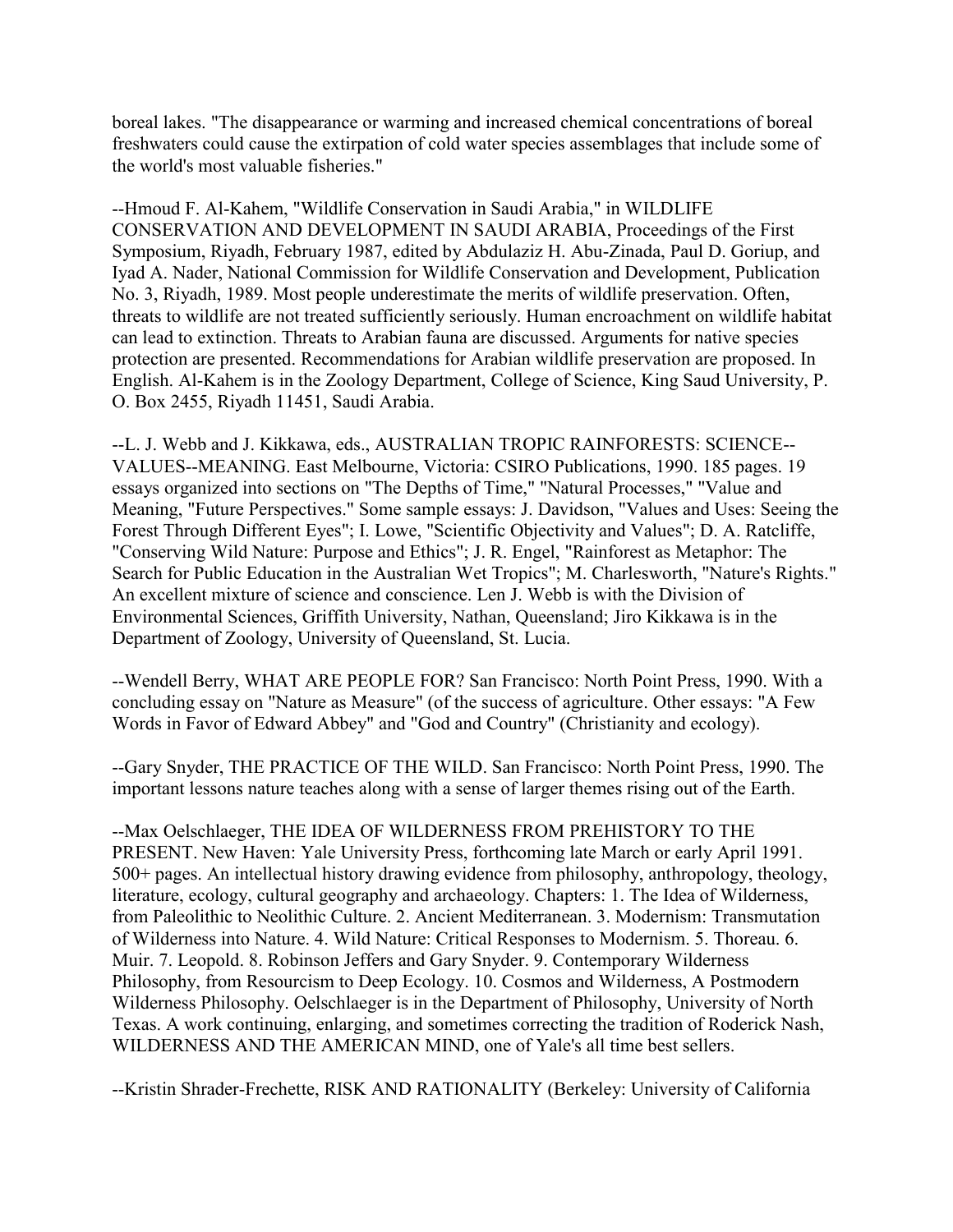Press, 1991 (January). Shrader-Frechette "defends a populist account of environmental risk." More details later. Shrader-Frechette is in the philosophy department at the University of Southern Florida, Tampa.

--Russell E. Train, "Religion and the Environment," RENEWABLE RESOURCES JOURNAL, Summer 1990. Environmental concerns have been "one of the most fundamental concerns to agitate human society within living memory" and yet there has been an "almost total obliviousness of organized religion toward the environment." An article based on an address to the North American Conference on Religion and Ecology, May 18, 1990 in Washington, D.C. --Congressional Forum on Wetlands Loss, RENEWABLE RESOURCES JOURNAL, Summer 1989. Selected short articles. "Of the more than 200 million acres of wetlands which existed in the lower 48 States when the United States was settled, more than half--nearly 100 million acres- -have been converted." "Three-fourths of the remaining wetlands in the continental U. S. are privately owned. Only about 0.5 percent of privately owned wetlands are under some form of conservation protection." See below for wetlands video.

--Rosemary Rodd, BIOLOGY, ETHICS, AND ANIMALS. Oxford University Press, 1990. 280 pages. \$ 55.00. Rodd uses philosophy and biological approaches to address the various attitudes in the debate over animal rights. Rodd justifies ethical concern within a framework that is grounded in evolutionary theory and provides detailed discussion of practical situations in which ethical decisions have to be made. Rodd claims to offer to moral philosophers a biological background to the ethical questions involved and to offer biologists an approach to the ethics of animal rights that is rooted in biological theory.

--Rachels, James, THE MORAL IMPLICATIONS OF DARWINISM. Oxford University Press, 1990. How Darwinism and evolutionary history brings humans and animals closer together both descriptively in science and prescriptively in morals. See note in Fall 1990 NEWSLETTER. Comparable in many ways to Rodd's book, but one thing that is not comparable is the price. Rachels' is only \$ 19.95 for 256 pages; Rodd's is \$ 55.00 for 280 pages. Fortunately, the logic in Oxford's books is better than the logic of their pricing.

--Gerald F. Gaus, VALUE AND JUSTIFICATION: THE FOUNDATIONS OF LIBERAL THEORY (Cambridge: Cambridge University Press, 1990). Part I is a theory of value. Part II is a theory of moral justification. Part I concludes with a brief section on "Anthropocentrism and the Environment" (pp. 247-250). Gaus's "Affective-Cognitive Theory in no way precludes environmental objects or ecosystems from being rationally valued for themselves; a rational valuer may even see them as having a greater intrinsic value than humans. ... So, far from opposing ascriptions of intrinsic value to the environment, the Affective-Cognitive Theory has no difficulties embracing the qualities of environmental objects and systems to which environmental philosophers typically point as grounds of their intrinsic value. Richness, complexity, diversity, and organic unity are precisely those properties that evoke interest and so ground intrinsic valuing." Nevertheless such valuing is an activity of humans or other affectivecognitive valuers, and the question "Would the environment have value if there were no humans or valuers?" is "unimportant" or "moot," not false but "pointless."

--Dorothy L. Cheney and Robert M. Seyfarth, HOW MONKEYS SEE THE WORLD. Chicago: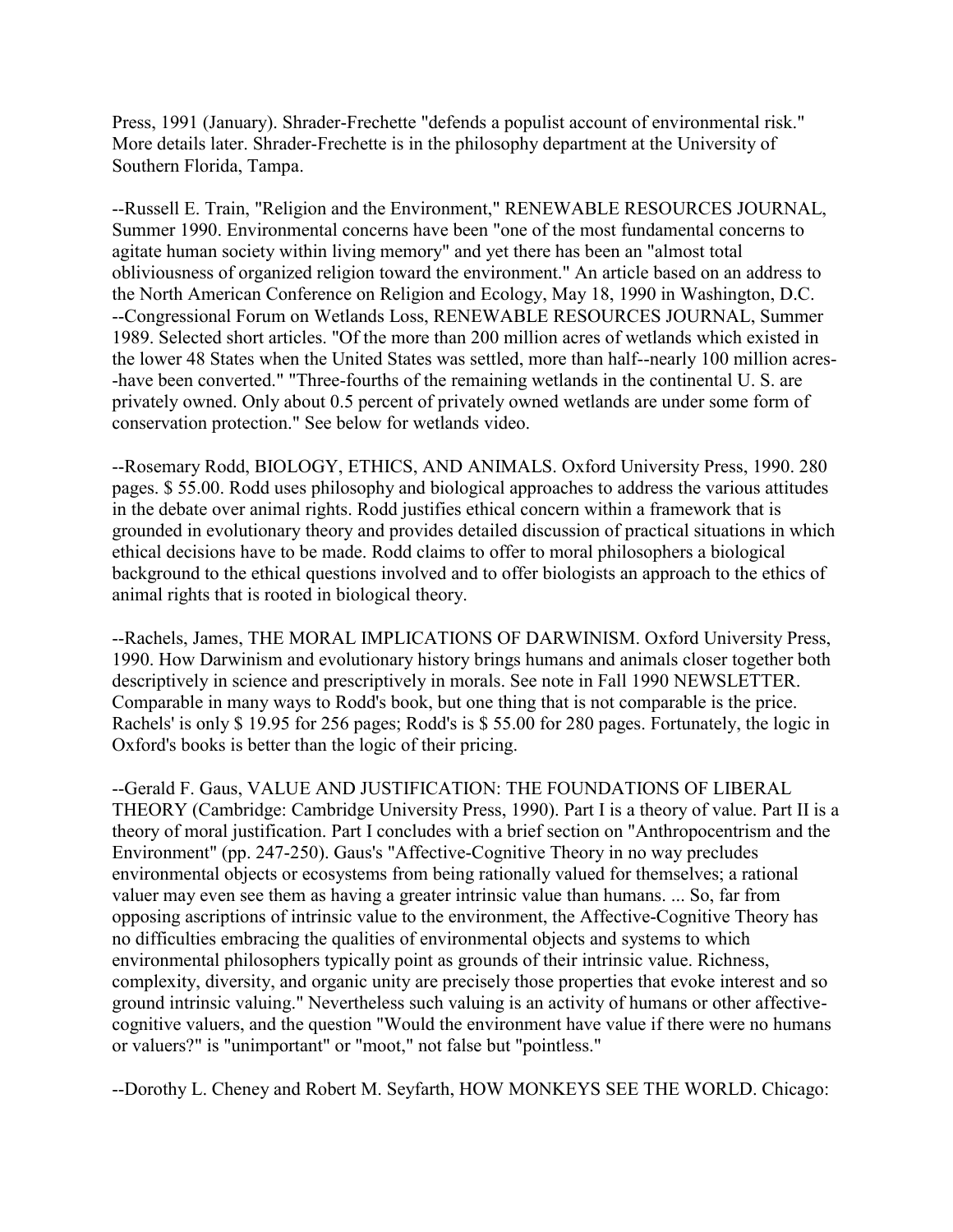University of Chicago Press, 1990. 389 pages. \$ 24.95. The first book to explore the communication and intelligence of these free-ranging primates using field experiments and the theories of modern cognitive science. This book is likely to become the standard reference for biological and behavioral detail in evaluating cognitive theories that compare and contrast humans and monkeys.

--Mark Bekoff and Dale Jamieson, eds., INTERPRETATION AND EXPLANATION IN THE STUDY OF ANIMAL BEHAVIOR. Vol. I: INTERPRETATION, INTENTIONALITY, AND COMMUNICATION. \$ 45.00 Vol. II: EXPLANATION, EVOLUTION, AND ADAPTATION. Boulder, CO: Westview Press, 1990. \$ 45.00. Twenty-one essays in vol. I; 16 essays in vol. II. Softcover. Some sample essays: John Andrew Fisher: "The Myth of Anthropomorphism"; Michael L. Rosenzweig, "Do Animals Choose Habitats?"; Bernard E. Rollin, "How Animals Lost Their Minds: Animal Mentation and Scientific Ideology"; John DuprÇ, "The Mental Lives of Nonhuman Animals"; and a concluding section in vol. II on Moral Dimensions. Bekoff is professor in the Department of Environmental, Population, and Organismic Biology and Jamieson is professor in the Department of Philosophy at the University of Colorado.

--Gil Langley, ed., ANIMAL EXPERIMENTATION: THE CONSENSUS CHANGES. London: Routledge, 1989; sold in U. S. by Chapman and Hall, an imprint of Routledge, Chapman, and Hall, 1989. Ten essays, mostly British but also American and Australian.

--Dan Dagget, "Death for the Bear," HARROWSMITH'S COUNTRY LIFE, December 1990. High-tech bear hunting, with radio telemetry computerized hounds, high-powered four-wheel drives, high-powered telescopic rifles, infrared night scopes, video-enhanced images, including the latest guerilla weapons, and all the rest. Fair chase? Nobody asks when a fast-paced business executive wants a bear quick over a weekend. Nor do many ask what this is doing to the bear populations. Dagget is conservation chairman of the Sierra Club of Northern Arizona and writes guidebooks for the United States Forest Service.

--Tom Wolf, "The Los Utes Case: Forestry Seeks Its Soul," AMERICAN FORESTS November, December 1990. "A badly botched timber sale on the Santa Fe National Forest in New Mexico raises questions about where the ethical soul resides in today's practice of forestry. The agency blundered on the 900-acre Los Utes timber sale and blew it in a fashion that has everyone disturbed. .. Can there--and should there--be an environmental ethic for foresters." "It is simple to say that what happened at Los Utes is wrong, both technically and ethically, but it is difficult to fix responsibility in a way that will result in better performance next time." The area is three miles upstream from Bandelier National Monument. Tom Wolf is an author and forester who has worked for The Nature Conservancy and The Trust for Public Land.

--James Trefil, "Modeling Earth's Future Climate Requires both Science and Guesswork," SMITHSONIAN, Dec. 1990. "Predictions of global warming, catastrophic or otherwise, depend on both what we do know and our assumptions about what we don't. I have seen a piece of the 21st century and I don't like it very much. We are going to face serious problems, and we will have to face them while the scientific evidence for the seriousness (and even the existence) of the problems is clouded by doubt and controversy. Worse, the aspects of scientific knowledge presented to the public will appear contradictory and ambiguous, and will give us little on which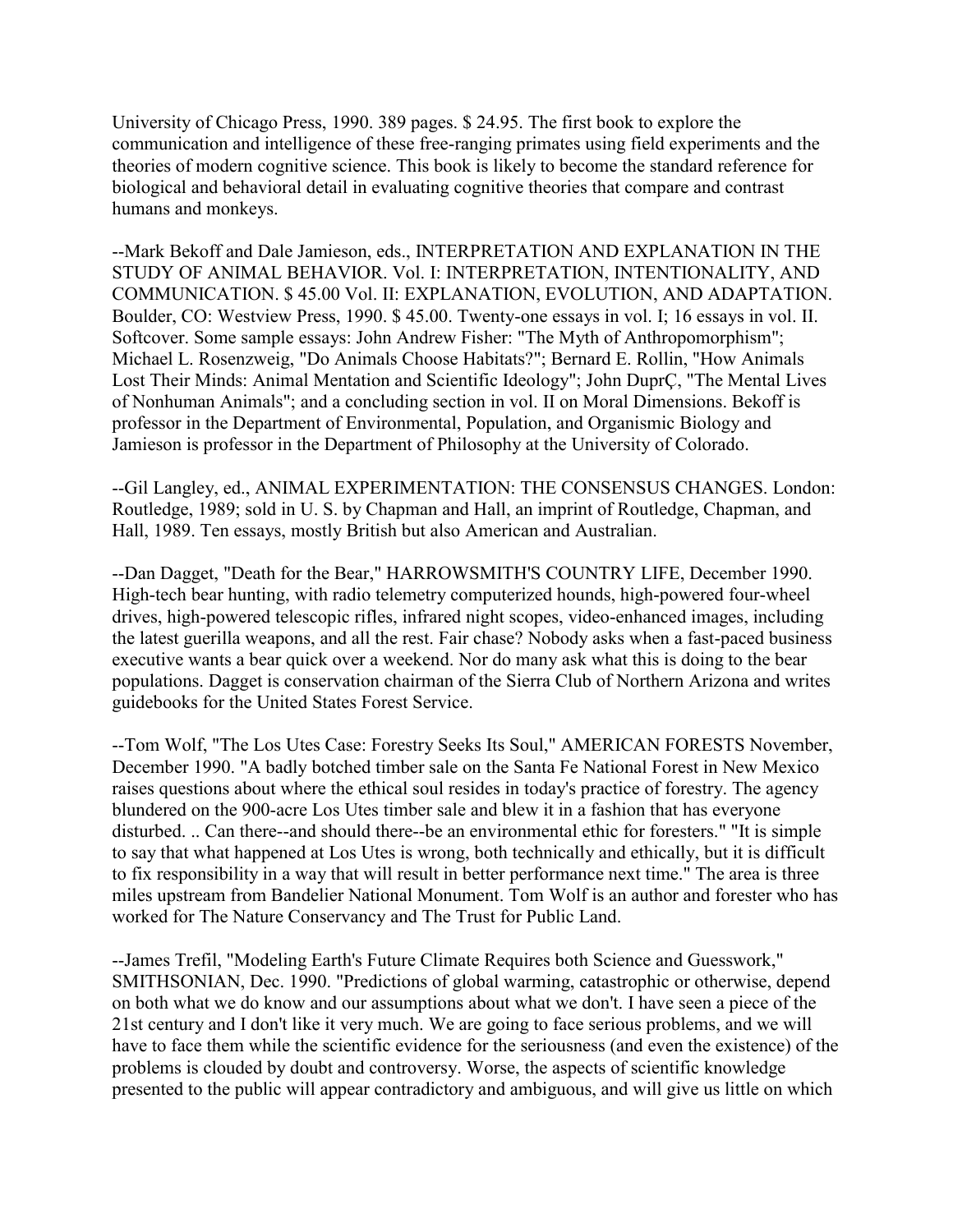to make our decisions." Useful article, readable by undergraduates, and sets the stage for discussion of the ethical puzzles of decisions made on incomplete scientific knowledge, probabilities, involuntary risks, and so on. James Trefil is a well-known physicist and author at George Mason University.

--Gabriel Schoenfeld, "The Soviet Union: Rad Storm Rising," ATLANTIC, December 1990. A ghastly tour of a land of radioactive sausage, poisoned onions, and bald children. The accident at Chernobyl called world attention to the deficiencies of the Soviet Union's nuclear-energy problem, but few people are yet aware of just how contaminated by radioactivity the Soviet Union is. In several of at least ten major accidents at nuclear power stations there have been significant emissions of radioactivity. Much farmland and food is contaminated. In 1989 there were over 200 unplanned shutdowns or reductions of performance. Schoenfeld is a senior fellow at the Center for Strategic and International Studies, Washington, D.C.

--David Seamon and Robert Mugerauer, eds., DWELLING, PLACE AND ENVIRONMENT: TOWARDS A PHENOMENOLOGY OF PERSON AND WORLD. New York: Columbia University Press, 1989 edition of a book earlier published by Nijhoff and out of print. Seventeen essays, an important collection in the resurgent literature on the sense of dwelling in place. Some sample essays: Michael E. Zimmerman, "The role of spiritual discipline in learning to dwell on earth"; Anne Buttimer, "Nature, water symbols and the human quest for wholeness"; Henri Bortoft, "Counterfeit and authentic wholes: Finding a means for dwelling in nature" Edward Relph, "Geograph- ical experiences and being-in-the-world: The phenomenological origins of geography."

--David Seamon, "Humanistic and Phenomenological Advances in Environmental Design," THE HUMANISTIC PSYCHOLOGIST 17 (no. 3, Autumn, 1989):280-293. The sense of place (GENIUS LOCI) is receiving increasing academic and professional attention in the literature on environmental design and theory. One of the three leading components that structure a sense of place is the natural setting that establishes a specific physical and ecological context, the nature of which is partly atmospheric and intangible. Seamon is in the Department of Agriculture at Kansas State University.

--E. Casey, GETTING BACK INTO PLACE. Bloomington: Indiana University Press, 1990.

--John A. Hayward, "Environmental Management--Science or Ethics?" A distinguished lecture at the University of Otago, New Zealand. Environmental management in New Zealand has been highly professionalized in a relatively brief period of time and operated within a development ethic. "The result is that whereas science has enabled us to consider and debate the environmental implications of alternative courses of action, the moral or ethical decision as to our choice of option have been prescribed for us and not open to debate. Thus, although decisions relating to the use of our environment should be based on both ethical and scientific considerations, the ethical issues have been consistently subservient to the scientific. However, the recent New Zealand legal and Parliamentary decisions indicate clearly that ethical issues are, in future, to be considered in the allocation of use of our environments."

"The Environment Act of 1987 requires that: `...in the management of natural and physical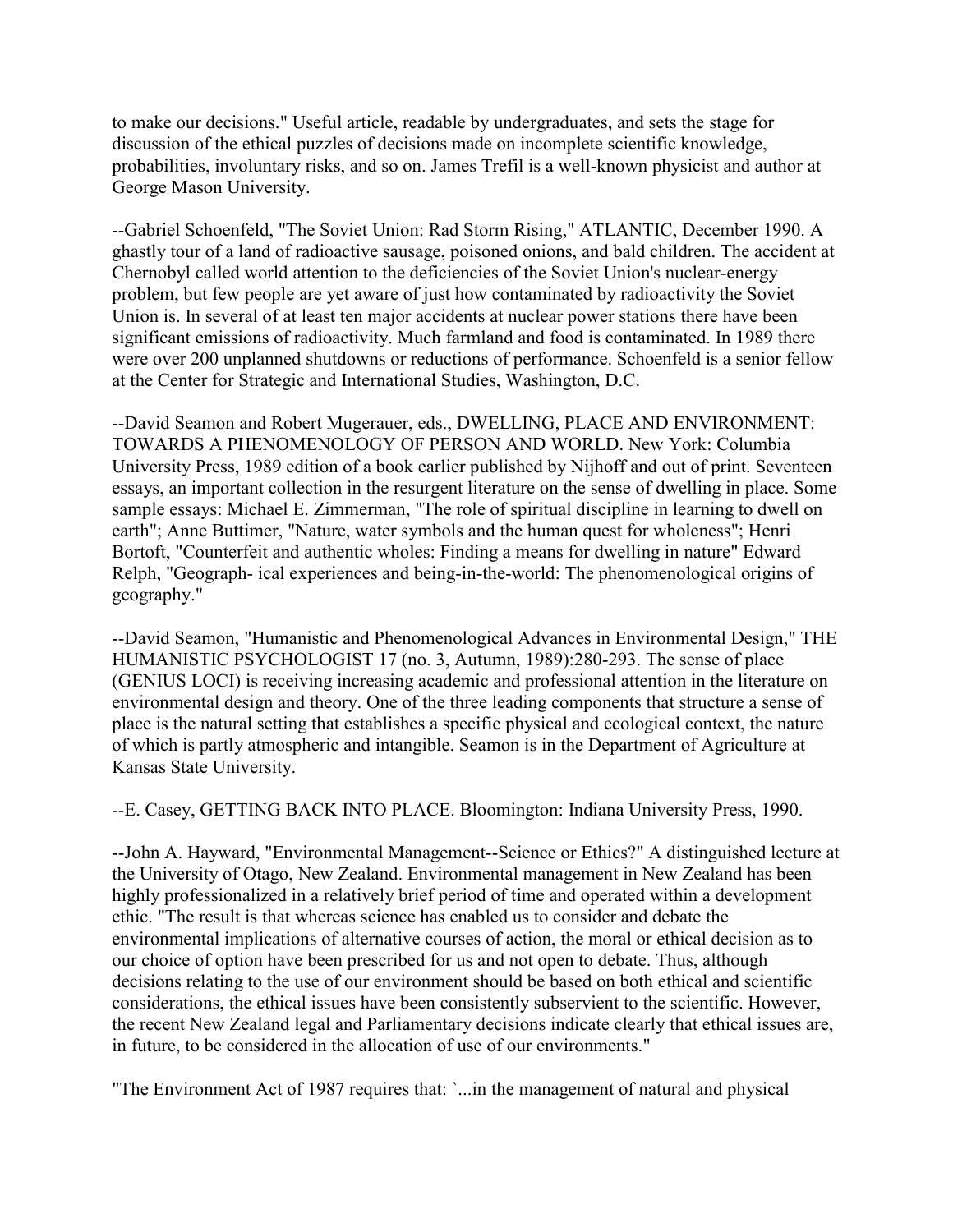resources, full and balanced account is taken of - (i) The intrinsic values of ecosystems; and (ii) All values which are placed by individual and groups on the quality of the environment; and (iii) The principles of the Treaty of Waitangi [of 1975, a treaty with indigenous peoples]; and (iv) The sustainability of natural and physical resources; and (v) The needs of future generations.'"

John A. Hayward is with the Centre for Resource Management, University of Canterbury and Lincoln College. Address: University of Canterbury, Private Bag, Christ Church, New Zealand.

--Douglas Bowman, BEYOND THE MODERN MIND: THE SPIRITUAL AND ETHICAL CHALLENGE OF THE ENVIRONMENTAL CRISIS (New York: Pilgrim Press, 1990) \$ 10.95. Deep cultural-religious roots of the environmental crisis are explored. Spirit-Nature dualism is Earth-destructive. Mechanism, materialism, individualism, and patriarchialism reinforce the pattern. Bowman wants to recover the Christian creation-centered tradition in ways that connect with Trinitarian belief and follow Jesus in being "receptive, prophetic, compassionate."

--Charles Birch, William Eakin, Jay McDaniel, eds., LIBERATING LIFE: CONTEMPORARY APPROACHES TO ECOLOGICAL THEOLOGY. Maryknoll, NY: Orbis Books, 1990. Traces an emerging consensus among theologians from differing backgrounds and with differing perspectives: "an anthropcentric ethic, understood as an emphasis on human well-being at the expense of the earth and other living beings, must be replaced by an ethic of respect for life and environment."

--Geoffrey R. Lilburne, A SENSE OF PLACE: A CHRISTIAN THEOLOGY OF THE LAND (Nashville, TN: Abingdon, 1989). 139 pages. \$ 10.95. Chapters: 1. From the secular city to a theology of the land. 2. The centrality of the land in aboriginal and Hebrew religion. 3. Shattering the territorial chrysalis: from the exile to the Christian scriptures. 4. The poetics of space: place and space in the Western tradition. 5. The Christification of holy space: incarnation and the land. 6. Defining incarnational praxis. An Australian theologian draws from the culture and literature of his native Australia to offer a vision of ecological responsibility that is biblical, practical, and poetic. Lilburne is now professor of theology at the United Theological Seminary in Dayton, Ohio.

--Catherine L. Albanese, NATURE RELIGION IN AMERICA: FROM THE ALGONKIAN INDIANS TO THE NEW AGE. University of Chicago Press, 1990. 267 pages, \$ 24.95. Five chapters examine nature as symbolic religious center in the views of the aboriginal Americans and the first Europeans; in the "organic" compact of the Founders; in the Transcendentalists; in the "sectarian healers" of the late 19th century; and finally in several contemporary manifestations. The Amerindians' sense of themselves as a part of nature contrasts with the Puritan's fears of wilderness. These themes were subsumed, to a degree, by the Freemasons of the early republicans. But when Emerson, Thoreau and John Muir attempted to reconcile these disparate legacies, they only succeeded in transforming them into another conundrum: an Aristotelian belief in nature as "really real" versus a Platonic concept of nature as "ideal" or "illusory." In the course of her survey, Albanese examines several kinds of late 19th century mind cures; herbalists, homeopaths, chiropractors and others preached a kind of Christian physiology teaching that harmony with natural forces was a means to ordering and using those forces for one's own good and the good of society. Einstein and Planck upset the belief in such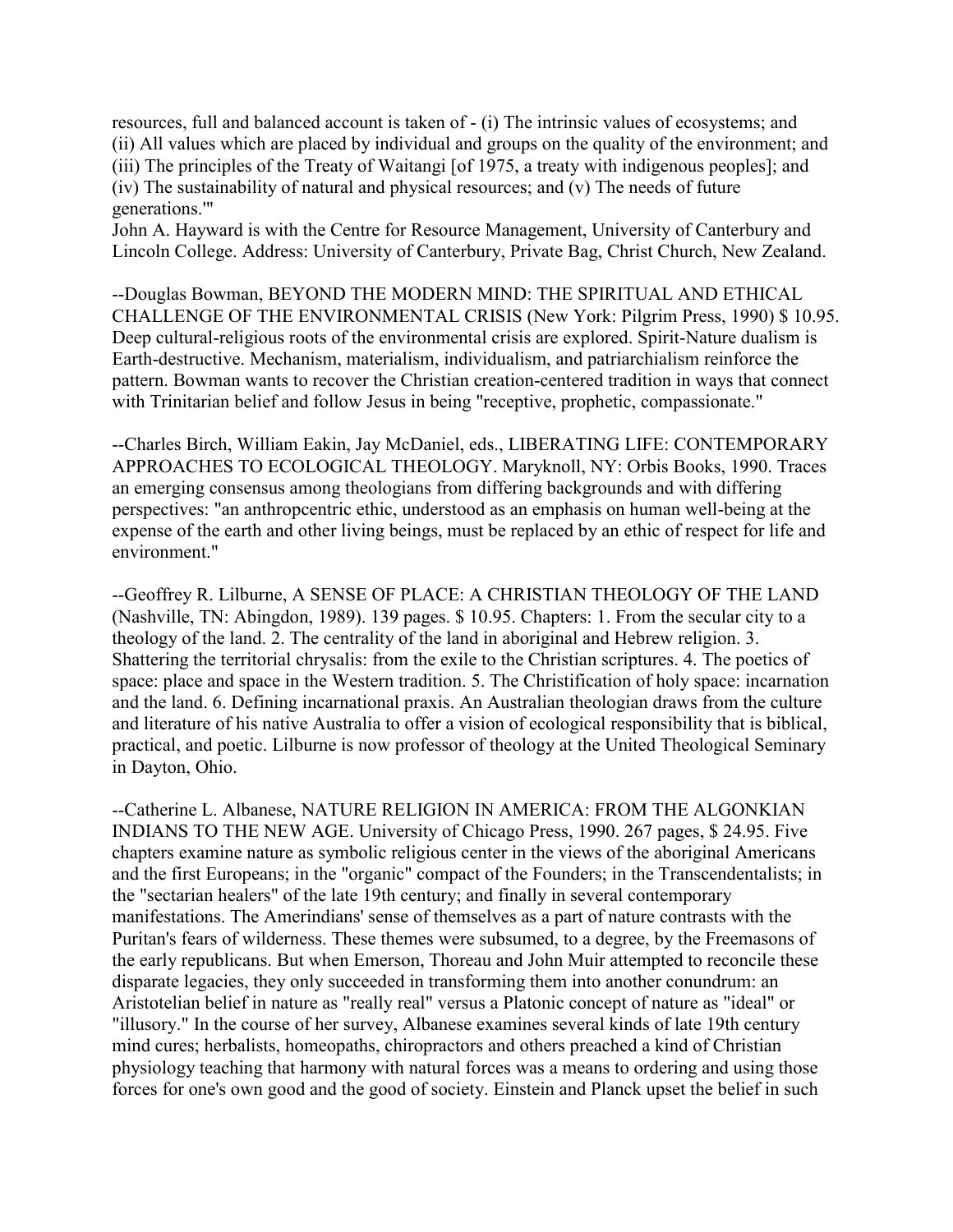an order, but the new, fluid science of the 20th century has produced today "recapitulated pieties" of the nation's beginnings, as in the writings of Annie Dillard. At issue in this ethereal debate was the tangible question of whether human beings were to harmonize with nature or to have mastery over it. Really a set of far-ranging essays more than a narrative account of nature religion in America. Albanese is professor of religious studies at the University of California at Santa Barbara.

--ALIVE NOW!, January/February 1991, is a special issue, "The Earth." 64 pages. This is an inspirational guide for high school youth published by the Methodist Church. Various short quotations from Robinson Jeffers, Joseph Meeker, Holmes Rolston, Jay McDaniel, Thomas Berry, Gary Snyder, Wendell Berry, native Americans, African, Australian and other indigenous peoples, Jewish liturgies, as well as from the Bible. Some of the materials are composed by youth. Contact: The Upper Room, 1908 Grand Avenue, P. O. Box 189, Nashville, TN 37202- 0189.

Lewis G. Regenstein, REPLENISH THE EARTH: A HISTORY OF ORGANIZED RELIGION'S TREATMENT OF ANIMALS AND NATURE. New York: Crossroad/Continuum, 1990. 256 pages. \$ 14.94 paper. "Includes the Bible's message of conservation and kindness to animals."

Michael W. Fox, ANIMALS HAVE RIGHTS TOO: A PRIMER FOR PARENTS, TEACHERS, AND YOUNG PEOPLE. New York: Crossroad/Continuum, 1990. 144 pages. \$ 9.95 paper. Fox is the vice president of the Humane Society of the United States.

--Carol J. Adams, THE SEXUAL POLITICS OF MEAT: A FEMINIST- VEGETARIAN CRITICAL THEORY. New York: Crossroad/Continuum, 1990 paperback release. \$ 12.95.

--John Richard Schrock, "Dissection," THE KANSAS SCHOOL NATURALIST vol 36, no. 3 (February 1990):3-15. "The loss of dissection, vivisection, and experimentation from public school science classes may pose a more serious threat to the intellectual and physical health of the human population than recent challenges to animal use in biomedical research. ... The absolute need for examination of real organisms in the classroom and in other science education settings is not self-evident. Indeed, a shallow and naive understanding of the learning process is used to purvey videotapes, models, computer simulations and stuffed animals as equivalent or superior to real laboratory experiences. The function of this issue of this issue of the KANSAS SCHOOL NATURALIST is to clarify how the examination of real material is essential to all students' science literacy, and to help biology teachers `hang tough.'" Schrock is in the Department of Biology at Emporia State University and directs the biology education program there. See also "Classroom Cut-Ups" under videotapes and item on dissection protested in issues, below.

--FIFTY SIMPLE THINGS KIDS CAN DO TO SAVE THE EARTH. The Earthworks Group, especially John Javna. Kansas City: Andrews and McMeel, 1990. 4900 Main Street, Kansas City, MO 64112. Environmental ethics for kids. Start them early.

--Bill McKibben, THE END OF NATURE. Now released in paperback, Anchor, 1990, \$ 9.95.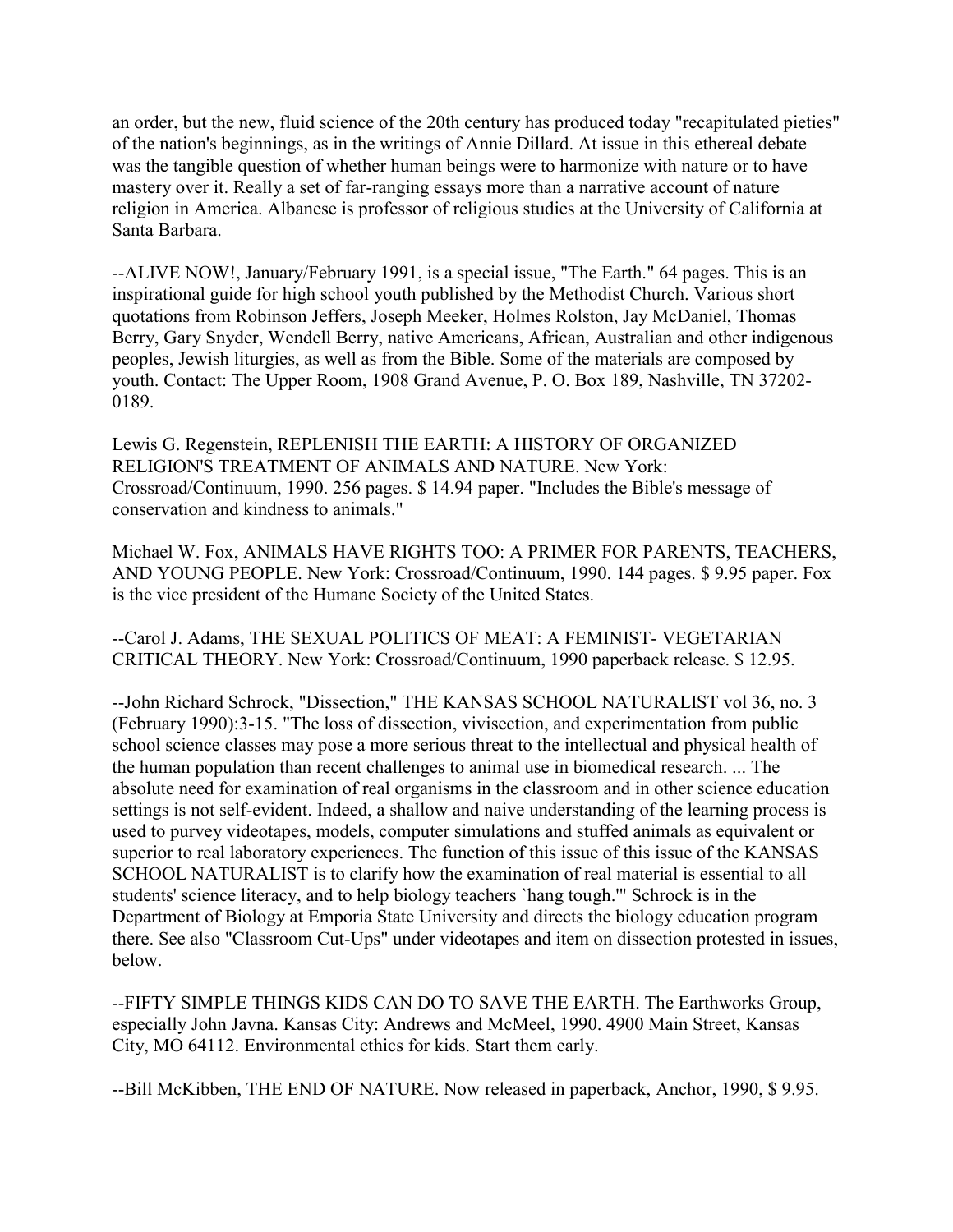--Margaret L. Knox, "In the Heat of the Hunt," SIERRA, November/December 1990. Article on hunting, with subsidiary essays by a hunter and a non-hunter, also a short on an iguana hunt in Africa. Many environmentalists say the debate should not be about wildlife, but about ecosystems. Thinking about animals as a resource does for deer what the timber industry has done for old-growth forests. Militant anti-hunters share a moral certainty with anti-abortionists who throw blood on pregnant women entering planned parenthood clinics. Their fervor makes it easy for hunters to dismiss their arguments.

--Richard Conniff, "Fuzzy-Wuzzy Thinking About Animal Rights," AUDUBON, November 1990. Ignorance about nature is the movement's doctrine. Animal welfare advocates hold that nature is essentially benign and lack any sense of the first law of nature, which is eat and be eaten. The legal skin trade is more likely to save an endangered species than to wipe it out. Citing Peter Singer's ANIMAL LIBERATION, Conniff claims, "in reality the animal rights movement has elevated ignorance about nature almost to the level of a philosophical principle."

--David E. Cooper and Joy A. Palmer, eds., THE ENVIRONMENT IN QUESTION. Forthcoming by Routledge in late 1991. Cooper is a philosopher and Palmer in the school of education at the University of Durham, England. This is an internationally oriented anthology with fifteen contributors, with relatively short articles, designed to serve as an undergraduate introduction to a broad spectrum of issues. Sample entries: C. A. Hooker, "Responsibility, Ethics and Nature," F. C. T. Holliday, "The Dumping of Radioactive Waste in the Deep Ocean: Scientific Advice and Ideological Persuasion," Mary Midgley, "Towards a More Humane View of the Beasts?," Holmes Rolston, "Challenges in Environmental Ethics." A complete list of entries will appear in this newsletter later.

--Christopher Manes, GREEN RAGE: ENVIRONMENTALISM AND THE UNMAKING OF CIVILIZATION. New York: Little, Brown. 291 pages. \$ 18.95. Manes, once a Fulbright scholar and early associate editor of EARTH FIRST!, wrote GREEN RAGE during his first year of law school at the University of California at Berkeley. He chronicles the historical events, political context, and social impetus that created the radical environmentalist groups, such as Greenpeace and Earth First! Radical environmentalism may be the last chance for turning away from destroying the planet to cohabiting the planet with other life forms. GREEN RAGE is already a best-seller on the West Coast.

--Mikko Saikku, "The Extinction of the Carolina Parakeet," ENVIRONMENTAL HISTORY REVIEW 14(# 3, Fall 1990):1-18.

--Robert Loverly, "Wisconsin's Acid Rain Battle: Science, "Science, Communication, and Public Policy," ENVIRONMENTAL HISTORY REVIEW 14(# 3, Fall 1990):21-48.

--Richard W. Judd, "The Coming of the Clean Waters Acts in Maine, 1941-1961," ENVIRONMENTAL HISTORY REVIEW 14(# 3, Fall 1990):51-73.

--Hwa Yol Jung and Petee Jung, "Gary Snyder's Ecopiety," ENVIRONMENTAL HISTORY REVIEW 14(# 3, Fall 1990):75-87.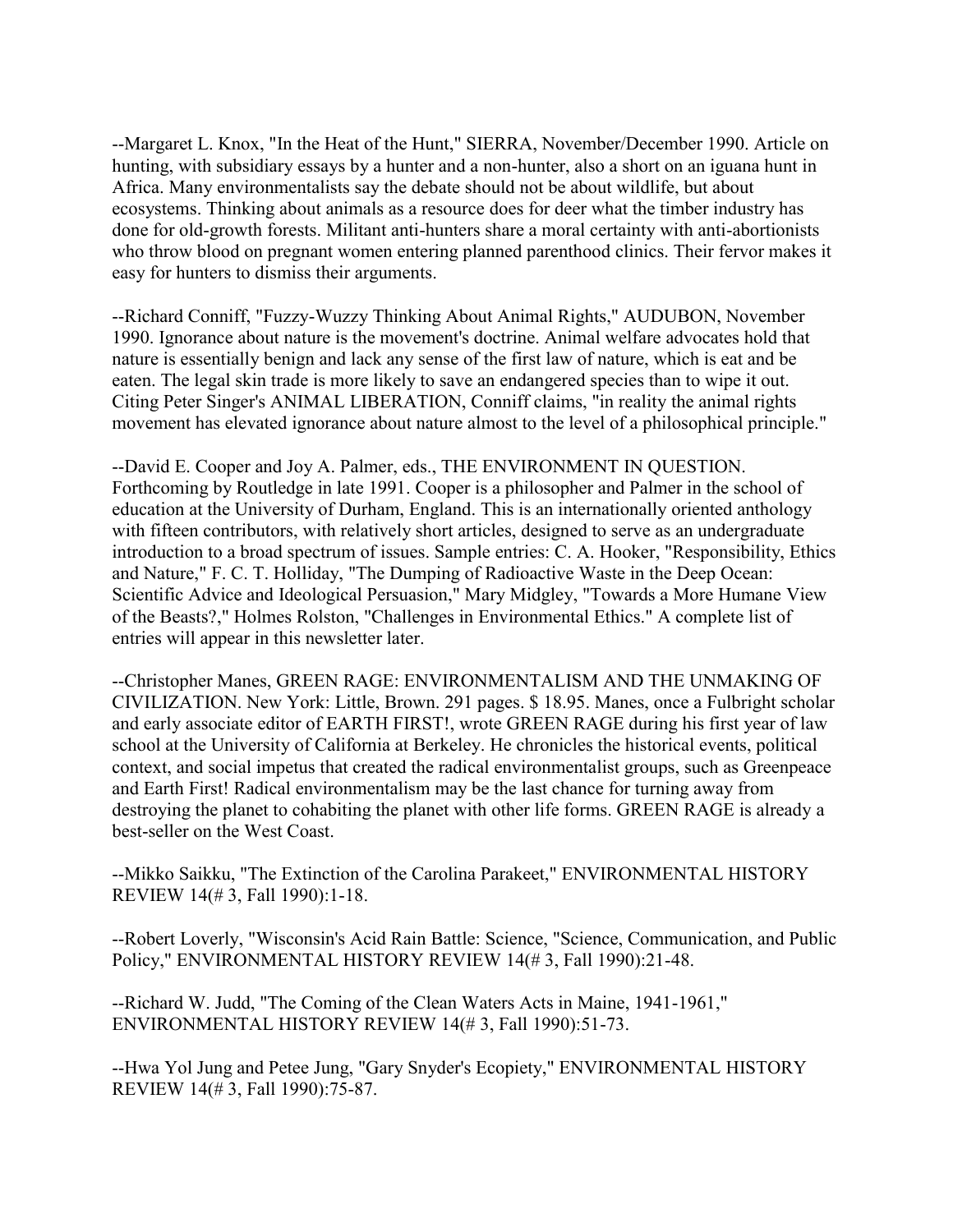--John D. Leshy, "Water and Wilderness/Law and Politics," LAND AND WATER LAW REVIEW (University of Wyoming, College of Law) 33 (no. 2, 1988):389-417. Excellent article summarizing what is and what is not at stake in the current controversy over water rights that go with wilderness designation. Although opponents of water rights for wilderness have been noisy, in fact existing water rights holders have little at stake, since wilderness water rights "are for the most part rights to in-stream, non-consumptive use, which means that they actually preserve flows for diversion and consumptive use below the federal reservation." Wilderness water rights are also typically junior, since they date from the wilderness designation. Wilderness advocates have achieved signal victories in convincing the nation that significant tracts of federal land ought to be set aside and preserved in their natural condition "as embodying an ethical expression by our culture about itself and its relationship to our natural heritage." Opponents of wilderness water rights can often successfully delay new wilderness designations, since Congress dislikes tampering with the status quo in water law. On the other hand Congress and the federal courts have regularly insisted that designation of federal lands implies reservation of water adequate for the purposes of the designation. Opponents of wilderness water rights may find their strategies successful in short term only to lose credibility in the long term, given how little is really at stake and the considerable popularity of wilderness. "Wilderness is ... the driving engine in federal land management policy just about every place roadless areas exist." Leshy is professor of law, Arizona State University.

--Edward Goldsmith, Peter Bunyard, Nicholas Hildyard, Patrick McCully, IMPERILED PLANET: RESTORING OUR ENDANGERED ECOSYSTEMS. Cambridge: MIT Press, 1990. \$ 39.95. By the editors of THE ECOLOGIST.

--John Nichols, THE SKY'S THE LIMIT: A DEFENSE OF THE EARTH, New York: W. W. Norton, 1990. \$ 14.95. Essays with photographs of Northern New Mexico by the author of THE MILAGRO BEANFIELD WAR who is a passionate defender of the environment. "Today all landscape photography is an act of conscience and commitment."

--Dixy Lee Ray, TRASHING THE PLANET. Washington, D. C.: Regnery Gateway, 1990. \$ 18.95. Ray, former chair of the Atomic Energy Commission, lambastes environmental activists and their puppets in the media for confusing and frightening the public about complex scientific issues. Her answer for the most part is technology. "A well tended garden is better than a neglected woodlot."

--Bruce Piasecki and Peter Asmus, IN SEARCH OF ENVIRONMENTAL EXCELLENCE: MOVING BEYOND BLAME. New York: Simon and Schuster, 1990. \$ 9.95 paper. Traces the historical and recent abuses of land, air, and water, but also describes many examples of public and private entities successfully searching for and finding solutions. Government has a key role as facilitator and coordinator. "The true test for American environmentalism is to achieve a better balance between fear of ecological catastrophe and trust in our political system."

--Robert Finch and John Elder, THE NORTON BOOK OF NATURE WRITING. New York: W. W. Norton, \$ 29.95. A 921-page tome with the best of such English and American writing over the last two centuries, 125 substantial selections by 94 writers. "Nature writing asserts both the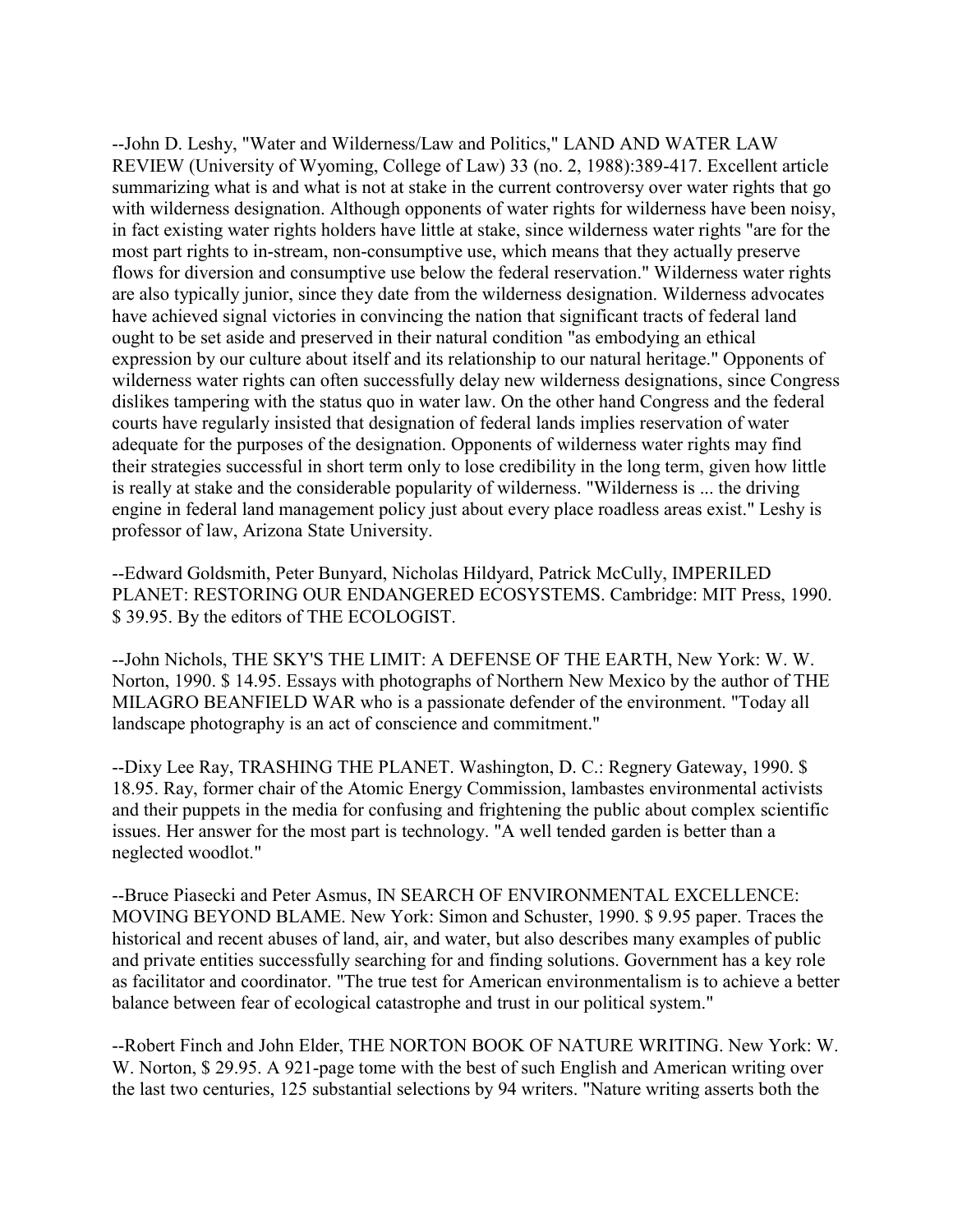humane value of literature and the importance to a mature individual's relationship with the world of understanding fundamental physical and biological processes" (Introduction).

--Janet Lembke, LOOKING FOR EAGLES: REFLECTIONS OF A CLASSICAL NATURALIST. New York: Lyons and Burford, 1990. \$ 19.95. The author spent several decades translating Greek and Latin poetry and now lives with her retired chief-petty-officer husband on the banks of North Carolina's lower Neuse River. There she roams the wilds and wetlands, taking as her chief mentors Aristotle, Pliny the Elder, and other classical natural historians. Ancient eyes observed and variously interpreted the same natural phenomena that offer themselves to our inspection, and asked some of the same questions.

--BEYOND THE MYTHIC WEST, prepared by the Western Governor's Association. Salt Lake City, UT: Gibbs Smith, 1990. \$ 29.95. Pictures by some of the best photographers in the U. S. West today and essays by Stewart Udall, former Arizona Congressman, Charles Wilkinson, University of Colorado Law School, William Kittredge, a rancher turned writer and English professor, and others.

--Kenneth Brower, ONE EARTH. San Francisco: Collins, 1990. \$ 39.95. Photographs recording the environmental impact of human activities, including men, women, and children around the world working and fighting to save a bit of Earth.

--THE GLOBAL ECOLOGY HANDBOOK: WHAT YOU CAN DO ABOUT THE ENVIRONMENTAL CRISIS. Boston: Beacon Press, 1990. \$ 16.95 paper.

--Jeremy Rifkin ed., THE GREEN LIFESTYLE HANDBOOK: 1001 WAYS YOU CAN HEAL THE EARTH. New York: Henry Holt, 1990. \$ 10.95 paper.

--Karen Christensen, HOME ECOLOGY: SIMPLE AND PRACTICAL WAYS TO GREEN YOUR HOME. Golden, CO: Fulcrum Publishing Co., 1990. \$ 15.95 paper.

--Judith Scherff, ed., THE MOTHER EARTH HANDBOOK: WHAT YOU NEED TO KNOW AND DO--AT HOME, IN YOUR COMMUNITY, AND THROUGH YOUR CHURCH-- TO HELP HEAL OUR PLANET NOW. New York: Crossroad/Continuum, 1990. \$ 14.95 paper.

--Ingrid Newkirk, SAVE THE ANIMALS! 101 EASY THINGS YOU CAN DO. New York: Warner Books, \$ 4.95 paper. Animals "are not inferior to human beings but rather just different from us, and they really don't exist for us nor do they belong to us."

--Joni Seager, THE STATE OF THE EARTH ATLAS, New York: Touchstone Books, Simon and Schuster, 1990. A series of maps with interpretations. \$ 13.95.

--H. C. Coombs, THE RETURN OF SCARCITY: STRATEGIES FOR AN ECONOMIC FUTURE. Cambridge: Cambridge University Press, 1990. By an Australian economist. \$ 17.95.

--Ralph H. Lutts, THE NATURE FAKERS: WILDLIFE, SCIENCE, AND SENTIMENT.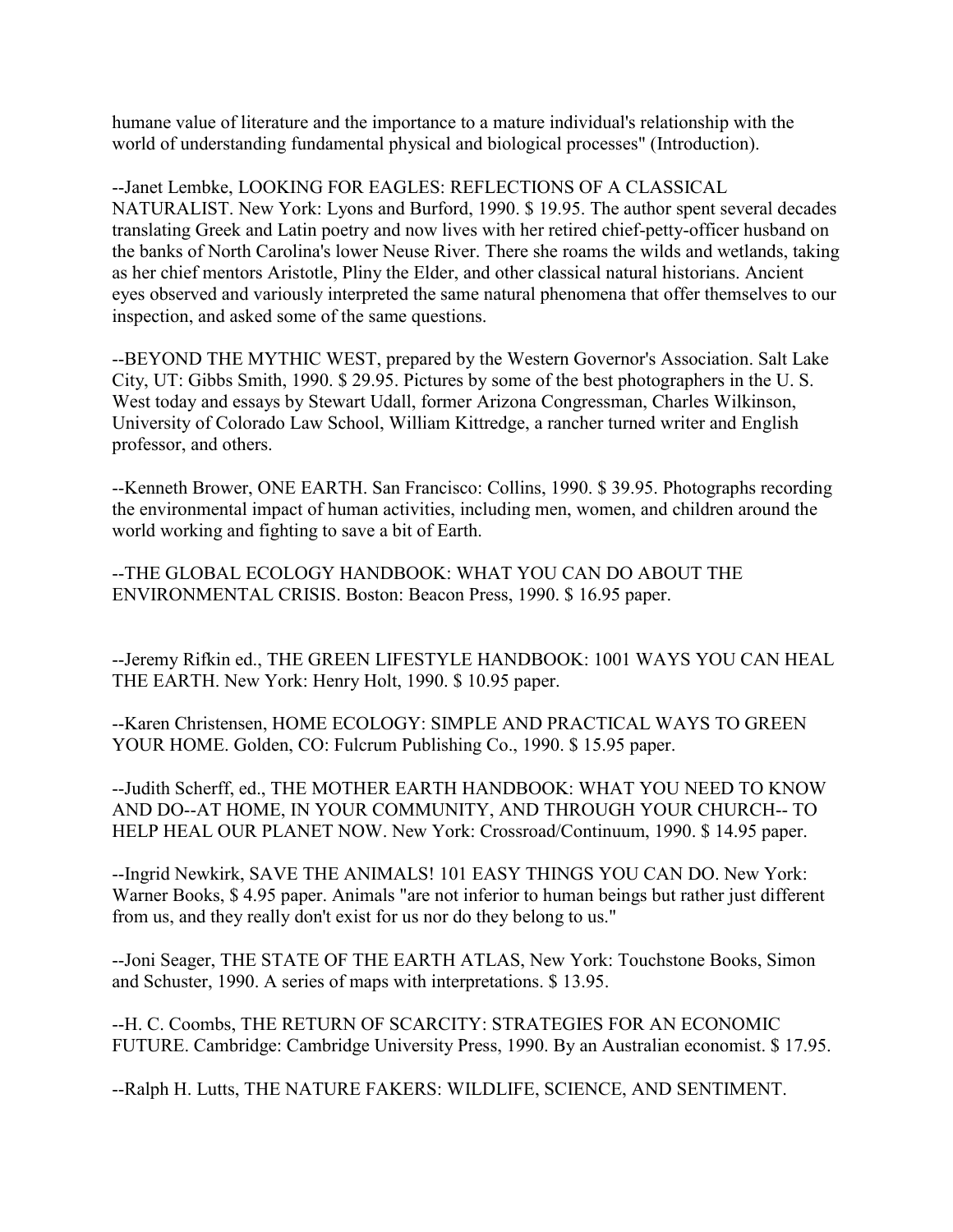Golden, CO: Fulcrum Publishers, 1990. \$ 22.95.

--John Young, SUSTAINING THE EARTH. Cambridge: Harvard University Press, 1990. By a professor of history and director of the Center for Environmental Studies at the University of Adelaide, Australia. \$ 19.95.

--Stephen A. Spongberg, A REUNION OF TREES: THE DISCOVERY OF EXOTIC PLANTS AND THEIR INTRODUCTION INTO NORTH AMERICA. Cambridge: Harvard University Press, 1990. Trees and shrubs as introduced into North America and their environmental effects.

--The annual series RESEARCH IN PHILOSOPHY AND TECHNOLOGY contains the following recent volumes: vol. 9, 1989, TECHNOLOGY AND ETHICS vol. 10, 1990, TECHNOLOGY AND RELIGION vol. 11, forthcoming spring 1991, TECHNOLOGY AND POLITICS vol. 12, forthcoming spring 1992, TECHNOLOGY AND ENVIRONMENT Frederick FerrÇ, Philosophy, University of Georgia, is editor of the series.

--Stuart Rosenbaum and Robert Baird, eds., ANIMAL EXPERIMENTATION: THE MORAL ISSUES. Buffalo, N. Y. Prometheus Books, forthcoming March 1991.

--Bernard Rollin, ANIMAL RIGHTS AND HUMAN MORALITY, revised edition. Buffalo, N. Y. Prometheus Books, forthcoming late 1991 or early 1992. A revised edition of a well-known work, the first edition published in 1981, a decade ago.

--Lee Nisbet, ed., THE GUN CONTROL DEBATE: YOU DECIDE. Buffalo, N. Y. Prometheus Books, 1990.

--Jon Wynne-Tyson, compiler, THE EXTENDED CIRCLE: A COMMONPLACE BOOK OF ANIMAL RIGHTS (New York Paragon House, 1989). 436 pages. First American edition of a source book of quotations released in Britain in 1985. Hundreds of quotations from all ages and places concerning respect for life and the moral treatment of animals.

--Brenda Almond, "Environmental Values," in her MORAL CONCERNS (Atlantic Highlands, NJ: Humanities Press International, 1987). "A language of values may meet environmentalist needs better than a language of narrowly defined morality and, specifically, of duties." But Almond is not sure that we can "formulate the notion of objects of value outside the experience of human beings," although when humans do experience natural things they can value them for what they are in themselves. Almond is reader in philosophy and education, University of Hull.

--Robert Elliot, "Environmental Degradation, Vandalism and the Aesthetic Object Argument," AUSTRALIAN JOURNAL OF PHILOSOPHY 67(1989):191-204. Environmental degradation is wrong, among other reasons, because "the natural environment possesses aesthetic value and its despoliation, or even modification, destroys or diminishes that value." This involves "the claim that what has aesthetic value has intrinsic moral value." Elliot defends this position against John Passmore's argument that environmental degradation is wrong because it involves vandalism and Thomas Hill, Jr., suggestion that the degradation is wrong because it violates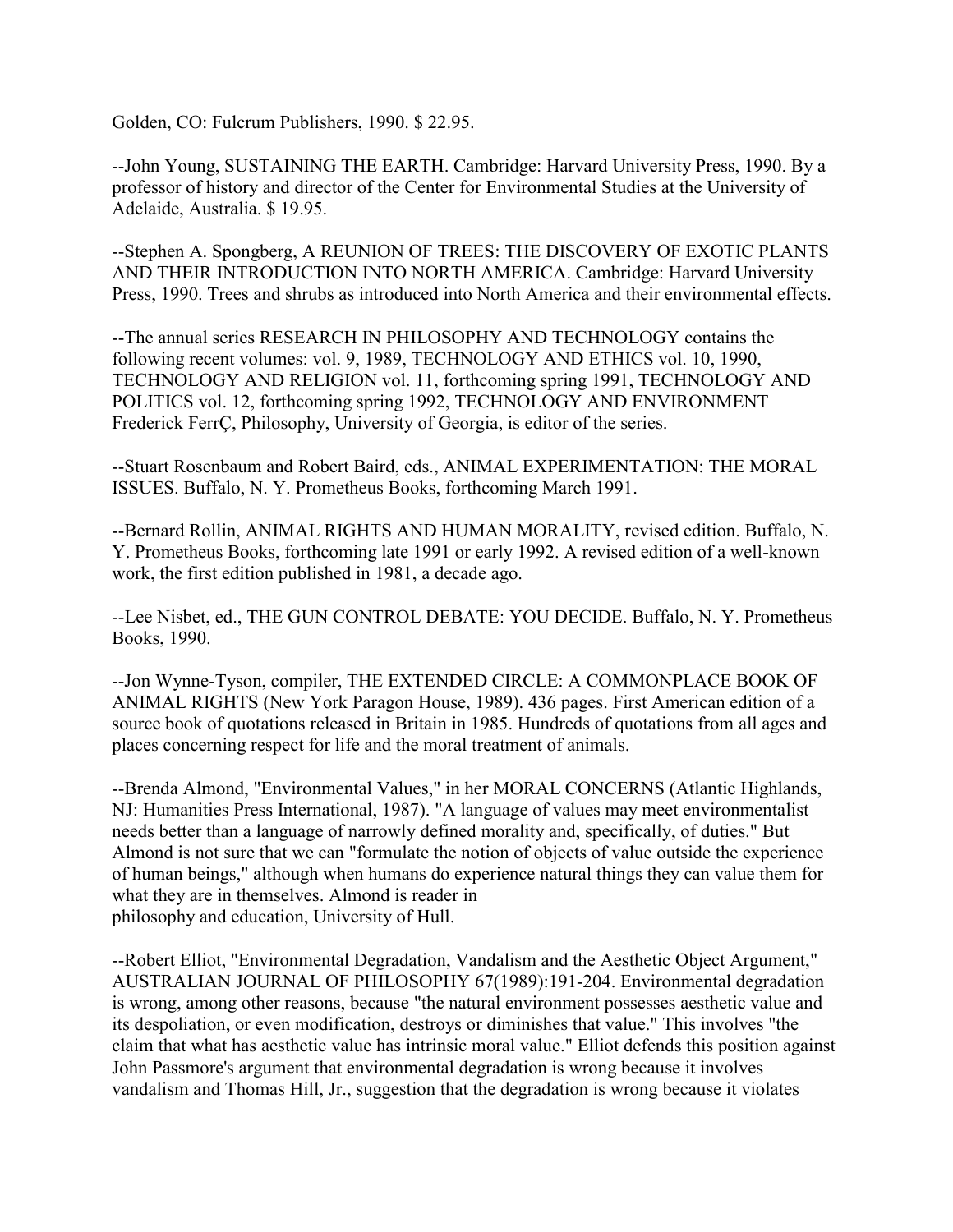ideals of human excellence. "A plausible account of intrinsic moral value, which does not construe it as objective and marks it off from merely valuing something for its own sake, permits explanations of the wrongness of environmental degradation in addition to ones couched solely in terms of ideals of human excellence. Accounts of the latter kind offer a distorted perspective on such cases." Elliot is professor of philosophy at the University of New England, Armidale, Australia and contact person for ISEE in Australia and New Zealand.

--TENNESSEE LAW REVIEW, vol. 56, no. 1 (Fall 1988) is a symposium "Developing an Environmental Ethos: Christopher Stone and EARTH AND OTHER ETHICS" with articles by Stone and others: Milner S. Ball, "Moral Pluralism, the Tardis and Rattlesnakes"; Stephen Toulmin, "The Case for Cosmic Prudence"; A. Dan Tarlock, "EARTH AND OTHER ETHICS: The Institutional Issues"; and the Sagoff article below.

--Mark Sagoff, "Ethics, Ecology, and the Environment: Integrating Science and Law." Book length article, including an excellent (and provocative) treatment of current theory and issues within ecological science, in what might first be thought an unlikely place, a law journal, but this is in anticipation of integrating ecoscience into environmental policy. A nonrealist view of environmental science. Environmental policy looks to ecosystem science for help, but theoretical mathematical ecology is seldom of any use in telling us what we need to know in the complex interactions of ecosystems. Their variability thwarts the application of theory to nature. Ecosystem science does not have the time, knowledge, or resources to learn all about ecosystems, and current science is seldom realist anyway. "Mathematical population ecology has relied on very idealized assumptions that have no real relationship to the phenomena of natural history" (p. 124). Empirical models of ecosystems can be quite useful, but they are not theoretical, and only map the aspects of ecosystems that we pragmatically or practically wish to manage, preserve, or conserve. "The science of ecology finds itself in the midst of an identity crisis" (p. 153). Objective, absolute theory is impossible and what kind of ecosystem science ecologists get depends on the goals they choose; if ecologists accentuate utilitarian management they get one kind; if they choose to appreciate values in nature ecologists will orient their studies differently and learn other things.

"When models, equations, and principles that suggest prudential reasons for environmental protection prove to be unfounded or spurious, those who support them are left with little to contribute to public debate, because they have abandoned the moral and aesthetic rationale which may have motivated the search for the prudential arguments in the first place. It might be better and more honest if ecologists candidly admit the ethical and aesthetic goals that guide their research, rather than hide them under dubious or conjectural prudential and economic arguments" (p. 181). "I argue that estuaries, forests, lakes, and other ecosystems may properly be said to have a life--a natural history- -and a good of their own; moreover, they may be studied scientifically in these normative terms. In presenting the thesis that ecological communities have a good of their own, I mean to take a small step toward establishing a basis for an environmental ethic. It seems plausible to argue, at least, that ecosystems may be legitimate objects of moral attention or worth in themselves if they have an objective good of their own--that is, if terms such as 'health,' 'integrity,' 'thriving,' 'well being,' or their opposites can meaningfully be predicated of them" (pp. 191-192). Sagoff is at the Center for Philosophy and Public Policy, University of Maryland.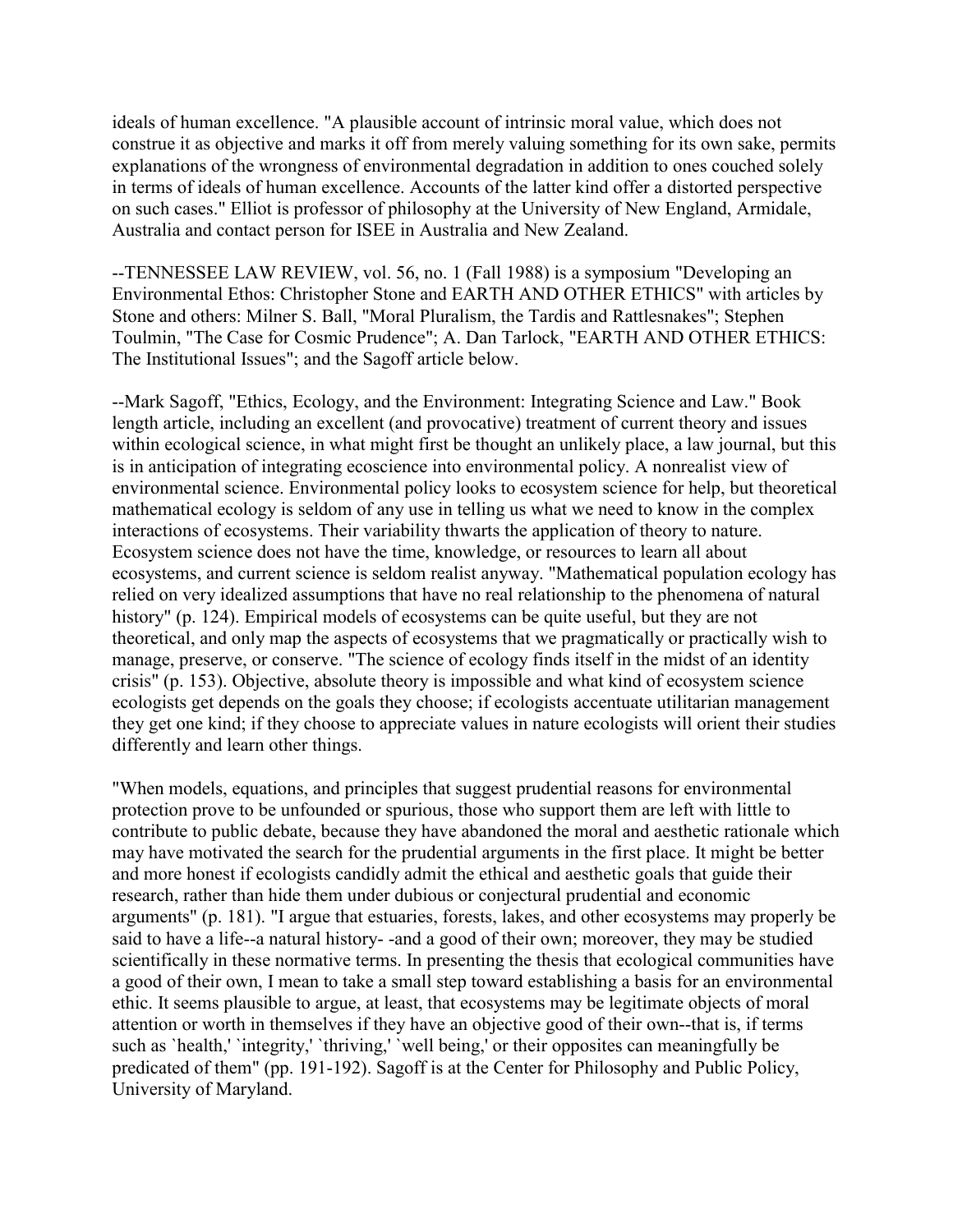--Brian Huntley, Roy Siegfried, and Clem Sunter, SOUTH AFRICAN ENVIRONMENTS INTO THE 21ST CENTURY. Cape Town: Human and Rousseau Tafelberg, 1989. 127 pages. An effort to integrate environmental, political, and social issues as these loom in South Africa's uncertain future. Excellent descriptions of degrading conditions, joined with conservative political philosophy. Laissez faire economics is the key to the redistribution of wealth. "Too much state intervention" is the chief trouble (p. 58). They document that whites earn nearly ten times the per capita income of blacks (p. 50). They document that 70% percent of farmland is owned by 50,000 white farmers and only 13% by 700,000 black farmers (17% other) (p. 55). From these premises they conclude, "What is needed is a much larger cake, not a sudden change in the way it is cut" (p. 85). Black land ownership of land has long been severely restricted by law. Brian Huntley was until recently Manager of Ecosystem Programmes, Council for Scientific Research, but has become Director of Kirstenbosch Botanical Gardens, Cape Town, a primary institution for botanical conservation in South Africa. Roy Siegfried is an ecologist at the University of Cape Town and director of an the FitzPatrick Ornithological Institute there, involved in bird and marine conservation. Clem Sunter, trained in philosophy, politics and economics, is a chief officer for environmental affairs with Anglo American Corporation in South Africa, the largest corporation in the nation.

--ROTATING THE CUBE: ENVIRONMENTAL STRATEGIES FOR THE 1990S, An INDICATOR SA (South Africa) Issue Focus. Durban: Department of Geographical and Environmental Sciences and Indicator Project South Africa, University of Natal, April 1990. 118 pages. Twenty eight authors on various environmental issues--water, air, pollution, soil loss, mining, again excellent descriptions of a degrading environment, but this time with more misgivings about the inability of government successfully to regulate industries and agribusiness in the common good.

--Alan B. Durning, APARTHEID'S ENVIRONMENTAL TOLL. Worldwatch Paper 95. May 1990. 50 pages. \$ 4.00. Worldwatch Institute, 1771 Massachusetts Ave., N. W. Washington, DC 20036. A startling paper. "Apartheid reveals with exceptional clarity the way unfairness within the human estate extends its damage into the natural estate as well." "Forced relocations and natural increase combine to give the homelands an average population density higher than all but three countries on the continent." "Air and water near mining and smelting operations are little monitored, and what monitoring is done is not reported." "Aside from oil exporters and the notoriously inefficient centrally planned economies, South Africa is the most energy-intensive country in the world." "On a per person basis, white South Africans are the world's worst greenhouse offenders." "The bantustan system leaves South Africa with a pattern of land ownership more skewed than any on the seven continents."

--ENDANGERED WILDLIFE is the journal of the Endangered Wildlife Trust, South Africa, c/o The Johannesburg Zoological Gardens, Jan Smuts Avenue, Parkview, 2193.

--NEW GROUND: A JOURNAL OF DEVELOPMENT AND THE ENVIRONMENT has just been launched in South Africa as a journal with a black perspective on environmental conservation. The first issue was September 1990. Address: P. O. Box 62054, Marshalltown 2017, South Africa.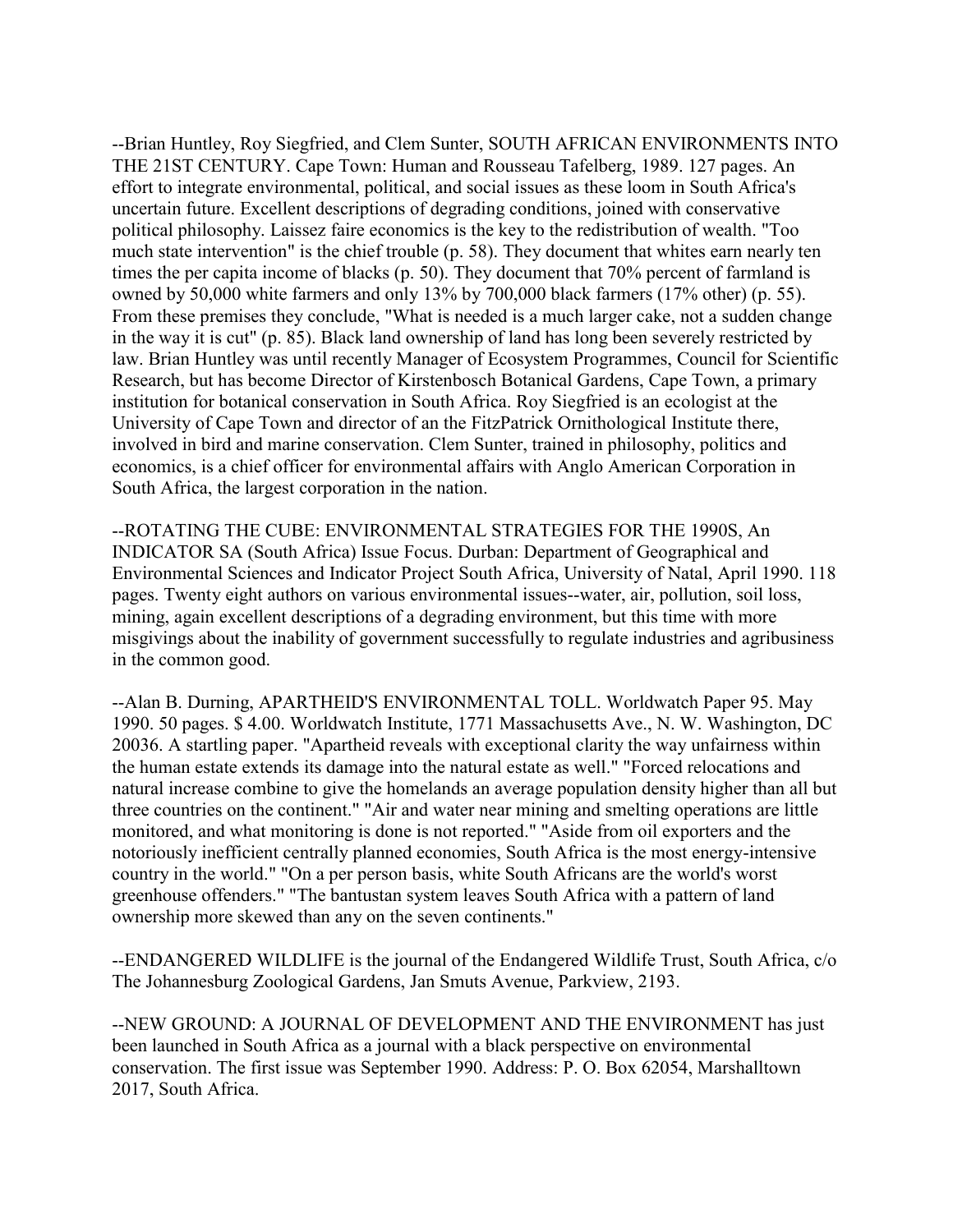--Lawrence E. Johnson, A MORALLY DEEP WORLD: AN ESSAY ON MORAL SIGNIFICANCE AND ENVIRONMENTAL ETHICS. New York: Cambridge University Press, 1990. 180 pages, \$ 39.50. Johnson advocates a major change in our attitude toward the nonhuman world. He argues that nonhuman animals, and ecosystems themselves, are morally significant beings with interests and rights. He considers recent work in environmental ethics in the introduction and then presents his case with precision and clarity. Written in an attractive, nontechnical style. Johnson is professor of philosopher, Flinders University, Australia.

--Lynton K. Caldwell, BETWEEN TWO WORLDS: SCIENCE, THE ENVIRONMENTAL MOVEMENT AND POLICY CHOICE. New York: Cambridge University Press, 1989. 200 pages, \$ 44.50. Will humans adapt their ways of life to conserve the natural systems upon which their future and the living world depend? Caldwell attempts an integrated analysis of the interrelationships among science, the environmental movement, and public policy. Special emphasis is given to the interaction of environmentalism and science in generating public and international environmental policies.

--Mikhail Gorbachev, "The Ecological Imperative," text is printed in EARTH ETHICS, Fall 1990. "An international code of ecological ethics ... should be binding on all countries." Gorbachev's address to the 1990 Global Forum on Human Survival in Moscow, January 1990.

--Thomas R. Dunlap, SAVING AMERICA'S WILDLIFE. Princeton: Princeton University Press, March 1991. 238 pages. Cloth: \$ 35.00. Paper: \$ 9.95. A history of wildlife preservation in America by a historian at Virginia Polytechnic Institute and State University.

--Robert N. Brandon, ADAPTATION AND ENVIRONMENT. Princeton: Princeton University Press, 1990. 232 pages. \$ 29.95. A theoretical study that focuses on the crucial role of environment in the process of adaptation, hoping to make evolution by natural selection more empirically testable.

--Irene Diamond and Gloria Felman Orenstein, eds., REWEAVING THE WORLD: THE EMERGENCE OF ECOFEMINISM. San Francisco: Sierra Club Books, 1990. 320 pages. \$ 14.95 paper. 26 essays, including essays by Carol P. Christ, Susan Griffin, Charlene Spretnak, Ynestra King, Michael E. Zimmerman, Starhawk, and Catherine Keller.

--John Perlin, A FOREST JOURNEY: THE ROLE OF WOOD IN THE DEVELOPMENT OF CIVILIZATION. New York: W. W. Norton, 1989. 445 pages, \$ 26.95. Without forests, there would have been no civilization. Wood provided the principal fuel and building material for nearly every society from the Bronze Age to the 19th century. But civilization has always meant the death of forests, nearly always to the detriment of the civilization destroying its forests.

--Richard Tobin, THE EXPENDABLE FUTURE: U. S. POLITICS AND THE PROTECTION OF BIOLOGICAL DIVERSITY, Duke University Press, 1990. Cloth \$ 45.00, paper, \$ 17.95. A comprehensive and critical evaluation of the politics of biological diversity in the United States.

--Roderick Nash, ed., AMERICAN ENVIRONMENTALISM: READINGS IN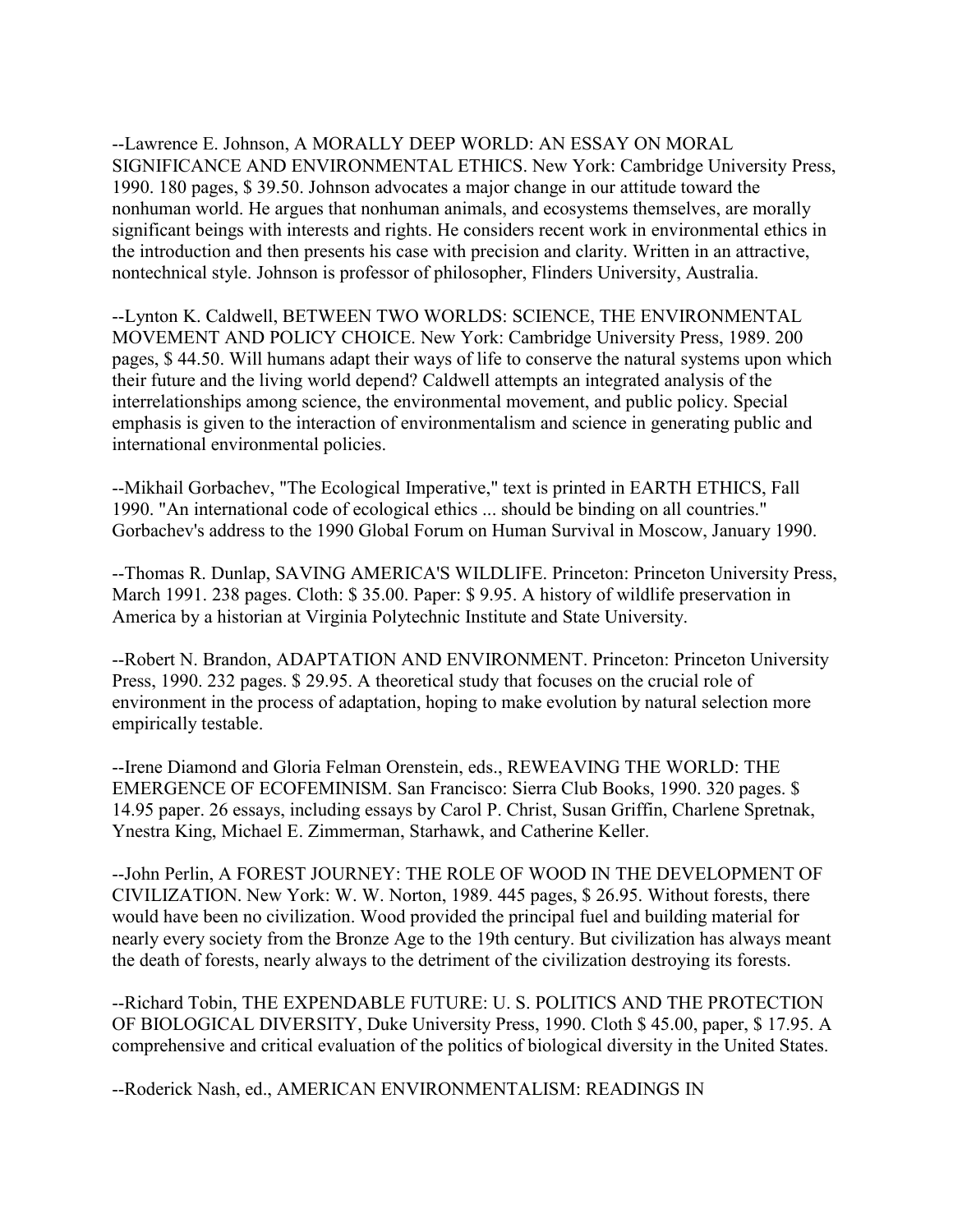CONSERVATION HISTORY. New York: McGraw-Hill, 1990. The third, revised edition of an earlier work, the first edition was under the title: THE AMERICAN ENVIRONMENT: READINGS IN THE HISTORY OF CONSERVATION, 1968; the second edition was in 1976.

--W. Bruce Shepard, "Seeing the Forest for the Trees: `New Perspectives' in the Forest Service" RENEWABLE RESOURCES JOURNAL, Summer 1990. The USDA Forest Service, in the face of mounting criticism from both without and within, has recently announced a "New Perspectives" program. Earlier, the Forest Service had believed that rational management and scientific expertise could replace politics but when asking how and for whom the forests ought to be managed "answers to those questions come not from science but from values and interests." "New perspectives" "goes against the grain of foresters who are comfortable with questions that can be answered on the basis of `fact,' but who are uncomfortable with questions that can only be answered by reference to values and interests. See more on the "New Perspectives" in forestry under Issues, below.

--Alan G. McQuillan, "Is National Forest Planning Incompatible with a Land Ethic?" JOURNAL OF FORESTRY, May 1990. "The forestry profession has not developed an acceptable methodology for allocating forest land among often mutually exclusive uses." "The question about which lands are suitable for timber production is NOT one that the profession is wellprepared to answer." The Forest Service "determines what lands to allocate to timber harvest on the basis of whether they are needed to meet timber production targets established for each forest rather than on the basis of the forest lands' inherent productive potential. These targets may be passed down to the forest level or on the basis of local timber production goals set to meet the needs of existing or projected milling capacity in or near each national forest. Either way, by allowing output targets to drive the land allocation process, Forest Service planners can avoid the more difficult question of whether road building and timber harvesting represent the highest and best use of any particular ground in the forest." "It is hardly surprising that the agency tends toward schizophrenia." McQuillan is director of the Wilderness Institute, University of Montana, Missoula.

--Raymond Bradley and Stephen Duguid, eds., ENVIRONMENTAL ETHICS, vol. II. Simon Fraser University, Institute for the Humanities, Burnaby, BC V5A 1S6, Canada. 1989. 215 pages. \$ 12 Canadian. An anthology, the perspectives are varied, including the university, business, and government sectors, scientists, ecologists, philosophers, policy analysts and policy critics.

--R. Edward Grumbine, "Cooperation or Conflict? Interagency Relationships and the Future of Biodiversity for U.S. Parks and Forests," ENVIRONMENTAL MANAGEMENT 15, no.1, 1990. So far the Forest Service and the National Park Service have done little cooperatively to implement the biodiversity mandates of such laws as the Endangered Species Act and the National Forest Management Act. The ideological and political histories of the Forest Service and the Park Service are explored to determine the roots of interagency conflicts. Several recent models of cooperative reform are critiqued. Cooperation must be framed within conservation biology and must place primary emphasis on ecosystem patterns and processes as well as on individual species. Management policies must be reframed within a context of ecocentric values. Grumbine is Director, the Sierra Institute, University of California, Santa Cruz.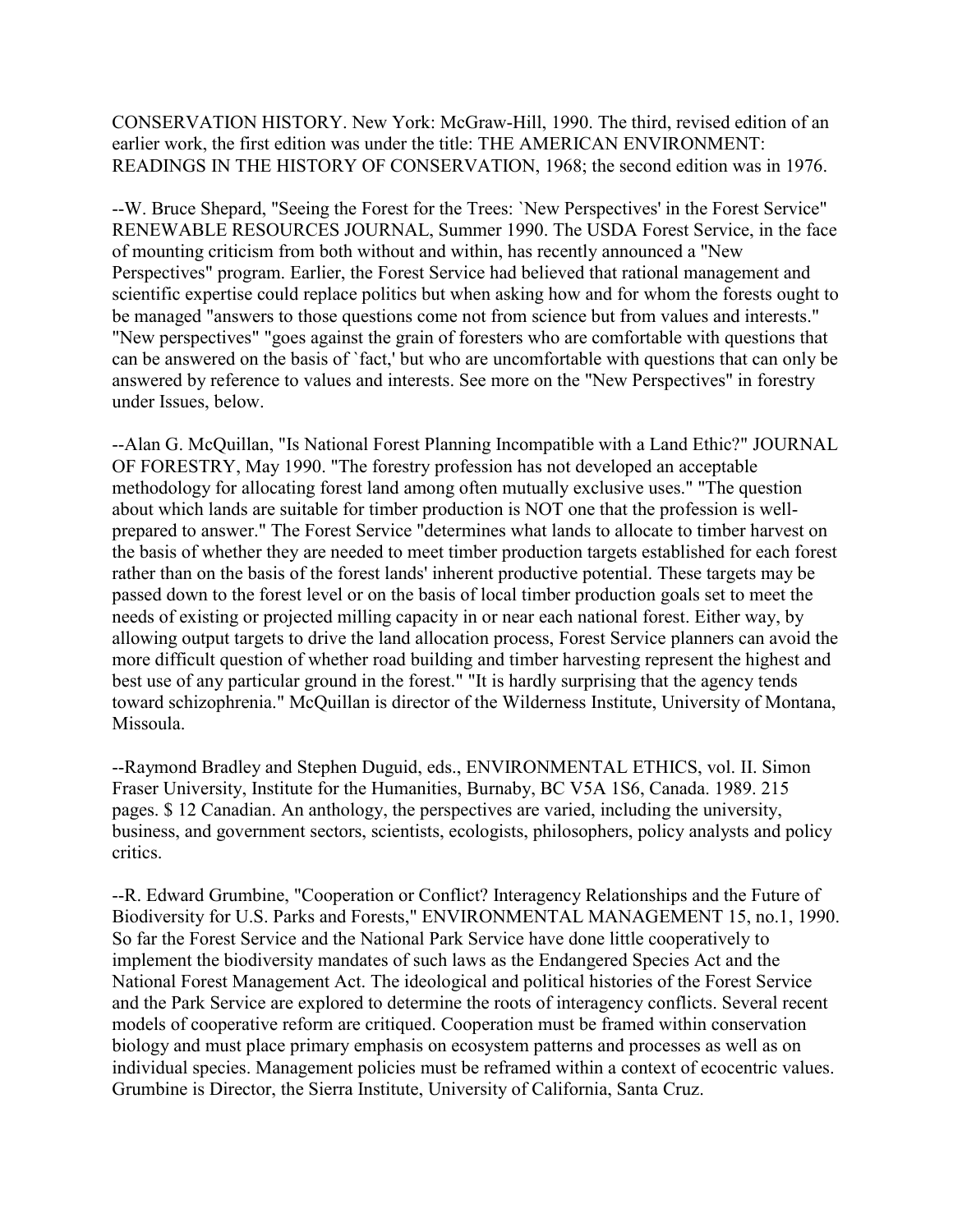--ENTREE, a periodical of Campus Ministry Communications, Evangelical Lutheran Church in America, devotes the November 1990 issue to "Caring for the Creation: The Church and the Environmental Crisis." Some articles: David H. Petering, "Roots for a Bioethic," Frances F. Saunders, "Environmental Health and Ecological Justice," Jeff Merkel, "Wilderness Spirituality," "Peter Bakken, "God and Garbage: A Theology of Trash." Copies available for \$ 2.00 from ELCA Distribution Service, 426 South Fifth Street, Box 1209, Minneapolis, MN 55440. Phone 800/328- 4648.

--Christopher Plant and Judith Plant, eds., TURTLE TALK: VOICES FOR A SUSTAINABLE FUTURE. Santa Cruz: New Society Publishers, 1990. 132 pp. \$ 11.70 paper. Fourteen interviews with leaders of the activist North American bioregional movement. The turtle has become the symbol of the bioregional movement, from a native American name for the Earth: Turtle Island.

--Robert B. Keiter, "Taking Account of the Ecosystem on the Public Domain: Law and Ecology in the Greater Yellowstone Ecosystem," UNIVERSITY OF COLORADO LAW REVIEW, 60 (no. 4, 1989):923-1007. There is developing "a new vision of public land management--a vision that bases management on ecosystem principles rather than on traditional boundary lines," and much recent law moves in this direction. "Greater Yellowstone presents federal land managers with a paradigmatic setting for testing and implementing an ecosystem-based management philosophy." "Already the Greater Yellowstone Ecosystem concept has fused two worldrenowned national parks, several well-known wilderness areas, and the adjoining national forest lands into a regional entity that has engaged public attention at national and international levels. ... In short, the ecosystem concept provides the fundamental premise for regional management and thus brings a compelling new vision to the ongoing debate over the future of the public domain." Keiter is professor of Law, University of Wyoming, Laramie. See also entries on Yellowstone in Issues, below.

--John A. Baden and Donald Leal, eds., THE YELLOWSTONE PRIMER: LAND AND RESOURCE MANAGEMENT IN THE GREATER YELLOWSTONE ECOSYSTEM. San Francisco: Pacific Research Institute for Public Policy, 1989. 220 pages, cloth \$ 29.95, paper \$ 12.95. Claims an alternative means of ecosystem land management based on secure property rights and principles of free-market environmentalism known as the New Resource Economics.

--B. L. Driver, ed., CONTRIBUTIONS OF SOCIAL SCIENCES TO MULTIPLE- USE MANAGEMENT: AN UPDATE (Fort Collins, CO: Rocky Mountain Forest and Range Experiment Station, October 1990), USDA Forest Service, General Technical Report RM-196. Articles on the ways in which social sciences can enable a better valuing of nature and natural resources.

--Robert H. Nelson, "Unoriginal Sin: The Judeo-Christian Roots of Ecotheology," POLICY REVIEW, Summer 1990, no. 53. Environmental issues are becoming more important in the churches, but the new trends in environmental theology veer toward secularism, paganism, and Asian religions in a "pantheistic veneration of nature" "in which humanity must be understood as part of and not distinct from nature." But nature is red in tooth and claw, and at the same time, in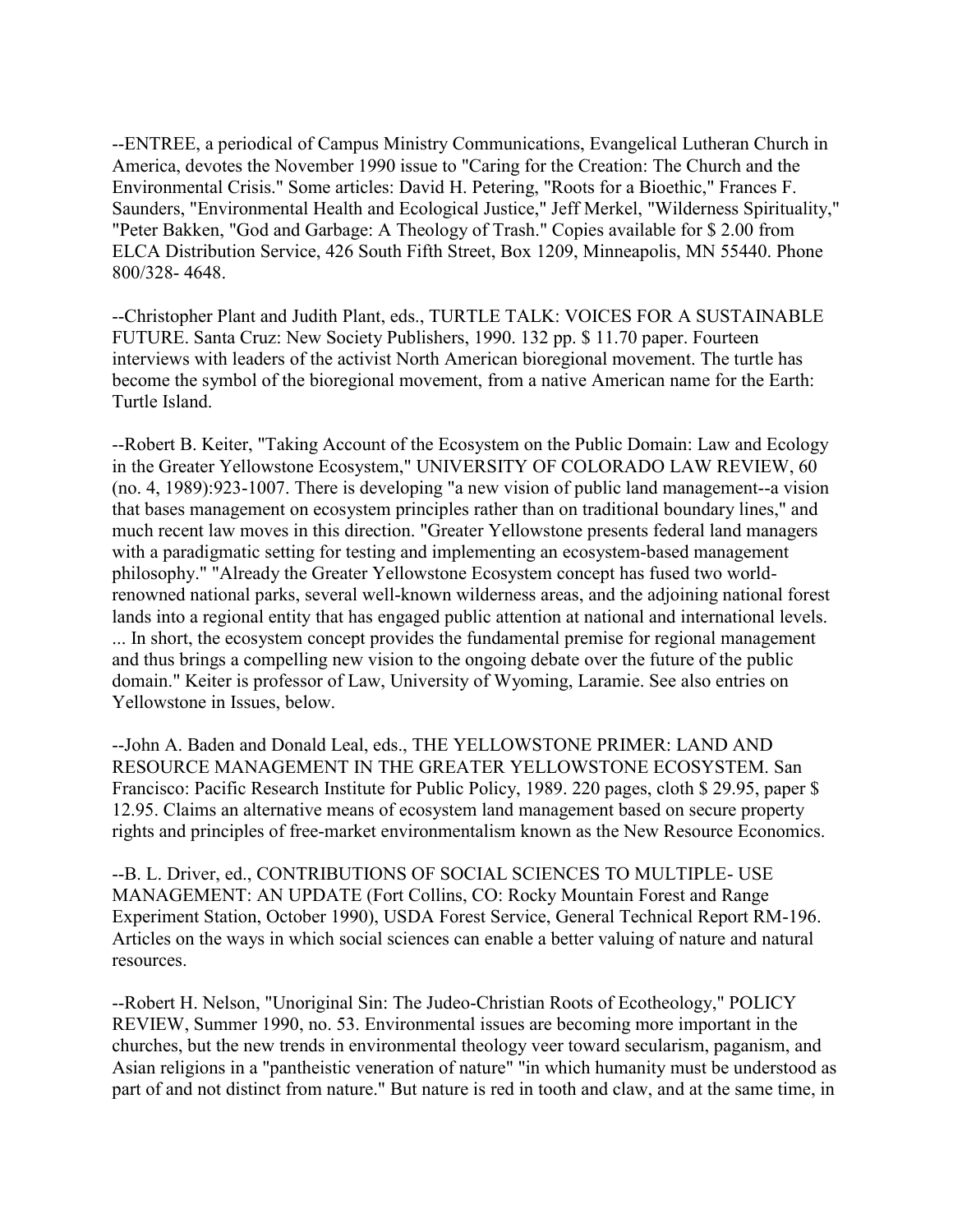"virtual self-contradiction" to the urged immersion of humans in nature, "the actual goal of environmentalism is the opposite: to inculcate a new morality with respect to the natural world that is found nowhere else in nature."

"The real source of the appeal of environmentalism may be that it offers traditional religious messages of the West in a new secular form--a form that, in an age of rampant secularism, lends these traditional messages great authority." Deep ecology is a kind of secular faith, with a version of the fall of humans from primitive innocence into technological greed and sin, alienated from an Eden Earth. For environmentalists, "save" means both "preserve" and "curb the influence of evil." "Reunion with nature for many in the current age has assumed the traditional meaning of reunion with God." The religious ascetic tradition also returns in environmental "preaching that material possessions and the good life are unnatural and to this extent evil." "Current environmental theology suggests that the poor should be content with their condition and are perhaps even better off for it." In fact, the Biblical stewardship theme, in which humans are distinct from and with dominion over nature, commissioned to tend and build a worldly residence, though disliked by deep environmentalists and ecotheologians, is the only adequate theological model for the protection and conservation of nature. POLICY REVIEW is published by the conservative think-tank, The Heritage Foundation, Washington.

--Robert E. Gordon, Jr. and George S. Dunlop, "Creature Comfort: The Revitalization of American Wildlife," POLICY REVIEW, Summer 1990, no. 53. How sound scientific management has succeeded in bringing back large populations of deer, bighorns, black bear, alligators, bald eagles, moose, mountain lions, Gila trout, javelina, turkeys. This shows nature's resiliency but does not support any "let nature take its course" nonmanagement policy. Both authors are with the National Wilderness Institute in Washington, D.C.

--Alfred Runte, YOSEMITE: THE EMBATTLED WILDERNESS. University of Nebraska Press, 1990.

--Environmental Ethics in Space? "Should We Implant Life on Mars?" an essay by Christopher P. McKay and Robert H. Haynes, SCIENTIFIC AMERICAN, December 1990. "Traditional theories of value are based on two ingrained habits of human thought: anthropocentrism and geocentrism. Principles of ethics have been formulated primarily to guide and govern the relations among people here on Earth. The scope of ethical theory has recently been expanded, however, to encompass all forms of nonhuman life, ecosystems and even inanimate structures, such as rocks, landforms and barren planets. This radical environmental ethic includes the idea that Earth's rich and diverse biota is inherently good. Thus, the biosphere as we know it is by definition what these theories assert ought to be." Turning to the solar system, "ecopoiesis" is "the fabrication of a self-sustaining ecosystem on a lifeless planet." "Clearly, ecopoiesis raises philosophical issues that can be resolved only by adopting a cosmocentric theory of intrinsic values." "If and only if no potentially viable forms of life are found should we attempt to introduce emigrant species from Earth." McKay is a research scientist with NASA in California and Haynes is distinguished research professor of biology at York University, Toronto. NASA has just launched an eight-year "Search for Extraterrestrial Intelligence--Microwave Observing Project (SETI-MOP)" that will scan 10 billion times more search space than the sum of all previous searches.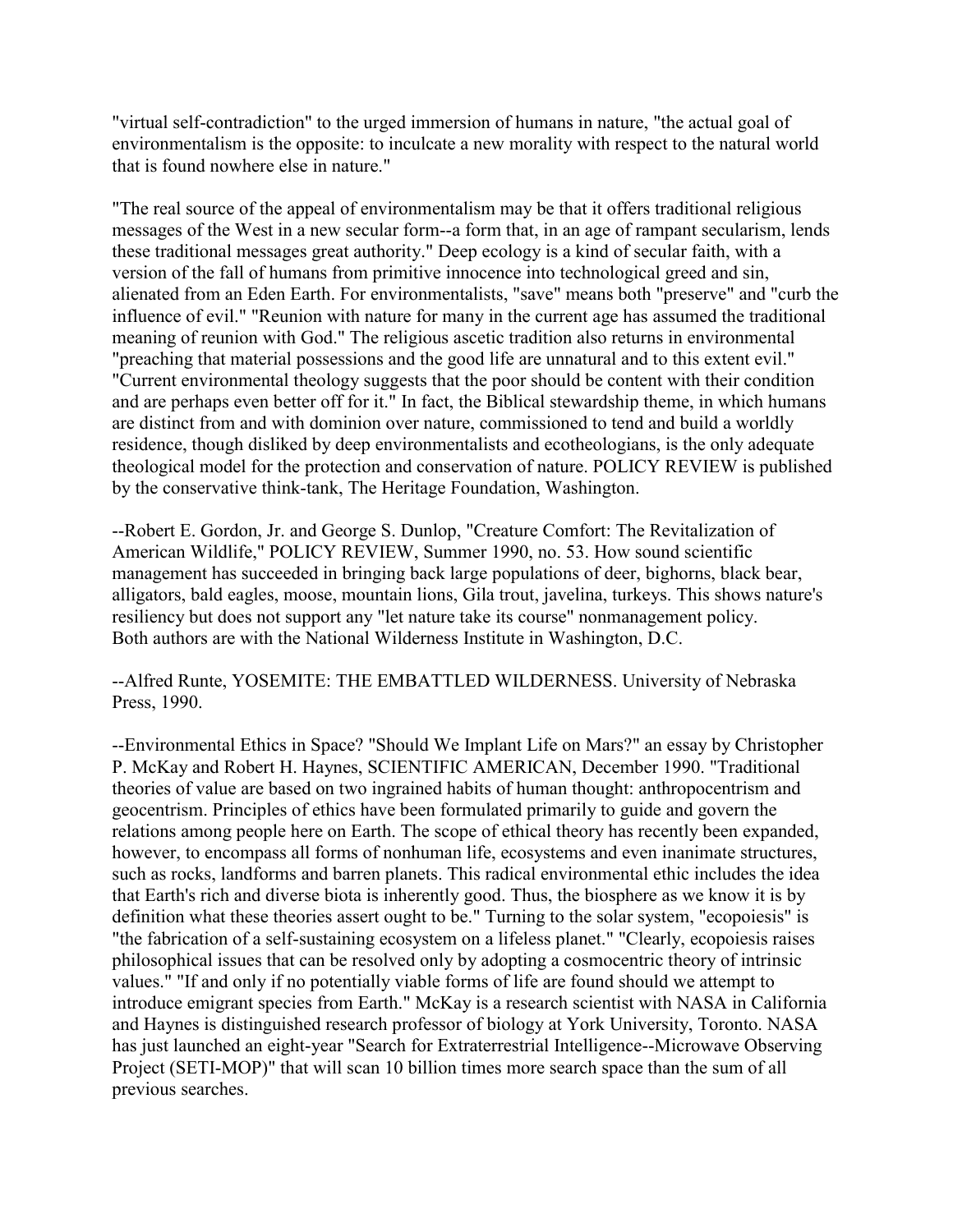# **Videotapes and media**

Reminder: Holmes Rolston has a list of videotapes for environmental ethics, available on request. Please also call to his attention for this Newsletter other relevant videotapes. Videotapes, sometimes only excerpts from them, can be effective discussion starters.

Ted Nugent DOWN TO EARTH. "America's # 1 Rock 'n Roll Bowhunter in his native habitat, the great out-of-doors. See raw, unedited footage when Ted whacks 'em and stacks 'em." A rock and roll star who delights in killing, proclaims himself as a "gut pile addict," and recommends it as a cure for alcohol and drugs. Repeated scenes of kills of feral pigs, goats, turkeys, squirrels, armadillos, exotic game, and "wasn't that great, or what" The kill "cleanses your soul." Antihunters are the lunatic fringe and hunters are the real conservationists in America. "It's all legal, all ethical, and a great American heritage." "A raw, natural, family video." About 40 minutes, \$ 25.00, from Ted Nugent's Bowhunter's World, Inc., P. O. Box 763, Grand Haven, MI 49417. 616/847-0756. (Thanks to Ann Causey for spotting this one.)

WETLANDS IN CRISIS. 20 minutes. 1989. U. S. Fish and Wildlife video on the loss of wetlands and wildlife, especially waterfowl, and their goal of "no net loss" of further wetlands. Aesthetically well done and a good summary presentation of the crisis. Rental free (1/2 inch VHS) from U. S. Fish and Wildlife Audio Visual Office, Room 3444, 18th and E Streets, N. W., Washington, DC 20240. Contact Nan H. Rollison. Phone 202/343- 5611. There is also an office in Denver, CO. 303/236-7904.

CLASSROOM CUT-UPS. 14 minutes. People for the Ethical Treatment of Animals videotape, taken by undercover agents at Ward's and Carolina Biological Supply, discussed below in Issues. Cats, dogs, rats, frogs being callously and inhumanely killed and prepared, injected with formaldehyde, apparently while still alive. Portions of these tapes were shown on ABC-TV. Interviews with students and teachers and alternatives for more humane and more effective teaching. \$ 15.00. A report of these investigations, DYING FOR BIOLOGY, is also available for \$ 2.00. Contact: People for the Ethical Treatment of Animals (PETA), P. O. Box 42400, Washington, DC 20015. Phone 301/770-PETA. See also the Schrock entry above.

Audubon television specials upcoming: March 1991, TROPICAL FORESTS (working title), on TBS Superstation. May 1991, OVERGRAZING ON PUBLIC LANDS (working title), on TBS. October 1991, TOXICS AND WILDLIFE (working title), on TBS. December 1991, WILDLIFE AND CLIMATE CHANGE (working title), on TBS March 1991, ECOTOURISM (working title), on TBS May 1991, AFRICAN ELEPHANTS (working title), on TBS Most of the current Audubon series (beaches, wildlife, ancient forests, arctic refuge, wolves, dolphins) will be rerun July/August/September 1991 on PBS. Audubon Television Programs, 801 Pennsylvania Avenue, S. E., Washington, DC, is the place to contact for information on upcoming releases. Phone 202/547-9009. MINDWALK, an ecologically-oriented motion picture released in 1990, is based on Fritjof Capra's TURNING POINT and produced by Bernt Capra, his brother. The movie features a conversation among a physicist (Liv Ullman), a politician (Sam Waterson), and a poet (John Heard). Most of the discussion takes place as the three characters walk the various rooms of the chateau on the French island of Mont St. Michel. Many of today's "successes" have been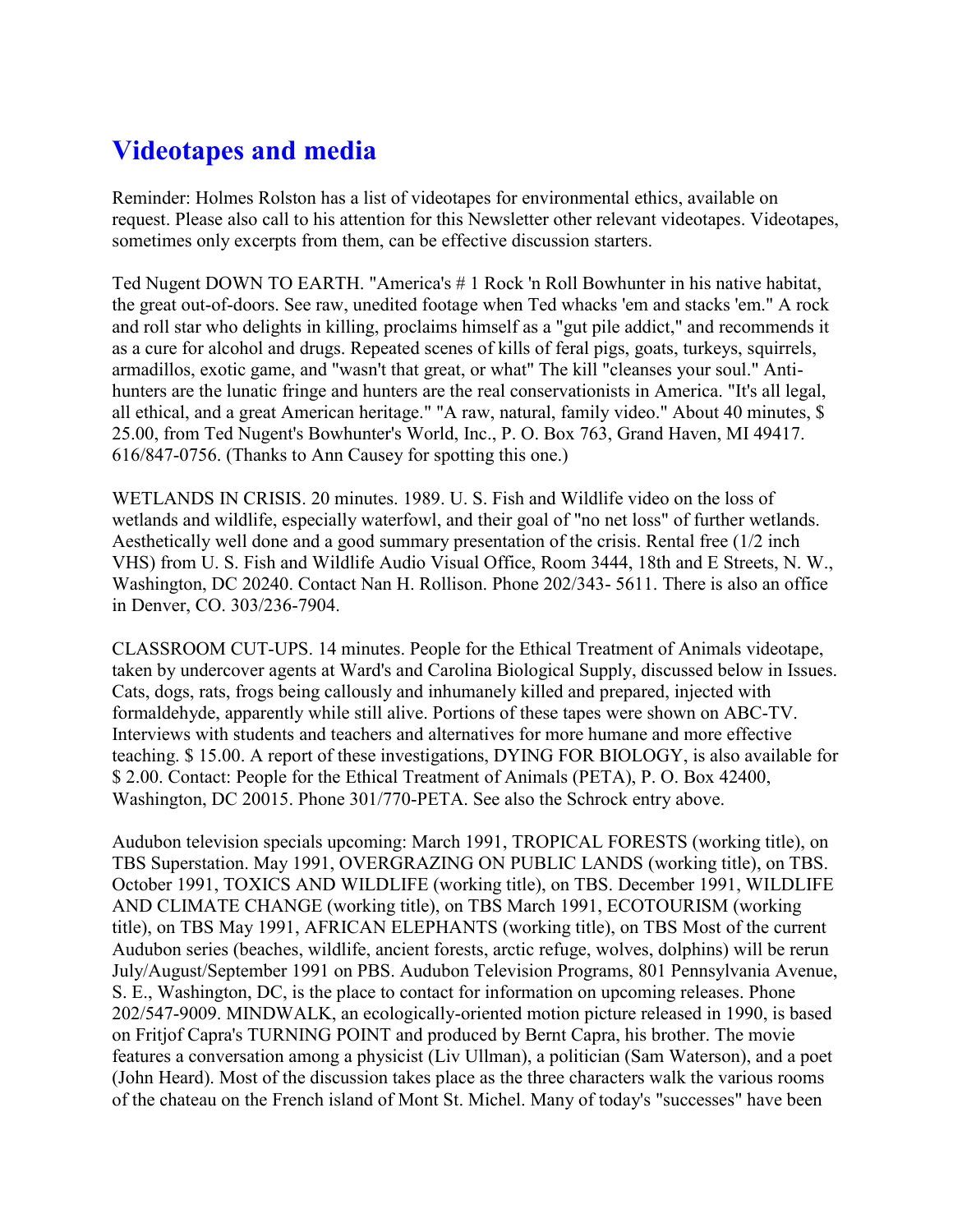forged in the name of progress, mindless of their effect on the environment. We have failed to create a sustainable civilization and this is readily apparent by the condition of forests, topsoil, air, and atmosphere. Plant and animal species are quickly disappearing while the human population is exploding at an inconceivable rate; and all the while the global economy continues to widen the rift between the rich and the poor. MINDWALK attempts an intelligent assessment of our global condition to point toward a more sustainable, holistic, and ecological world view.

Video Project catalog for 1991 contains the following 1990 releases on environment: RAIN FORESTS: PROVING THEIR WORTH, 31 minutes. THE FORESTS THROUGH THE TREES, 58 minutes. Northern California redwoods. SPACESHIP EARTH: OUR GLOBAL ENVIRONMENT, 25 minutes. YOU CAN'T GROW HOME AGAIN, 58 minutes, a rainforest primer for children. SAVE THE EARTH: A HOW-TO VIDEO, 60 minutes. WORLD POPULATION, 7 minutes. TINKA'S PLANET, 12 minutes. Recycling for children. THE ROTTEN TRUTH, 30 minutes. Introduction to the garbage crisis. THE MILITARY AND THE ENVIRONMENT, 29 minutes. CLEANING UP TOXICS AT HOME, 30 minutes. CLEANING UP TOXICS IN BUSINESS, 30 minutes. GLOBAL DUMPING GROUND: THE INTERNATIONAL TRAFFIC IN HAZARDOUS WASTE, 60 minutes. ORCA: KILLER WHALE OR GENTLE GIANT?, 26 minutes. WHERE HAVE ALL THE DOLPHINS GONE?, 58 minutes. Contact: The Video Project, 5332 College Avenue, Suite 101, Oakland, CA 94618. Phone 415/655-9050. BEFRIENDING THE EARTH: THOMAS BERRY'S THEOLOGY OF RECONCILIATION BETWEEN HUMANS AND THE EARTH, a 13 part video series, each 30 minutes, each \$ 24.95, set \$ 300.00. Contact Twenty Third Publications, 185 Willow Street, Mystic, CT 06355.

Penn State Audio Visual Services has produced (in connection with a Biodiversity conference recently held there) a catalog of over fifty "Media Dealing with Biodiversity" in their holdings and available for distribution, both rental and purchase. Contact Audio-Visual Services, University Division of Media and Learning Resources, Special Services Building, University Park, PA 16802. Phones 800/826-0132 or 814/863-3103. DANCES WITH WOLVES, a current boxoffice release, probes Indian and white relations during the U. S. Western settlement. Sometimes only the wolf seem sane. John Dunbar, a soldier, flees the madness of the Civil War, is befriended by Sioux Indians and a prairie wolf. In need of buffalo, the Sioux are dismayed by the white hunters' slaughter of buffalo only for their tongues. The Sioux in turn, though humane enough among themselves, are at war with the Pawnees. The soldier is captured by U. S. Calvary, savage and brutal toward the supposed traitor, recaptured in turn by the Sioux, though Dunbar must part from them, or else prove their undoing. Dunbar is named "Dances with Wolves" by the Sioux for his revelry with the wolf. Often melodramatic and incredible (the Indians shoot half a dozen arrows into a white wagon driver before he is killed, but bring down thundering bison with a single arrow), nevertheless an interesting study in Indian and white worldviews, with their environmental outlooks, that can open a philosophical discussion. Impressive shots of a bison herd. Filmed with members of the Sioux tribe in South Dakota and elsewhere.

#### **Issues**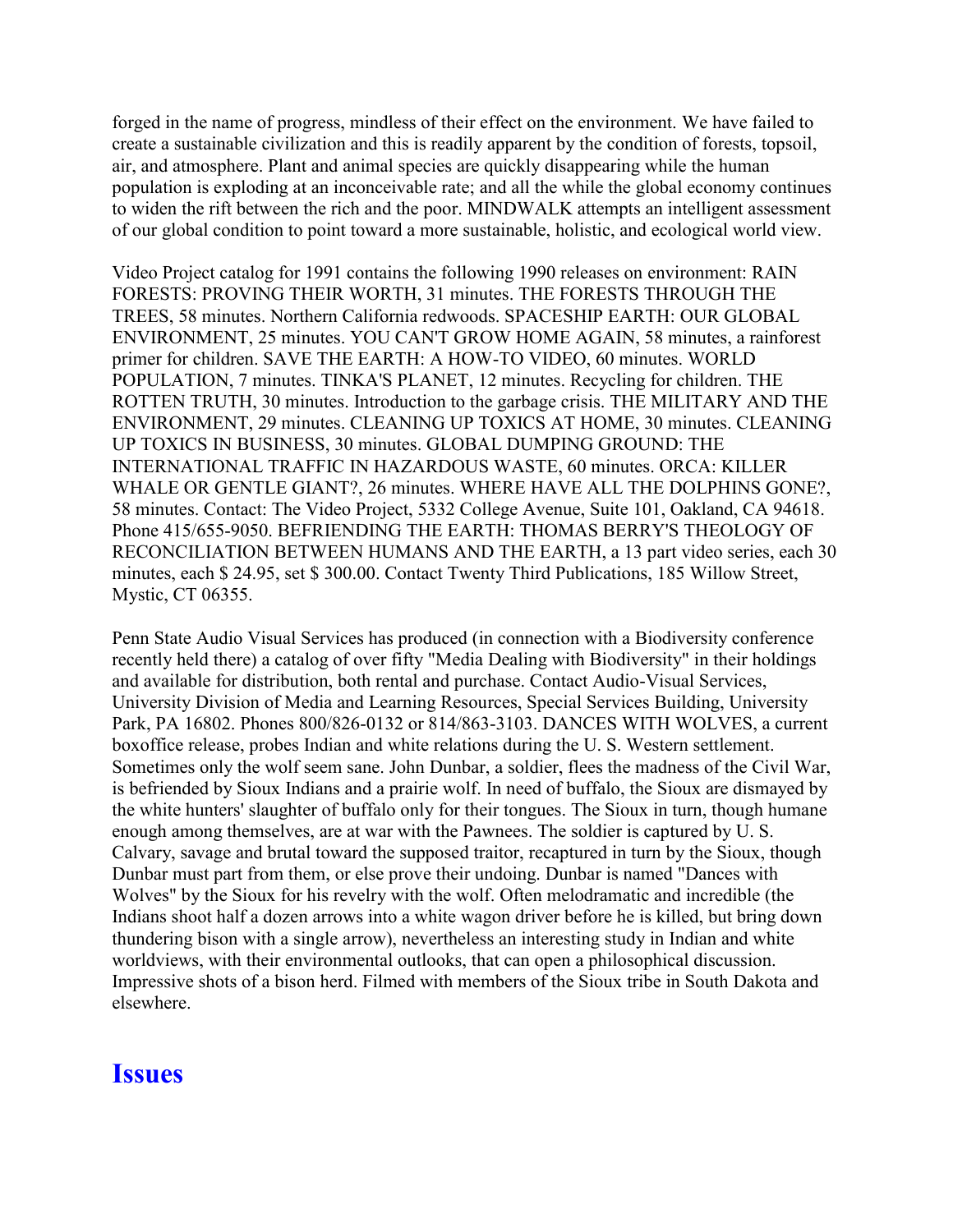Ecosystem model for Yellowstone. The National Park Service and the U. S. Forest Service, through the Greater Yellowstone Coordinating Committee, recently released a significant draft document entitled VISION FOR THE FUTURE, A FRAMEWORK FOR COORDINATION IN THE GREATER YELLOWSTONE AREA. "No place in North America, perhaps no place on earth, is a more fitting site to pioneer ecosystem management. The Greater Yellowstone Area has the public and legislative support, the agency enthusiasm, and the unparalleled natural resources, to provide a world class model of such management."

Yellowstone fire policy, meanwhile, remains in limbo. The interim policy is one of total suppression, although the Interagency Fire Policy Review Team recommended reinstitution of the natural fire program. The Park is collecting comments on the alternatives to be considered in the revised policy. The debate about what to do with bison that walk out of the park continues. The latest response calls for park rangers and Montana state wildlife personnel to shoot cows and yearlings, to neuter the calves, trap, and sell them, and the let public "hunters" have at the bulls. Last winter there were 3,217 applicants for a once-in-a-lifetime chance to bag one of North America's ten largest animals. Residents pay \$ 200 and nonresidents \$ 1000 for a license. Neither the fire nor the bison policy suggests much ecosystem management. See also the Keither and the Baden and Leal entries in Recent Books, Articles above.

U. S. Forest Service Chief F. Dale Robertson has withdrawn proposals for oil and gas leasing on more than 22,000 acres of grizzly bear habitat near Yellowstone National Park. The action was taken in response to appeals filed by the Greater Yellowstone Coalition, the Sierra Club, the Wilderness Society, and the Mineral Policy Center, who claimed that the leasing plan put forth by the Forest Service violated the National Environmental Policy Act, the Endangered Species Act, and the Forest Service's own leasing regulations, particularly in failing to provide adequate protection to the threatened grizzly bear.

A group of biologists, writing in SCIENCE, have called for revision of the present policy constraining recombinant DNA organisms from being released for field tests in the environment, to be replaced by what they call a risk-based oversight of experiments in the environment. Revision of the National Institutes of Health Guidelines for Research Involving Recombinant DNA would be required. See article by Henry I. Miller, Robert H. Burris, Anne K. Vidavar, and Nelson A. Wivel in SCIENCE, 26 October 1990.

Professor of marine affairs. The University of Washington seeks a professor of marine affairs, a tenure-track position available September 1991. The candidate should have the Ph.D. in one of the natural sciences that relate to the marine environment, or, alternatively, a degree in another field with a substantial background in natural science. The position will involve teaching and research concerned with the application of scientific information in the resolution of marine environmental policy problems. Contact: School of Marine Affairs, University of Washington, Seattle, WA 98195. Phone 206/543-7004.

"God is green," says the Archbishop of Canterbury, and his statement is being quoted throughout the English-speaking religious world with no evident surprise and with general approval. Green godliness is becoming a frequent theme in contemporary theology. (For some caution, see the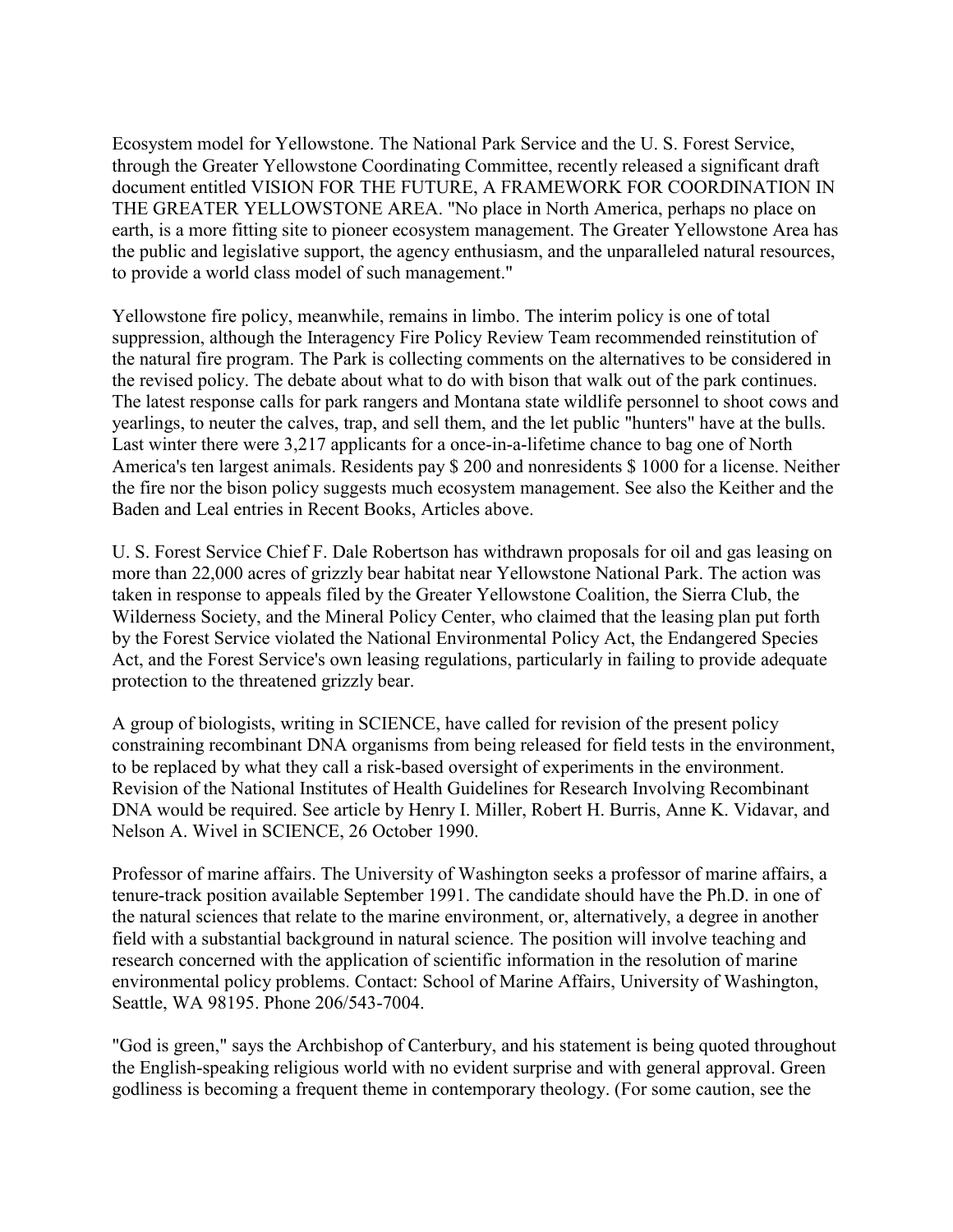#### Robert H. Nelson entry above.)

The Evangelical Lutheran Church in America is producing a statement on the church and the environmental crisis, also addressing appropriate technology. The three year study is expected to be completed in 1993. Contact Larry Jorgenson, Evangelical Lutheran Church in America, 8765 West Higgins Road, Chicago, IL 60631-4190. Phone 312/380-2710. See also the ENTREE entry under recent articles and materials.

Nations ban ocean dumping. In November in London, at a five-day meeting of signatories to the London Dumping Convention, 43 nations reached a consensus to phase out industrial waste dumping at sea by 1995, a ban expected to becoming binding on all 64 nations that have signed the 20-year old treaty. Denmark, Iceland, Finland, Norway, Sweden, Spain, and Brazil sponsored the resolution, and the United States, Britain, Germany, France, the Soviet Union, and Japan concurred in the consensus. Each member country is expected to prosecute their own flagships found violating the ban.

Heinz-Australia has added a dolphin safe label on its tuna products. H. J. Heinz has undertaken a worldwide initiative to protect dolphins from death, injury, and harassment in association with tuna fishing. Earlier this year (1990), Heinz's StarKist Seafood Company, the world's largest tuna canner, became the first major tuna company to adopt a "dolphin safe" policy. In an annual report to stockholders, Dr. Anthony J. F. O'Reilly, Heinz chairman, resident, and CEO, says, "Aside from weight loss and wellness, perhaps the most compelling consumer requirement we see emerging is concern for the environment. A recent Gallup poll reveals that three out of four Americans identify themselves as `environmentalists' and 41% think of themselves as `strong environmentalists.' This translates into consumer activism, with three people in 10 claiming to have boycotted a company's products because of its environmental policies. In ever greater numbers, consumers want environmentally safe products, packaging and processing. The Green Movement isn't just a domestic phenomenon; it is an international one, often supported by influential political parties."

The Sweetwater Rattlesnake Round-up will be held March 7-10. The World's largest, the roundup draws up to 30,000 spectators annually and has resulted in the capture and killing of up to 18,000 snakes at a single weekend event. Now in its thirty-third year, the event is ostensibly to rid the country of rattlesnakes, while also claiming that the population is not threatened, and to make money for the Jaycees, who buy and sell the skins in the snake paraphernalia trade. Snakes are driven out of their dens with gasoline fumes, which also kill large numbers of harmless snakes, as well as insects and amphibians. The event has been rather little studied by ecologists, social scientists, or environmentalists. Other round-ups are held in Pennsylvania, Georgia, Alabama, Florida, and Oklahoma, and in several other Texas cities. Contact Jack Weir, Department of Philosophy, Morehead State University, Morehead, KY 40351, who has a critical paper on this event forthcoming.

The inspector general of the U. S. Interior Department has lambasted his federal colleagues at the U. S. Fish and Wildlife Service, charging that they may be sending species to extinction. An Interior Department report says 600 known-to-be endangered and 3000 probably endangered or threatened domestic species still await listing. At the current rates, it could take almost 50 years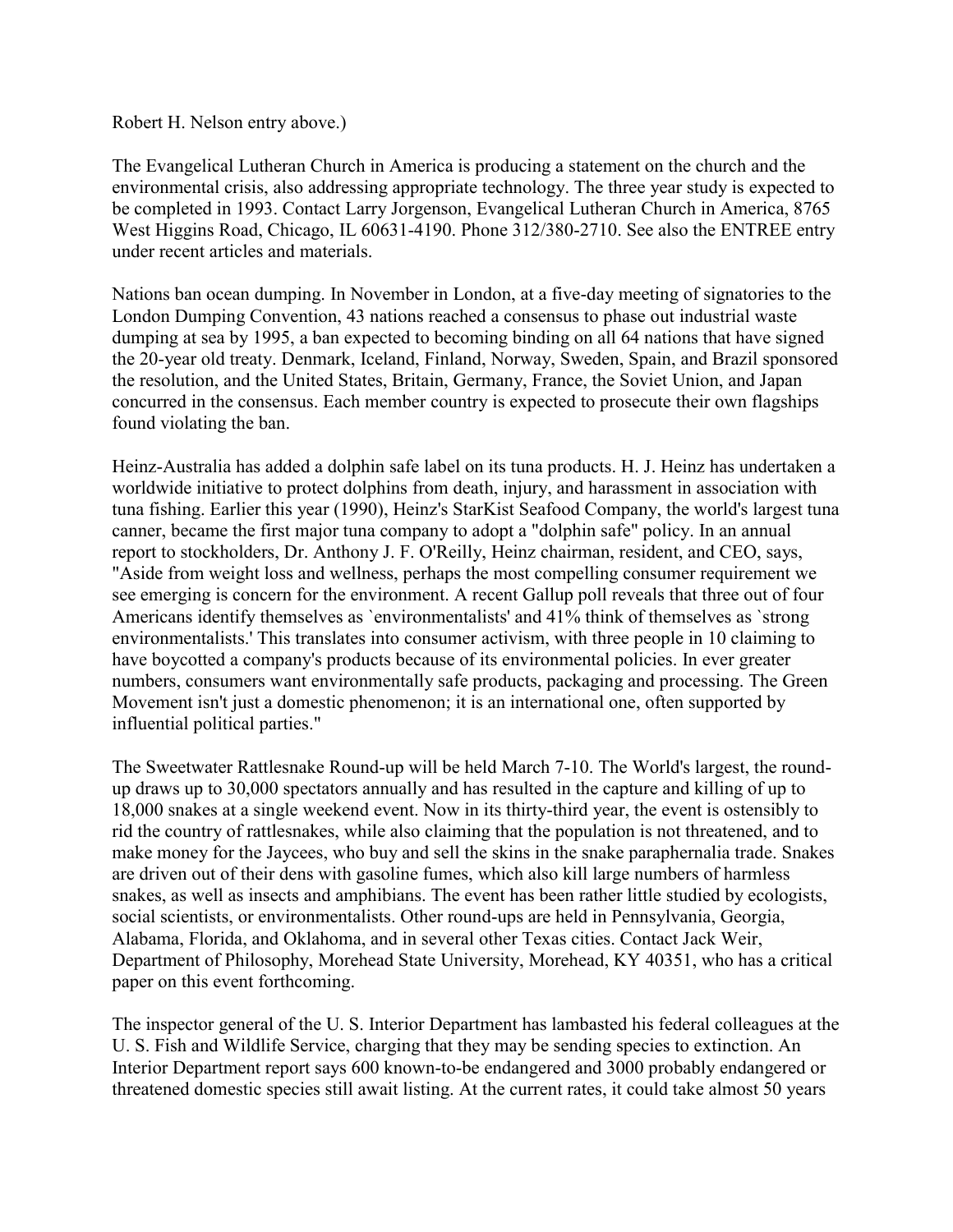just to handle this backlog, by which time hundreds of these will be extinct if left unprotected. A main problem is lack of money to complete the listing, but the report also blasted the structure and management of the endangered species program. Story in SCIENCE, November 2, 1990.

National Institutes for the Environment? House and Senate conferees have agreed to an appropriation of \$ 400,000 in the 1991 EPA budget for a National Academy of Sciences study of whether there should be a National Institutes for the Environment, modeled after the National Institutes of Health. A committee for the National Institutes for the Environment is located at the American Institute of Biological Sciences, 730 11th Street, N. W. Washington, DC 2001-4521.

The University of Georgia, on the initiative of its new president, Charles Knapp, has set up a Task Force at the University Level to try to bring about "environmental literacy" for all graduates of the University of Georgia. Frederick FerrÇ, Philosophy, is co- chairman of the Task Force.

Laboratory dissection of animals protested. Two members of People for the Ethical Treatment of Animals (PETA) went undercover and got hired by two of the nation's major suppliers of preserved animals to biology teachers, Carolina Biological Supply and Wards Biological Supply. They secretly videotaped animals being killed and prepared. The Carolina Biological tape is an account of cats being prodded to enter boxes to be gassed, and cats and rats being injected with formaldehyde, apparently while still alive. Many, perhaps most, of the cats and dogs are stolen or abandoned pets. Even staunch defenders of animal dissection are this time acknowledging that the evidence looks damning. The clandestine videotapes were shown on ABC-TV on October 22, intensifying a growing debate about the use of animals for teaching purposes. See the PETA videotape, CLASSROOM CUT-UPS, above.

The use of live animals for teaching has been considerably reduced and sentiment against using dead ones for dissection is increasing. Many colleges now allow alternatives to dissection. A recent survey by the Association of American Medical Colleges show that of 126 accredited schools, 92 are using animals for dissection or live experimentation. Sixty-one of these now allow students to choose alternatives and only 22 require direct student involvement. Veterinary students increasingly use real patients rather than healthy animals for teaching purposes. See story on this and the preceding item, SCIENCE, November 9, 1990. Also see Schrock entry in recent articles, above.

The Pine Street Inn, a shelter for the homeless in Boston, received an offer for a benefit fashion show to benefit the shelter. When animal rights activists discovered that the fashion show included furs, they threatened to picket the event. Caught between pro-fur and anti-fur groups, the shelter felt obliged to return nearly \$ 3,500 to organizers of the benefit--money otherwise designated to help the homeless and the hungry. Item in CHRISTIAN SCIENCE MONITOR, December 31, 1990, p. 14. In Michigan, a new law legalizes the long standing practice of giving game to food pantries. Hunters in the state, who bag about 25 million pounds of venision annually, want to share their game with the homeless. Animal protection groups object, arguing that the law encourages hunting. Some health department officials also worry that uninspected meat might be unsafe. Charitable groups seeking to feed the poor find themselves caught in a crossfire. Item in CHRISTIAN SCIENCE MONITOR, December 31, 1990, p. 14.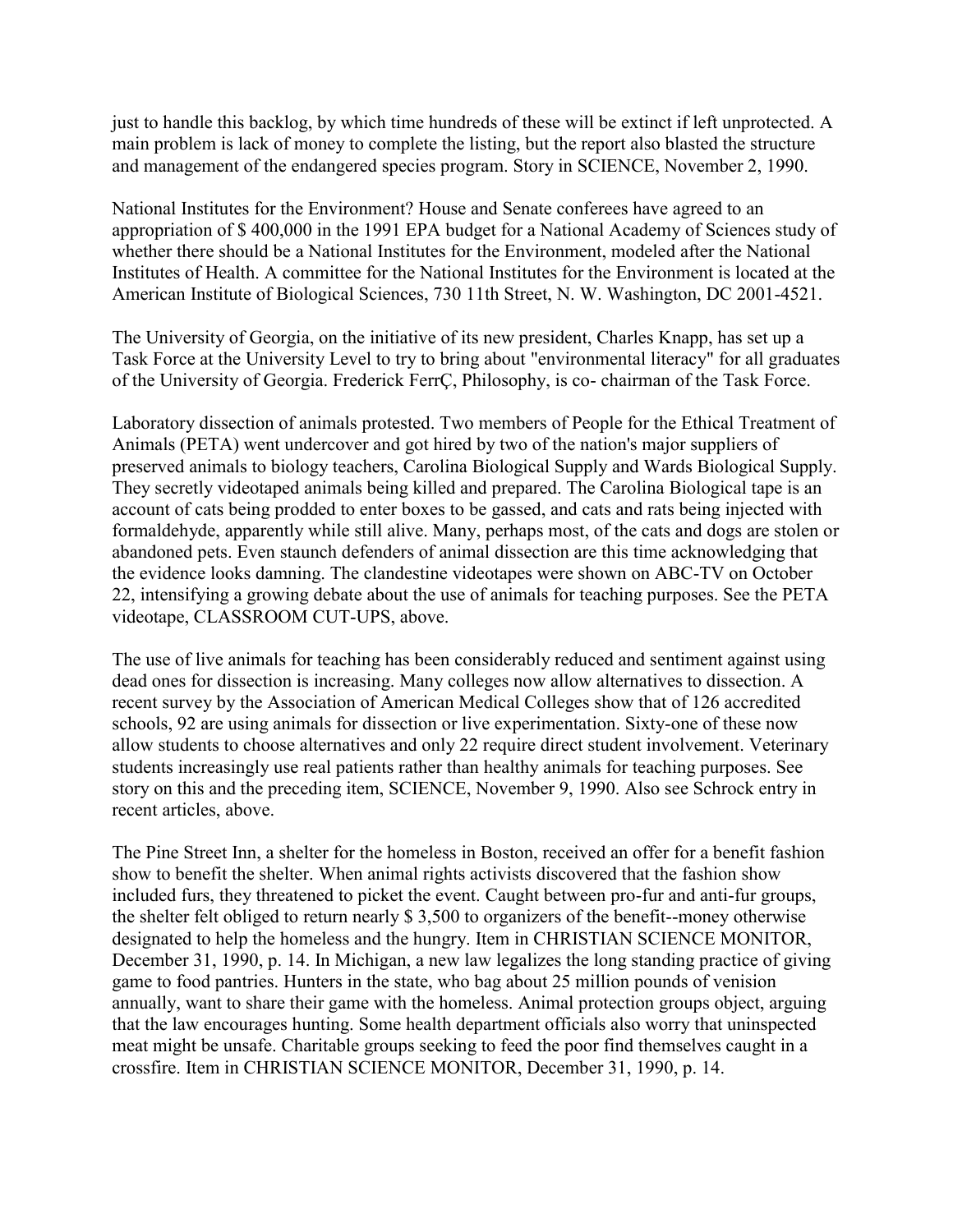"The State of the Planet" was the theme of the first in a series of Conferences comprising a path of preparation for the 1993 Centennial of the Parliament of the World's Religions in Chicago. Dr. Gerald Barney, director of the GLOBAL 2000 report, presented the main address. Subsequent programs were arranged in five areas: The Earth, Human Communities, Science and Technology, Economics and Justice, and Power, Politics, and Liberation. The six conferences are designed to prepare for the 1993 Centennial of the Parliament of the World's Religions, which is now being planned by a committee numbering nearly 200 Chicagoans of different religious traditions. The original Parliament was held in Chicago in 1893 and remains the longest and largest interfaith gathering in history. Contact Ron Kidd, Administrator, 407 South Dearborn #600, Chicago, IL 60605. Phone 312/435-2716.

Big Green beaten badly. The controversial environmental initiative dubbed "Big Green" by its backers was soundly defeated by Californians. Proposition 128, which sought bans on certain pesticides and a dramatic reduction of greenhouse gases among numerous other provisions, lost badly when two-thirds of the state's voters rejected the sweeping measure. Four months earlier environmentalists were predicting a sure victory, and as late as one month before the election polls showed public opinion split on the measure. But support continued to erode under an onslaught of radio, television, and print advertisements warning of dire economic consequences if the measure passed. Backers of the proposition, including many Hollywood celebrities, raised \$4.7 million. However opponents to Big Green, primarily oil, chemical, and agricultural interests, raised more than three times that amount: \$17 million. Chevron alone contributed \$800,000 towards Big Green's defeat.

The U.S. Congress ended the 101st Congress in late October after a session that provided both good and bad news for the environment.

Clean Air Act clears final hurdles. With compromises on air toxics and acid rain, the House-Senate clean air conference committee finally reached an agreement on the long-awaited overhaul of the nation's clean air law. The conferees have been negotiating to resolve the differences in the Senate and House versions of the bill since July 13. The conferees accepted fairly strong air toxics provisions after much deliberation over special exemptions for steel coke ovens and garbage incinerators. The steel industry will be able to get an extension on toxic emissions from coke ovens until the year 2020 if they meet certain interim standards. The conferees adopted the House's stronger residual risk standard that would protect those exposed to uncontrolled emissions from the residual risk of cancer by an "ample margin of safety." An ample margin of safety is defined as being equal to a 1-in-10,000 cancer risk after the agreedupon maximum controls are applied to an industry. The acid rain provisions in the final bill would cut annual sulfur dioxide and nitrogen oxide emissions from power plants in half by the year 2000. The Senate accepted the much stronger House coastal air pollution provisions, which will protect coastal areas--excluding the coasts of Alabama, Louisiana, Mississippi, and Texas-from smog emissions from offshore oil rigs.

1990 Farm Bill. The 1990 Farm Bill is complex (a copy is thicker than the Washington phone book) but generally tries to nudge farmers toward a more environmentally responsible mode of farming. The Bill has to be reauthorized every five years and is the most pervasive federal landuse regulation. Some principal concerns were the 22 billion pounds of pesticides doused on crops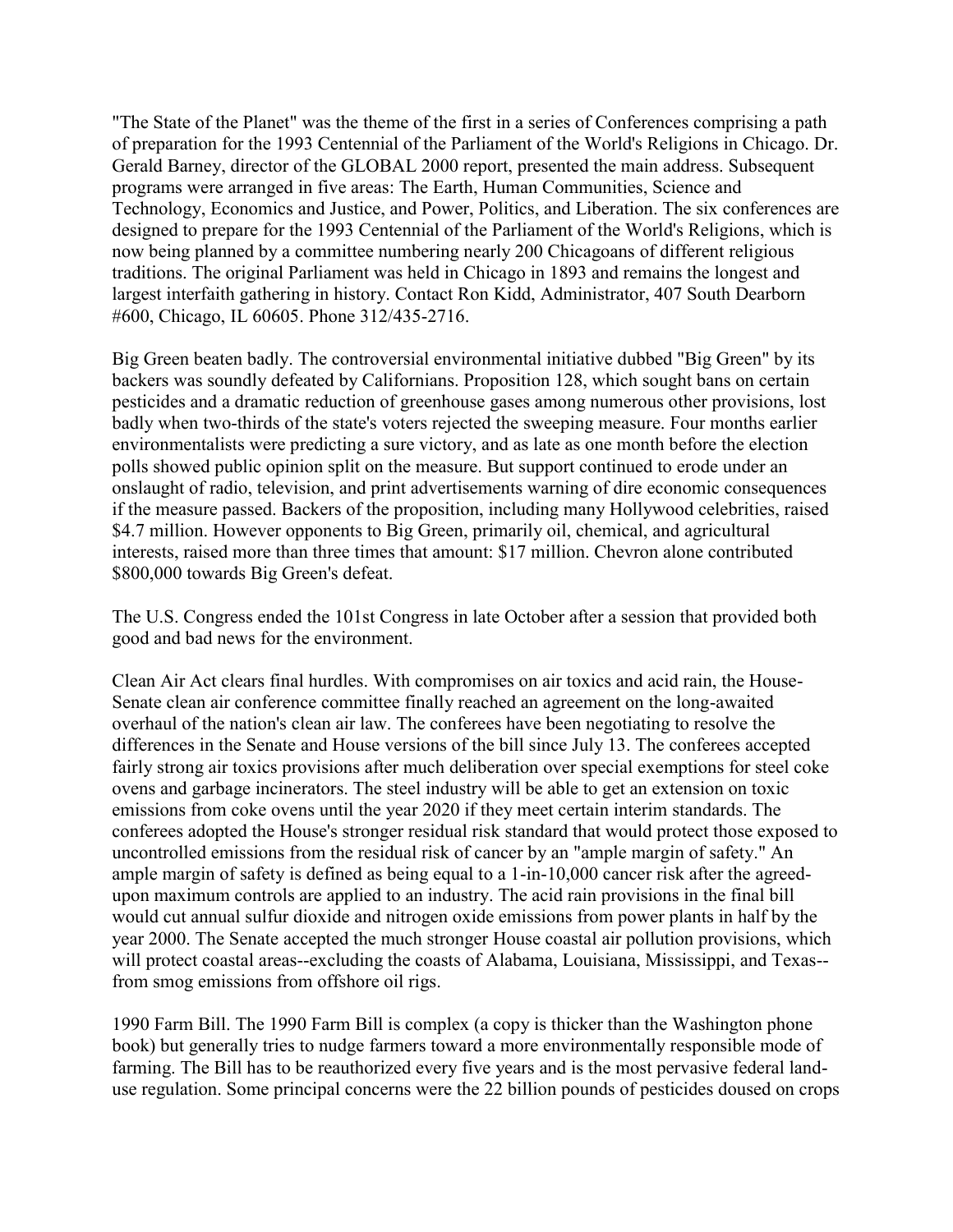each year, the massive groundwater depletion, and the loss of hundreds of thousands of acres of wetlands and billion of tons of topsoil each year. House-Senate conferees approved a five-year bill that commits farmers to conservation of wetlands and better tracking of pesticide use. Congress increased wetlands protection by closing loopholes in the swampbuster provisions, and can now deny subsidies to farmers who destroy wetlands. Congress also initiated a long-term wetland easement program, whereby the government will pay farmers for setting aside highquality wetlands from crop production. The 1990 Farm Bill will require farmers to maintain records on the use of restricted pesticides. However, environmentalists were defeated in their efforts to adopt the "circle of poison" provisions, which would have limited the export of pesticides that are banned or unregistered in the United States.

Congress turned back efforts to open the Arctic National Wildlife Refuge in Alaska to oil and gas development. Congress also refused to accelerate the logging of ancient forests in the Pacific Northwest and California. Congress took several steps to halt the destruction of tropical rain forests and also pushed for environmental reforms of the lending practices of international banks.

Tongass National Forest. Passage of this new law ends a decade- old fight over environmentally unsafe and economically unsound logging practices in the nation's largest national forest. The new Tongass bill prohibits timber cutting on over one million acres of the forest, of which 296,080 acres would be designated as wilderness.

Arctic National Wildlife Refuge. Congress defeated efforts by President Bush and the oil industry to open the 1.5 million-acre Arctic National Wildlife Refuge for oil and gas development. However, Congress also blocked passage of legislation permanently to protect the Arctic Refuge.

Wilderness. Congress passed new bills to protect millions of acres of wilderness in Arizona, Illinois, Maine, and Nevada. Congress considered, but did not pass, bills to protect endangered wilderness in Idaho, Montana, Utah, Colorado, California, and North Carolina. Sen. James McClure (R-ID) and Rep. James Hansen (R-UT) mounted an assault on the Wilderness Act itself by proposing that the Forest Service, not Congress, should make final wilderness determinations.

Water rights. Two victories were scored for protecting water resources within wilderness areas when statewide wilderness bills for both Nevada and Arizona expressly reaffirmed Congress' intent to reserve a water right. Attempts to designate wilderness without protecting federal reserve water rights were all defeated.

Congress passed and Busch signed an oil spill bill that increases shipowner liability 800 percent, sets no liability limits for government cleanup costs related to Outer Continental Shelf facilities and vessels carrying OSC oil, creates a \$ 1 billion fund for cleanup and compensation, requires double hulls on all oil transport vessels (existing vessels to retrofit over the next 20 years), and states that the federal government, not the spiller, is in charge of cleanup and removal for all major spills.

Bills to reform the 1872 Mining Law were introduced, but did not pass.

National Parks Marine Protection Act. In July President Bush signed into law the National Parks Marine Resources Protection Act (H.R. 2844). The Act enables the recovery of response costs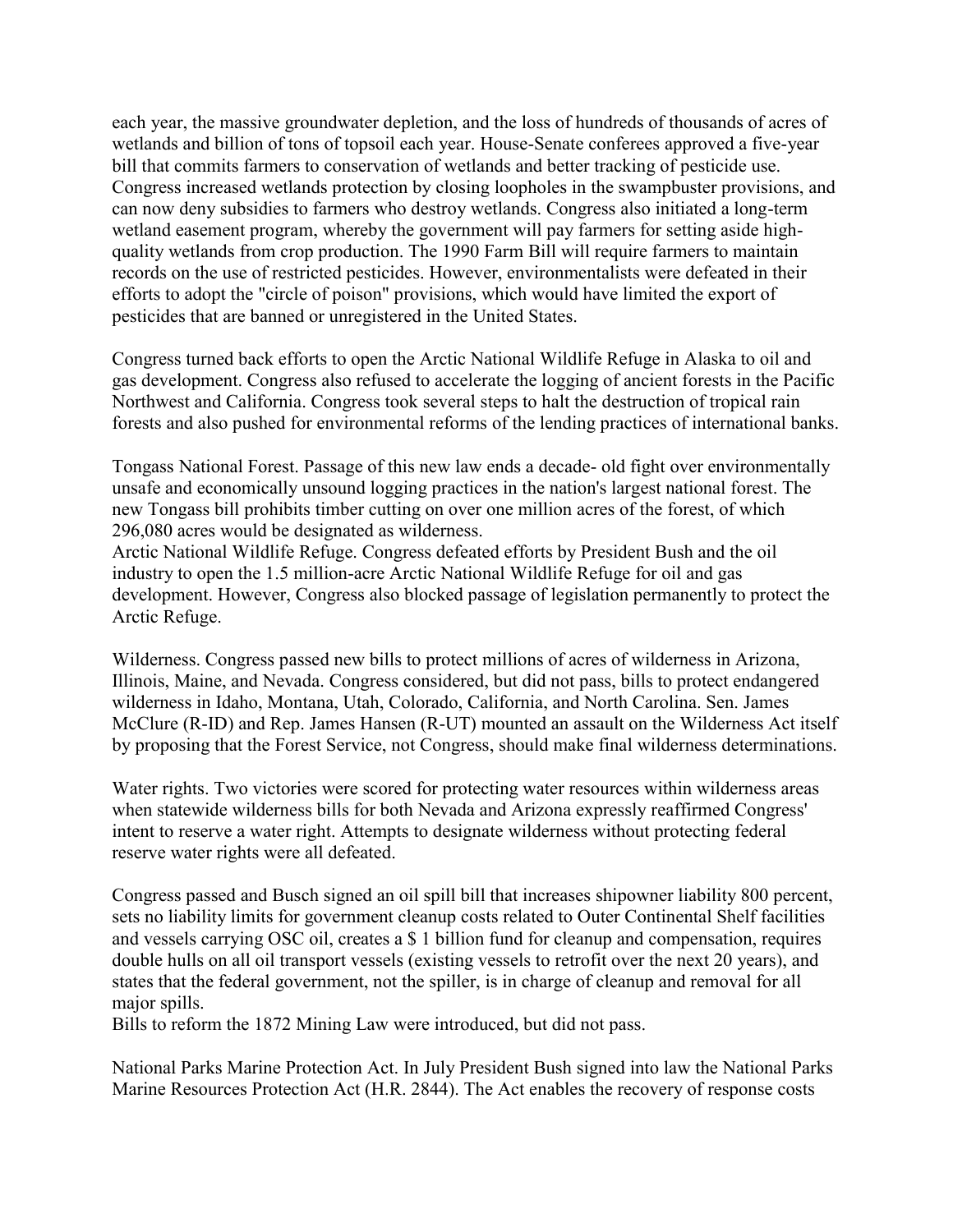and damages resulting from actions that injure marine resources within national parks and insures that funds recovered are applied to damage repair and replacement of injured park resources. The law extends protection to the 23 marine units within the National Park system.

Congress designated the Florida Keys National Marine Sanctuary, the nation's largest, covering approximately 2,600 square nautical miles (3,500 square statute miles) and stretching from just south of Miami southwestward to the Dry Tortugas, 200 miles distant. Waters on both sides of the Keys are included, thereby protecting the contiguous United States' only complete tropical marine ecosystem, including seagrass beds, fringing mangroves, and spectacular coral reefs.

Congress passed its Commerce, State, and Justice Appropriations Bill, which contains record high funding for the National Marine Sanctuary Program for the fiscal year 1991. The legislation provides approximately \$ 4.1 million directly to the program for its general operation and for a study of a potential humpback whale sanctuary in Hawaii.

Environmental Education Law. Congress passed and President Bush signed in November an Environmental Education Law. This restores the federal mandate for environmental education and creates a vital new National Environmental Education and Training Foundation.

New Perspectives in Forestry. Partially in response to the rise of the Association of Forest Service Employees for Environmental Ethics (see Spring 1990 ISEE Newsletter) and the letters of concern to the Chief from the Regional Supervisors (see Fall 1990 Newsletter), the United States Forest Service has initiated a program called New Perspectives in Forestry. Workshops and symposia are being held at numerous locations. In a graphics presentation, New Perspectives is "a state of mind, principles and philosophy about sustainable forestry and harmony between man and land, ... biological diversity, ecosystem health, and long-term productivity." "Principles and philosophy of News Perspectives include: a land ethic: `Caring for the Land,' sustainablity of resources, multiple use/multiple value, and integrated, adaptive ecosystem management." Its methods include "intelligent humility: we don't even know all the questions yet," and "ecological integrity of regional ecosystems; seeing the forests as well as the trees." The presentation summarizes, "New Perspectives signals a paradigm shift:

-land as living ecosystem

-man as member of land-community, not master of nature

-first obligation: stewards of the legacy for future generations

-second obligation: meet this generations's material needs

-desired future conditions of land guide action, not output targets." The presentation concludes with a quotation from the UPANISHADS, "Let not any one species encroach upon the rights of others," with quotations from Aldo Leopold, and others. One emphasis (which some philosophers have been pressing for some time) is to "broaden the concept of multiple-use to include multiple-values and the concept of sustained yield to include sustainability of all important values." Hal Salwasser with a core team of five persons in the USFS Washington office leads the New Perspectives effort at that level. Phone 202/453-9793. Core teams have also been established in each of the ten national regions. The Forest Service has also prepared a booklet for public distribution, CONSERVING OUR HERITAGE: AMERICA'S BIODIVERSITY. See also the W. Bruce Shepard and McQuillan entries above.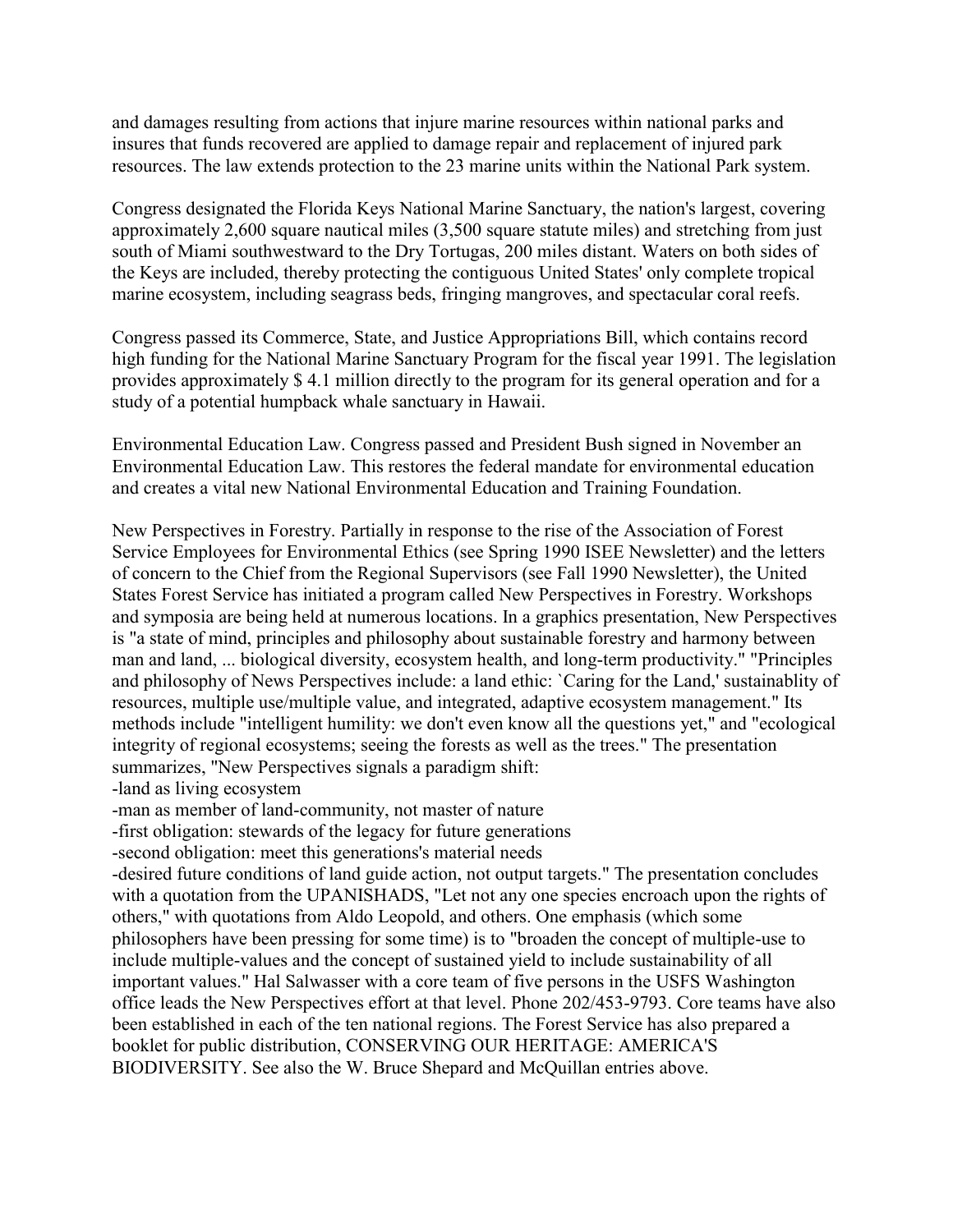A wilderness philosophy developed by the Rocky Mountain Region (Region 2) of the Forest Service to help "determine what in wilderness will be protected and to what degree" contains the following "premises": "Wilderness is not only a commodity for human use and consumption. There are intrinsic values in wilderness ecosystems other than user/public concerns. "The objective in wilderness management is to provide for a natural user experience rather than user enjoyment. The enjoyment of any or all parts of a wilderness experience is purely a personal matter for the individual user to decide. "All components of the wilderness resource are equally important. That is, no components of the wilderness resource are of lesser value. "A wilderness component is important even if users of the wilderness are unaware of its existence. "All trophic levels are equally important. For example, micro-organisms are equally as important as elk or grizzly bears. "The most sensitive components of the wilderness resource are to be protected rather than those of `average' or `normal' sensitivity. "Each wilderness component is important for itself as well as how it interacts with other components of the ecosystem. That is, the individual parts of the wilderness ecosystem are equally as important as the sum of the parts. "The physical components of the ecosystem are equally as important as the biological components. "Wilderness components are to be protected from human-caused change rather than from damage. Terms such as "damage" and "harm" are prejudicial where `human-caused change' is value neutral. "The goal in wilderness management is to protect the natural condition of the resource rather than the condition of the resource as first monitored. That is, if initial monitoring in a wilderness identifies human-caused impacts, appropriate actions should be taken to remedy those impacts. "While it may not be possible to manage every wilderness in a natural or near natural state, each wilderness should be managed in as pristine a condition as the specific (local) bio-physical, legal, scientific and social/political situation will allow." Contact Dennis Haddow, Air, Aviation, and Fire Management, or Lee Carr, Recreation, Cultural Resources and Wilderness, USDA Forest Service, 11177 W. 8th Avenue, P. O. Box 25127-0127, Lakewood, CO 80225. Phones (Haddow) 303/236-9562; (Carr) 303/236-9502.

Scotland has no national parks, one of the few nations of the world without any. A number of proposals have been made that Scotland should have National Parks, but the suggestions have come to nothing. Last year, the subject was raised again and the Countryside Commission for Scotland has issued a report and proposed four National Parks: Loch Lomond and the Trossachs, one to take in the area of Ben Nevis (Scotland's highest mountain), GlenCoe and the Blackmount, another in the area of the Cairngorms and the fourth to take in an area of Wester Ross. These areas, particularly the first three are under threat from excessive human pressure, from overgrazing by sheep and an overpopulation of red- deer, also the expansion of commercial conifer planting.

A Museum of the Environment? The Environmental Awareness Trust has now affiliated with ISEE. The aims of the trust are "to increase public knowledge and understanding of the natural and physical environment and its interrelationship with the social and economic circumstances of communities throughout the world by creating one or more museums of the environment and by providing lectures and educational activities for adults and children." The word "museum" does not capture all that the trust hopes to achieve, since it intends not simply to be an educational resource but also a source of authoritative expertise on environmental issues.

The principles of the museum are: (1) independence from political, religious, or commercial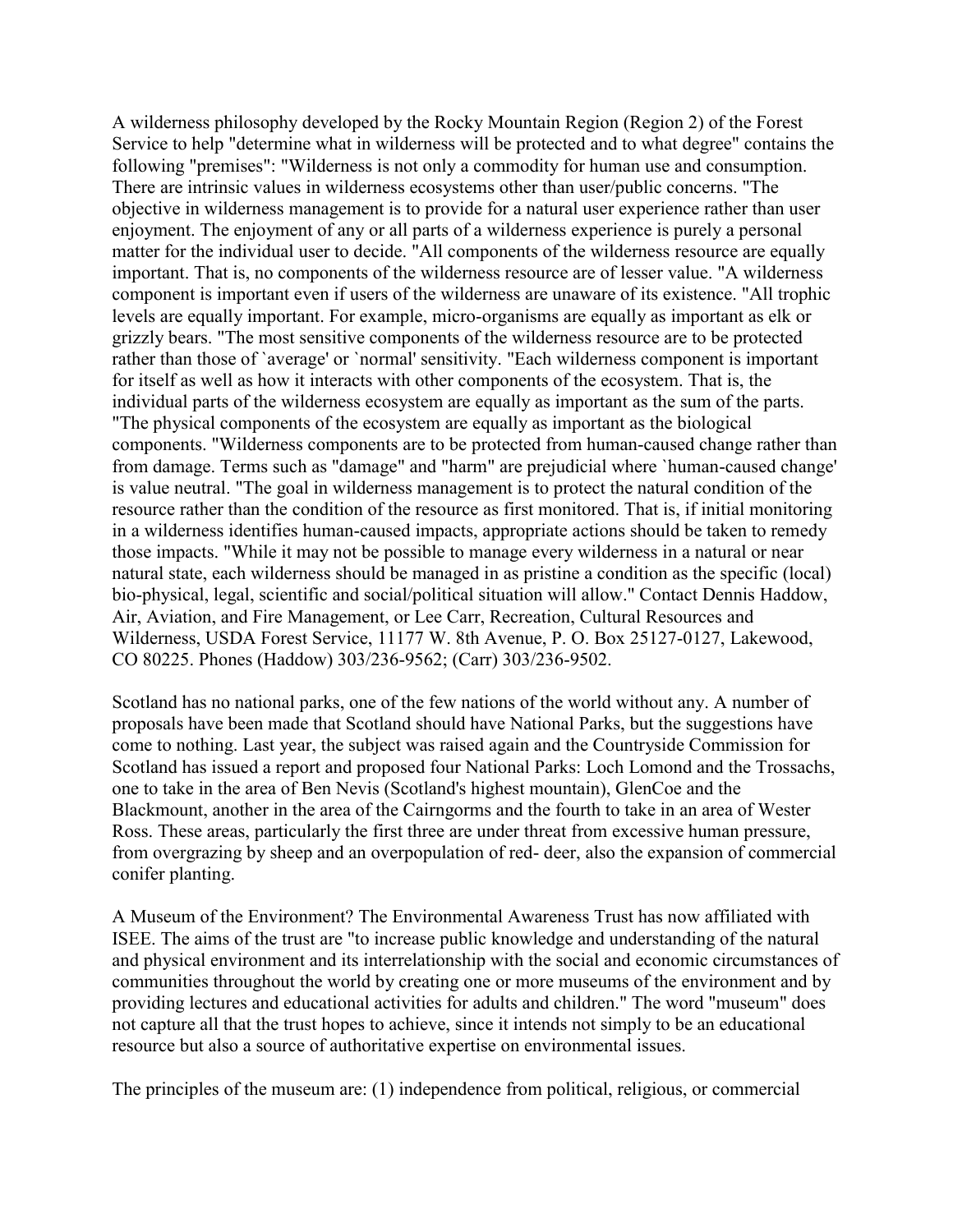influence and commitment to academic integrity and objectivity; (2) a critical approach to environmentalism and environmental values; (3) the intention to become an authoritative source on environmental matters, not just a campaigning implement; (4) to communicate awareness through the most stimulating form of exhibition; (5) having as wide a range of interests as possible. The Trust hopes that the first center in the United Kingdom may set a pattern for further museums in other parts of the world. Contact: Angela Baskeyfield, Environmental Awareness Trust, 66 Lincoln Inn Fields, London WC2A 3LH, U.K.

The Centre for International Peacemaking is now affiliated with ISEE. Set up in 1983, it is dedicated to initiatives that build on common interests between groups in various countries to help international relations. The CIP supports initiatives on disarmament, confidence building, collective security, and environmental education. A recent CIP environmental project involved cooperation between schools in the United Kingdom and Kenya in collecting and monitoring the seeds of food plants threatened with extinction. The Centre facilitated work on the shape, weight, germination, and growth of seeds of CASSIA OBTUSIFOLIA in conjunction with Kew Gardens and an East London School. Several departments in the school were involved in work associated with the project. Another project with an environmental dimension is presenting local performances of the musical PEACE CHILD. Contact: Eirwen Harbottle, 9 West Street, Chipping Norton, Oxon, OX7 5LH, U.K.

Riddle of whale deaths. More dead sperm whales have been washed up on the shores of the United Kingdom in 1990 than in the past fifty years, according to Vasili Papastavro of the Whale and Dolphin Conservation Society. In the spring, six of the whales were washed ashore dead on the shores of Mull, an inshore island off the West of Scotland. A local expert, Richard Fairbains, suggests that a virus may not be the cause, although Mr. Papastavro notes that a virus related to the one responsible for large number of seal deaths has been playing havoc with Mediterranean dolphins. The dead whales off the west of Scotland are particularly puzzling, since sperm whales prefer deep to shallow water and are not normally found between the Outer Hebrides and the Scottish mainland. The UK Department of the Environment and the Scottish office have negotiated to see whether funding can be found to support further investigations. Story in OBAN (SCOTLAND) TIMES, November 11, 1990.

Ecology and the Persian Gulf. In a widely publicized speech in November 1990, King Hussein of Jordan suggested that war in the Gulf could "lead to an environmental catastrophe the likes of which the world has not experienced since the accident at the Chernobyl nuclear power plant." This prediction was confirmed by a study undertaken by correspondents for THE GUARDIAN newspaper. They note that the Iraqi army is reported to have mined 300 Kuwait oil wells. Allowing for a 30 percent failure rate, blowing the heads off 200 of Kuwait's 1000 wells would release around 1.5 million barrels of oil each day. If ablaze, the CO2 emissions would add about 3 percent to the atmospheric burden attributable to crude oil products. Any oil released to the sea, either from land sources or from attacks on tankers, would threaten the Gulf's marine ecosystems.

In the same report, John Vidal points out that a prime military target inside Iraq is the poison gas plant in the desert 25 miles northwest of Samarra. This plant is capable of producing four tons of the nerve gas Tabun and 16 tons of mustard gas every month. If subject to direct bombing, a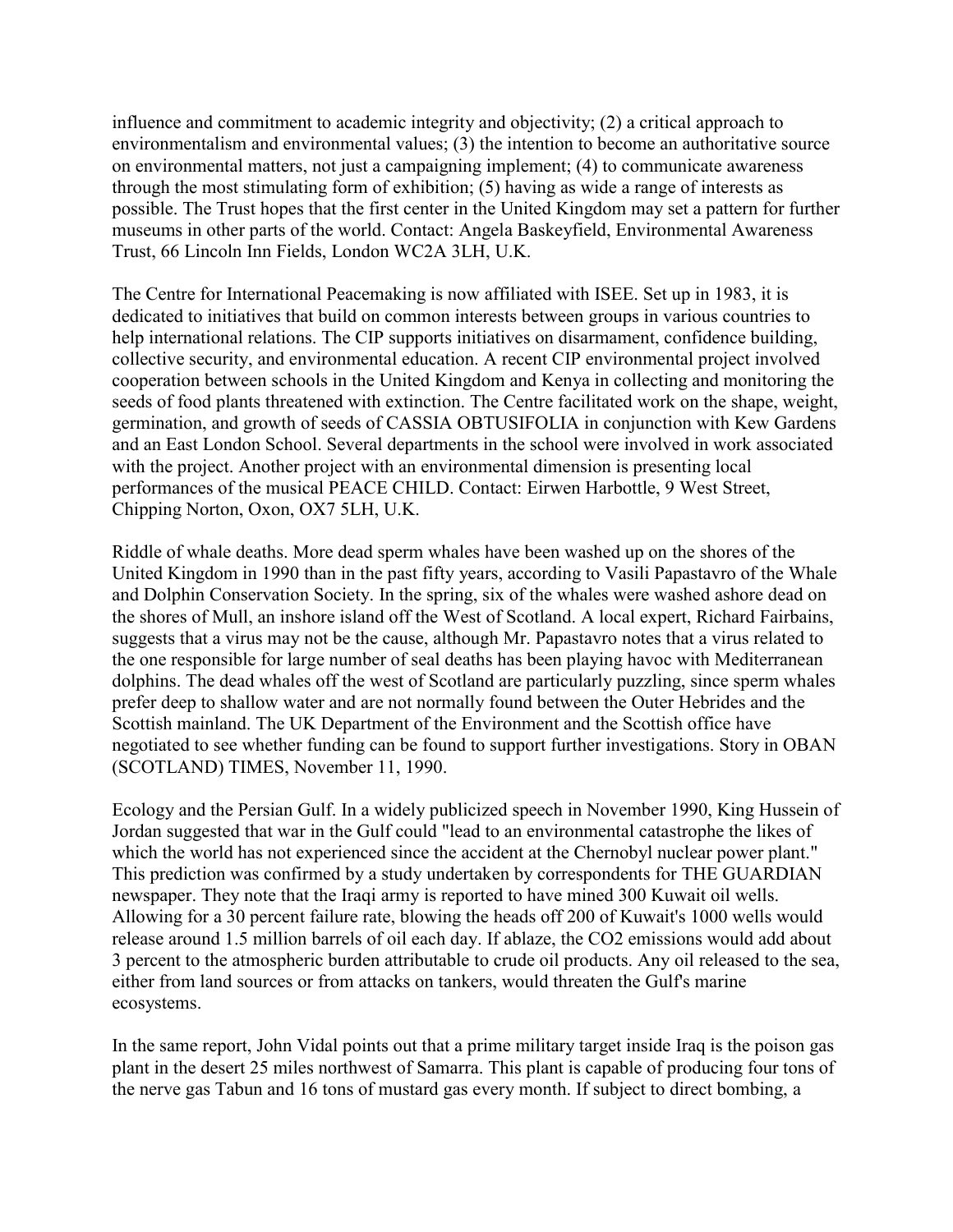plume of toxic vapor would be released that could drift up to fifty miles and kill every living thing it touched. John Vidal notes that in 1943, in a little-documented World War II episode, the Allies bombed an Italian freighter in Bari, loaded with 100 tons of mustard gas. The resulting loss of life in the city of Bari was about 1000 people. Story in THE GUARDIAN, Friday, November 16.

In the largest conservation project undertaken in the U.S., the Nature Conservancy has purchased the 321,703-acre (500 square miles) Gray Ranch in New Mexico's southwestern "boot heel." The Conservancy is now managing the ranch with its own staff and the help of a ranch manager and cowboys who are running cattle there, anticipating forming a long-term plan for the site that will insure the maintenance of its unusual ecological features.

The National Wildlife Federation presents frequent advertising spots on TNN (The Nashville Country Music Channel) put together by their Committee on Pure Water. Various well-known country music artists, portrayed against mountain, hill, or ocean backgrounds, plead for environmentally sound actions such as recycling, conservation, and even avoiding disposable diapers, ending with the slogan, "Pure Water, Pure Country." This started even before the group ALABAMA had a number one rated song and video, "Pass It on Down," which denounced environmentally poor practices and attitudes, released on Earth Day 1990.

Earth First! in an August 1, 1990 newsletter featured articles advocating "cow hunting" as a means of eliminating cattle grazing on public lands. The justify this approach by claiming that the shooting will bring controversy and will bring public attention to the problem and it is "one of those things individuals can do to make the world a better place to live." The recommended weapon is a bolt-action 30-06 caliber rifle with a telescopic sight using 180 grain cartridges, although shotguns may be preferred because it is difficult to determine which gun buckshot is fired from. "Don't worry about the meat going to waste because there are plenty of predators that will care for it; cattle should be thought of as one more exotic game animal introduced into the environment; cattle are easy to hunt so the success rate should be high; cattle are good animals to get your kids or spouse started on."

## **Recent and Upcoming Events**

--January 31-February 2. "Resource Professionals and Scientists as Environmental Advocates," American Fisheries Society, Oregon Chapter, at Gleneden Beach on the Oregon coast (north of Newport). With addresses by David Ehrenfeld, Rutgers University, Holmes Rolston, Colorado State University, Jerry Franklin, U. S. Forest Service, and others. Contact: Dan Bottom, American Fisheries Society, Oregon Chapter, P. O. Box 722, Corvallis, OR 97339. Phone 503/737-4431.

--February. World Council of Churches conference at Canberra, Australia, on the theme, "Come Holy Spirit, Renew Creation."

--February 14-19. ISEE session at the American Association for the Advancement of Science,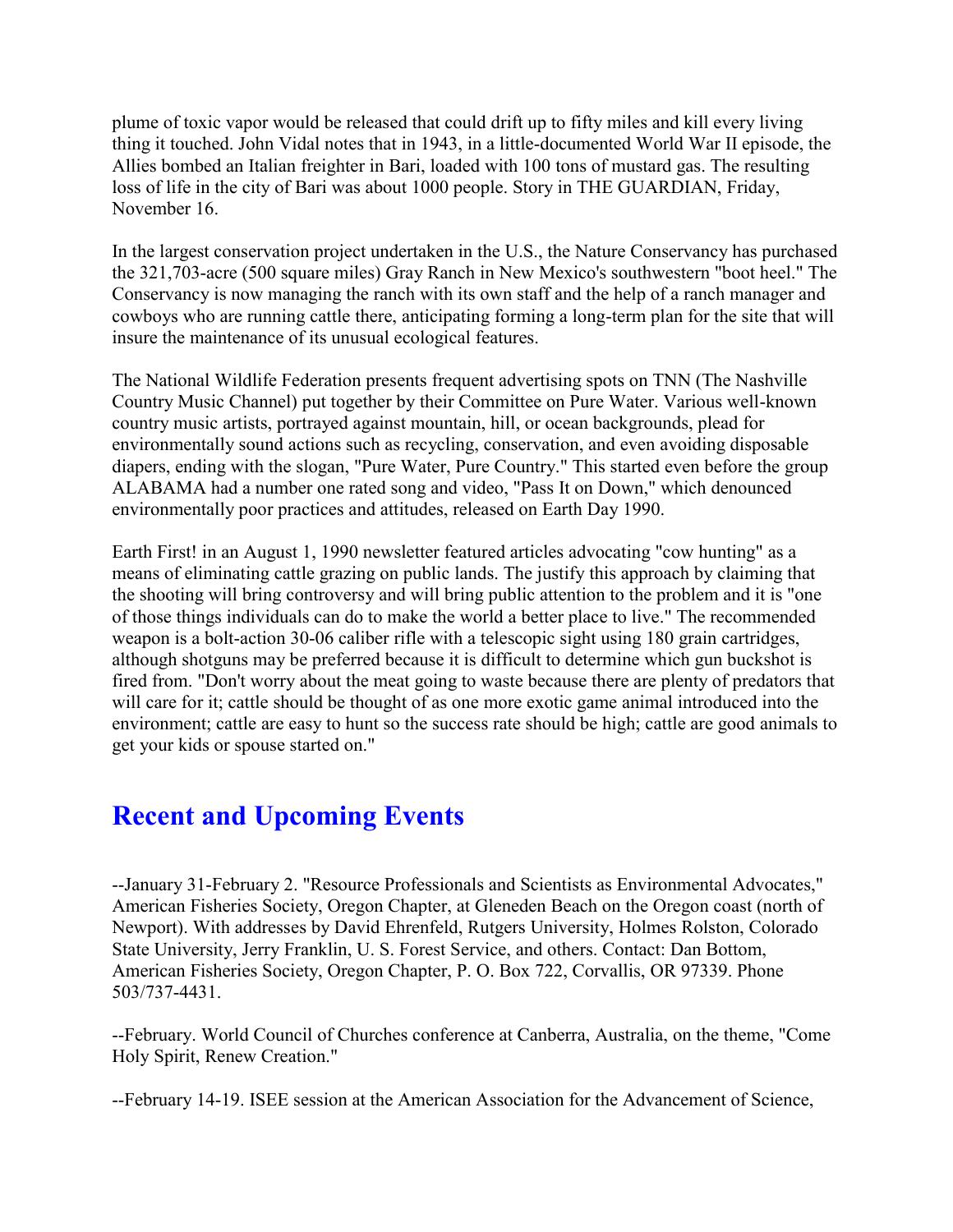Washington, DC. See details earlier.

--February 20-22. National Research and Development Conference on the Control of Hazardous Materials. Disneyland Hotel, Anaheim, CA. Contact: HMC-R&D, ANAHEIM, 9300 Columbia Boulevard, Silver Spring, MD 20910-1702. Phone 301/587-9390. Discussions of risk assessment, evaluation, and ethical issues are included.

--February 23. "Philosophy and the Environment," an undergraduate conference at Siena College, Albany, NY. There will also be a presentation by Professor William Vitek, Clarkson University, on teaching environmental ethics. Contact and send undergraduate papers to Raymond D. Boisvert, Department of Philosophy, Siena College, Loudonville, NY 12211.

--February 28-March 3. American Society of Environmental History Conference, "The Environment and the Mechanized World," University of Houston, Texas. Contact Martin V. Melosi, Department of History, University of Houston, TX 77204-3785. Phone 713/749- 2967.

--March 7-10. Sweetwater, Texas, Rattlenake Round-up!! See above.

--March 14-16. Ecological Prospects: Theory and Practice. Fifth Annual Cassassa Conference, at Loyola Marymont University, Los Angeles. Both humanistic and scientific perspectives. Contact: Christopher Chappel, Director, Cassassa Conference, Loyola Marymont University, Los Angeles, CA 90045. Phones: 2l3/338-7670 or 338-2907.

--March 16-17. New England Environmental Conference, Tufts University, Medford, MA. Among the major speakers who will address the 1991 New England Environmental Conference are: J. Gustave Speth, President, World Resources Institute; J. William Futrell, President, Environmental Law Institute; Dr. Noel J. Brown, Director, North American Liaison Office, United Nations Environment Programme; Dr. Frances Spivy-Weber, Director of International Issues, National Audubon Society; Dr. Michael Atchia, Chief, Environmental Education and Training, United Nations Environment Programme; and Dr. William Moomaw, Director, Center for Environmental Management, Tufts University. Contact: Nancy W. Anderson or Polly Bradley at 617/381-3451.

--March 23. "Ethics and the Environment," one-day conference at University of Wales, College of Cardiff, sponsored by the Centre for Applied Ethics. In addition to speakers from Cardiff, Keekok Lee from Manchester will speak, as well as Heta Hayry and Matti Hayry from Helsinki. Contact Robin Attfield, Philosophy Section, School of English Studies, Journalism and Philosophy, University of Wales, P. O. Box 94, Cardiff CF1 3XE. Fax (0222) 371921. Phone (0222) 874025.

--March 28-30. ISEE session at the Pacific Division, APA, in the San Francisco Bay area. See details above.

--March 12-15. Biodiversity of the Rocky Mountains. A Symposium at Colorado State University, sponsored by College of Forestry and Natural Resources, CSU, U. S. Fish and Wildlife Service, U. S. D. A. Forest Service, National Park Service, the Nature Conservancy, and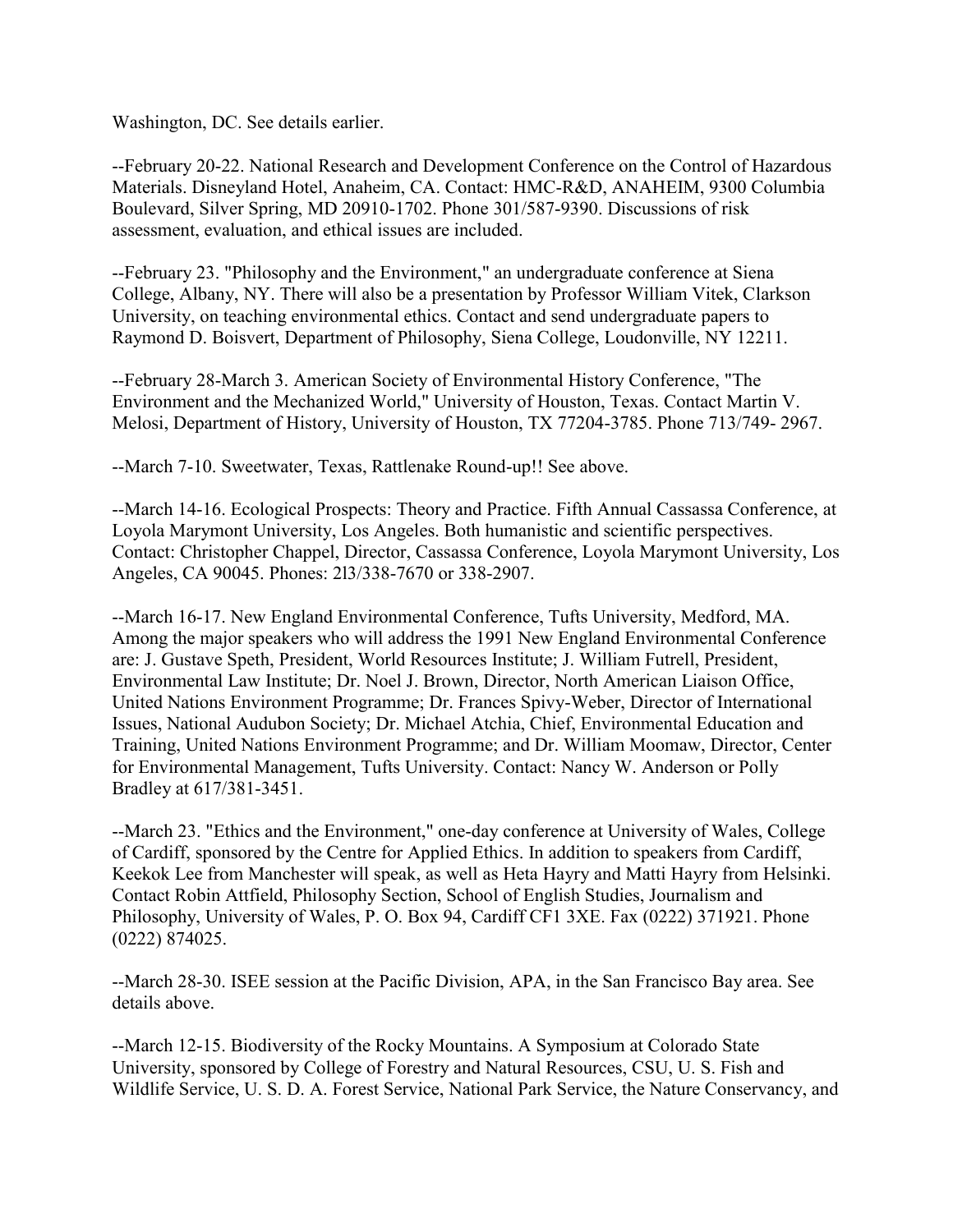the Audubon Society. The symposium will feature several prominent keynote speakers, multiple paper sessions, and other media presentations. For registration, contact Biodiversity Symposium, Office of Conference Services, Colorado Sate University, Fort Collins, CO 80523.

--March 14-16. "Ecological Prospects: Theory and Practice," The Fifth Annual Casassa Conference, Loyola Marymount University, Los Angeles. Speakers include Patricia C. Wright, Department of Anthropology, Duke University, founder of a preserve in Madagascar, MacArthur Fellow; Daniel B. Botkin, Department of Biology, University of California, Santa Barbara, author of DISCORDANT HARMONIES: A NEW ECOLOGY FOR THE 21ST CENTURY (Oxford, 1990); Alfred W. Crosby, Department of American Studies and American Civilization Programs at the University of Texas, author of ECOLOGICAL IMPERIALISM: THE BIOLOGICAL EXPANSION OF EUROPE, 900-1900. Contact: Christopher Chapple, Director, Casassa Conference, Loyola Marymont University, Los Angeles, CA 90045. Phone 213/338- 7670 or 213/338-2907.

--March 26-27. Conference: "Practicing Stewardship and Living a Land Ethic," at Harrisburg, Pa, sponsored by Pennsylvania State University. Contact Professor Stephen Jones, Department of Forestry, Pennsylvania State University, University Park, PA 16802.

--March 22-26. 56th North American Wildlife and Natural Resources Conference. Edmundton, Alberta. Contact: L. L. Williamson, Wildlife Management Institute, 1101 14th St., N. W., Suite 725, Washington, DC 20005. Phone 202/371-1808.

--April 4-7. 5th Australian Ecopolitics Conference, University of New South Wales, Sydney. See details earlier.

--April 8-10. Issues and Technology in the Management of Impacted Wildlife, Snowmass Village, Aspen, Colorado. A call for papers has been issued. Contact Susan Q. Foster, Thorne Ecological Institute, 5398 Manhattan Circle, Boulder, CO 80303. Phone 303/499-3647.

--April 18-21. "Environmental Rights in Conflict" at the University of Arkansas at Little Rock. Sponsored by the Philosophy and Religious Studies Department. Main Speakers: Eugene Hargrove, Philosophy, University of North Texas; Deal Hudson, Philosophy, Fordham University; Thomas Fleming, Editor, Chronicles, Rockford, Illinois; Jay McDaniel, Department of Religion, Hendrix College; Melvin Kranzberg, History of Technology, Georgia Institute of Technology; Eugene Spitler, Chevron, USA, San Francisco; Norbert Schedler, Honors, University of Central Arkansas; Curtis Hancock, Philosophy, Rockhurst College; Eugene Bianchi, Department of Religion, Emory University. Contact: Professor Joseph Pappin III, Philosophy and Religious Studies, University of Arkansas, Little Rock, AR 72204. Phone 501/569-3313.

--April 24-27. Western Social Science Association in Reno, Nevada, with a section on Resource and Public Land Use. Professionals from economics, political science, sociology, environmental psychology, human ecology, natural resources, and recreation will participate. Contact: Nina Burkhardt, National Ecology Research Center, 4512 McMurray Avenue, Fort Collins, CO 80525-3400.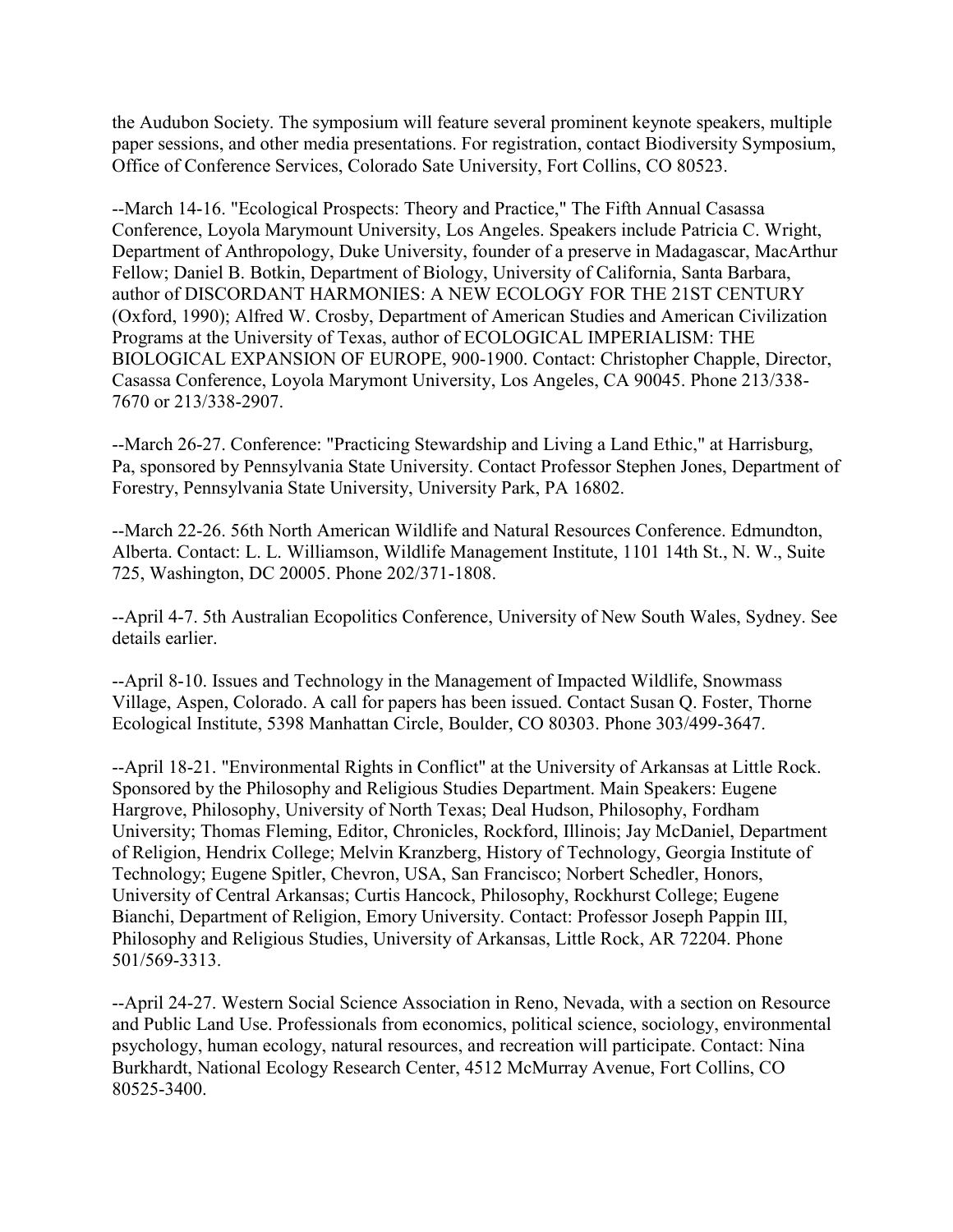--April 25-27. ISEE session at the Central Division, APA, in Chicago. See details above.

--May 1-5. International Earth Education Conference, Potsdam, NY. The program includes sessions on creating Earth education programs, with a focus on outdoor education. Contact: The Institute for Earth Education, Box 288, Warrenville, IL 60555. Phone 708/393-3096.

--May 9-11. National Conference on Economic Value of Wilderness in Jackson, Wyoming. Papers are especially invited for a session on noneconomic methods of valuing wilderness. Contact: Claire Payne, Southeastern Forest Experiment Station, Forestry Sciences Lab, Carlton Street, Athens, GA 30602.

--May 10-12. "Earth Ethics Forum `91: Green Visions and Pathways for the 3rd Millennium" to be held at Saint Leo College, Saint Leo (North Tampa), Florida. Speakers: Thomas Berry, Kristin Shrader- Frechette, J. Ronald Engel, Hazel Henderson, Laura Westra, Virginia Abernethy. In all, 25 speakers from the U.S., Canada, Europe, Africa, and Asia will present in plenary and parallel sessions. Attendance fee is \$ 95.00 which includes meals. Contact Saint Leo College, Department of Religious Studies, P. O. Box 2127, Saint Leo, FL 33574-2127. Phone 813/397-9042. Or: Earth Ethics Forum '91, Earth Ethics Research Group, Inc., 13938 85 Terrace North, Seminole, FL 34646. Phone 813/397-9042.

--May 14-19. International Conference on Science and the Management of Protected Areas. Acadia University, Wolfville, Nova Scotia. A call for papers has been issued. Contact Neil Munro, Director, Policy Planning and Research, Canadian Parks Service, Atlantic Region, Environment Canada, Historic Properties, Halifax, Nova Scotia, Canada B3J 1S9.

--June 9-14. "Human Responsibility and Global Change," International Conference on Human Ecology, at Goteborg, Sweden. Sponsored by the University of Goteborg, The Royal Swedish Academy of Sciences, and others. Contact Maj-Lis Foller, Department of Human Ecology, University of Goteborg, Viktoriagatan 13, S-411 25 Goteborg, Sweden. Phone +46 (31) 631310.

--June 19-22, Symposium on the History of Agriculture and the Environment, National Archives Building, Washington, D. C. Contact Douglas Helms, National Historian, Soil Conservation Service, P. O. Box 2890, Washington, DC 20013. Phone 202/447- 3766.

--June 20-22, Symposium on National Forest History and Interpretation, Missoula, Montana. Contact the Center for Continuing Education, University of Montana, Missoula, MT 59812. Phones 406/243-4623 or 243-2900.

--July 12-14. Environmental Ethics Curricula Development Workshop, Denton, Texas. See details earlier.

--July 21-25. World Conference of Philosophy, Nairobi, Kenya, on "Philosophy, Man and the Environment." See more detailed announcement earlier.

--July 29-31, Conference on the Discourse of Environmental Advocacy, Alta, Utah. Focuses on